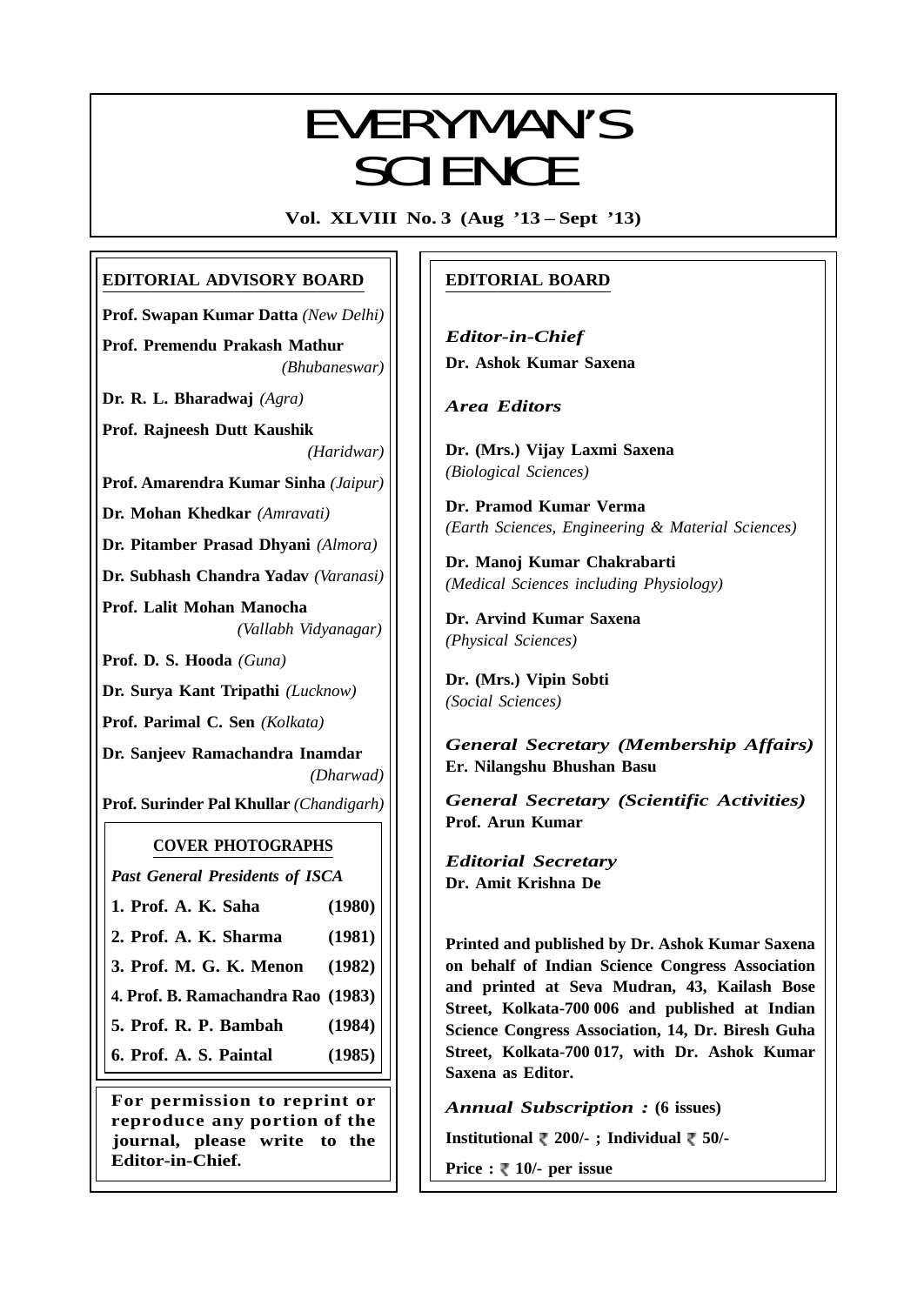# CONTENTS

**Everyman's Science Vol. XLVIII No. 3, Aug '13 — Sept '13**

| <b>EDITORIAL:</b>                                                             |     |
|-------------------------------------------------------------------------------|-----|
| <b>Geoscience for Everyone</b>                                                |     |
| Pramod K. Verma                                                               | 163 |
|                                                                               |     |
| Presidential Address : Basic Research as an Integral Component                |     |
| of a Self-Reliant Base of Science and Technology                              |     |
| M. G. K. Menon                                                                | 165 |
|                                                                               |     |
| Shifting Cultivation : A Practice of Deforestation or Sustainable Development |     |
| Sudeep Kumar and Debendra Kumar Biswal                                        | 191 |
|                                                                               |     |
| <b>Biochemistry of Toxicology</b>                                             |     |
| Jyoti D. Vora and Padma Srinivasan                                            | 199 |
|                                                                               |     |
| <b>Healthcare Settings: Epicenter of Nosocomial Infections</b>                |     |
| Pranay Jain and Priyanka Sharma                                               | 204 |
|                                                                               |     |
| The Aging Process: Accelerators and Decelerators                              |     |
| Nivedita Acharjee                                                             | 213 |
| <b>KNOW THY INSTITUTIONS</b>                                                  | 221 |
|                                                                               |     |
| <b>CONFERENCES / MEETINGS / SYMPOSIA / SEMINARS</b>                           | 225 |
| <b>S &amp; T ACROSS THE WORLD</b>                                             | 226 |
|                                                                               |     |
|                                                                               |     |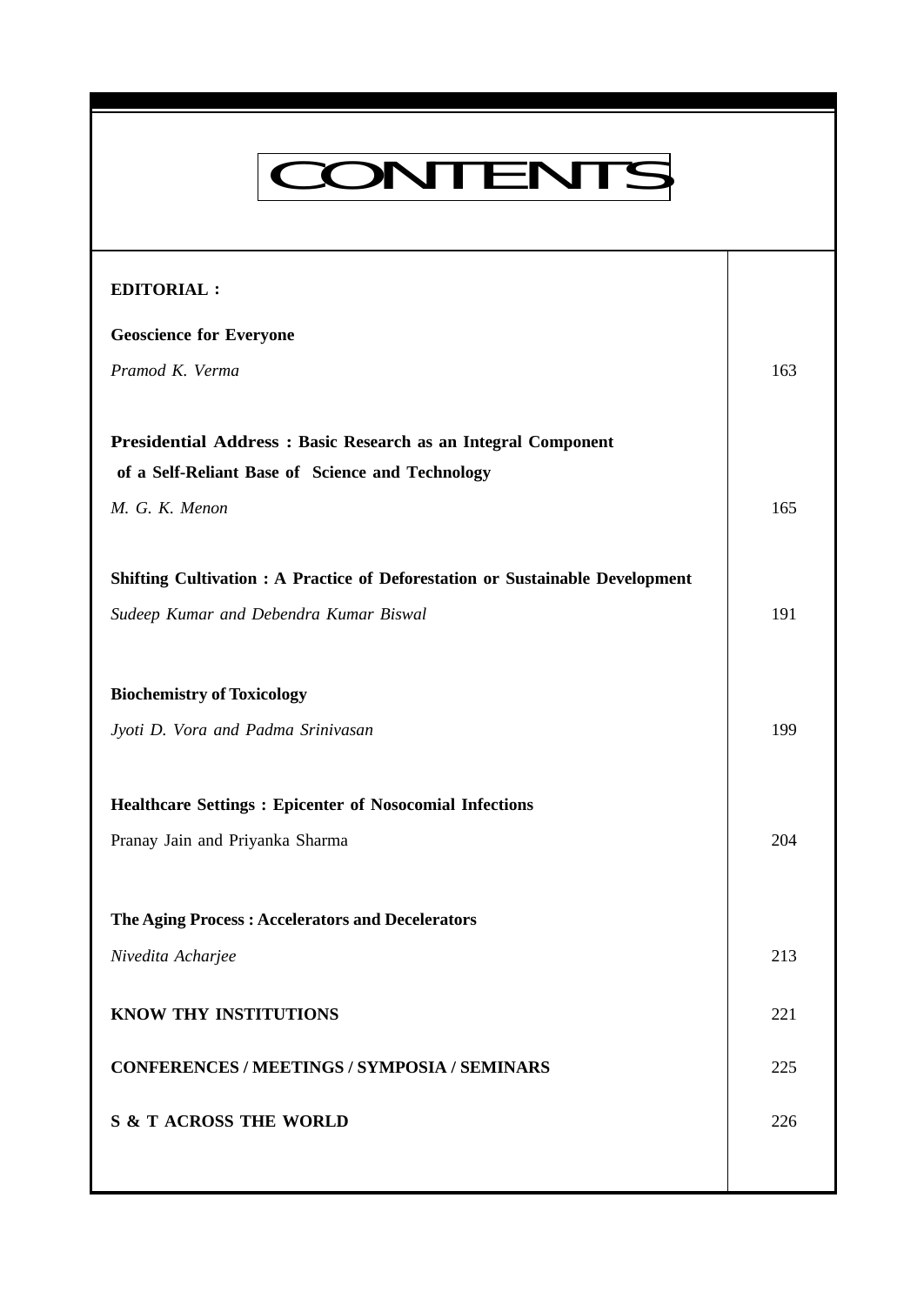# **EDITORIAL**

#### **GEOSCIENCE FOR EVERYONE**

The journey of Geology to Earth System Sciences has witnessed enormous changes. The subject Geology mainly dealing with study of earth, in its modern 'avtar' as Earth System Sciences has encompassed earth and its environment along with planetary studies. The subject Geology characterized by indispensable field studies has now practically turned to an instrument based science. The technology like remote sensing, GPS, GIS, high resolution microscopy, advanced core recovery system etc. have changed the entire face of geoscientific understandings.

Geoscience education is now truly interdisciplinary with physical, chemical and computational sciences deeply integrated to it. Field education traditionally has been an integral component of geoscience curricula, however during the past few decades, geoscience departments have moved toward a broader theoretical and laboratoryintensive focus. Just to breath, however, many software are available that simulate field in laboratory.

Generally, environmental concerns are attempted to be explained by green house emissions and/or solar activities. The geoscience, however, provides a new look in to it through mantle plume movements, earth rotation, gravity instability etc. It is only geoscience that relates crustal dynamics and environmental changes.

The advanced sensors providing hyperspectral and radar data have taken geoscientists to reach the unreachable places and have opened up vista of new research. High resolution microscopy and laser based composition analysis have added nano dimension to the subject. Advances in geophysics

have provided better images of earth interior and have added to the exploration technology. Laboratory simulation of mega tectonic structures have added to our understanding of global tectonics including prediction of earthquakes. Geoscience along with many other disciplines in science & technology face an exponential increase in amount of data generated through observation, experiment and large scale high resolution 3-D numerical simulation.

The science of mapping and map making has undergone tremendous changes. The concept of Geographic Information System along with GPS enabled devices have yielded colour coded, multi layered, location based information system. The objects are represented by points, lines and polygons that may have vector components representing dynamic nature of data. The attribute data is easily integrated with vector data tagged with location photographs sent through real time online GPS enabled camera. The whole system has emerged as a value addition and good support for e-governance.

Planetary Geoscience is new window for extra terrestrial study and research. With its ambitious missions like Mission Moon, Mission Mars etc. India is now amongst front runners in this field. Highly advanced sensors deployed onboard satellites and associated robotic samplers have provided deep insight into the geoscientific knowledge of other planets and, thus have added to the understanding of evolution of earth and solar system, in general.

The hydrogeology, medical geology, gemmology etc. are of direct relevance to society. Study and research in exploration, conservation and augmentation of water resources is indispensable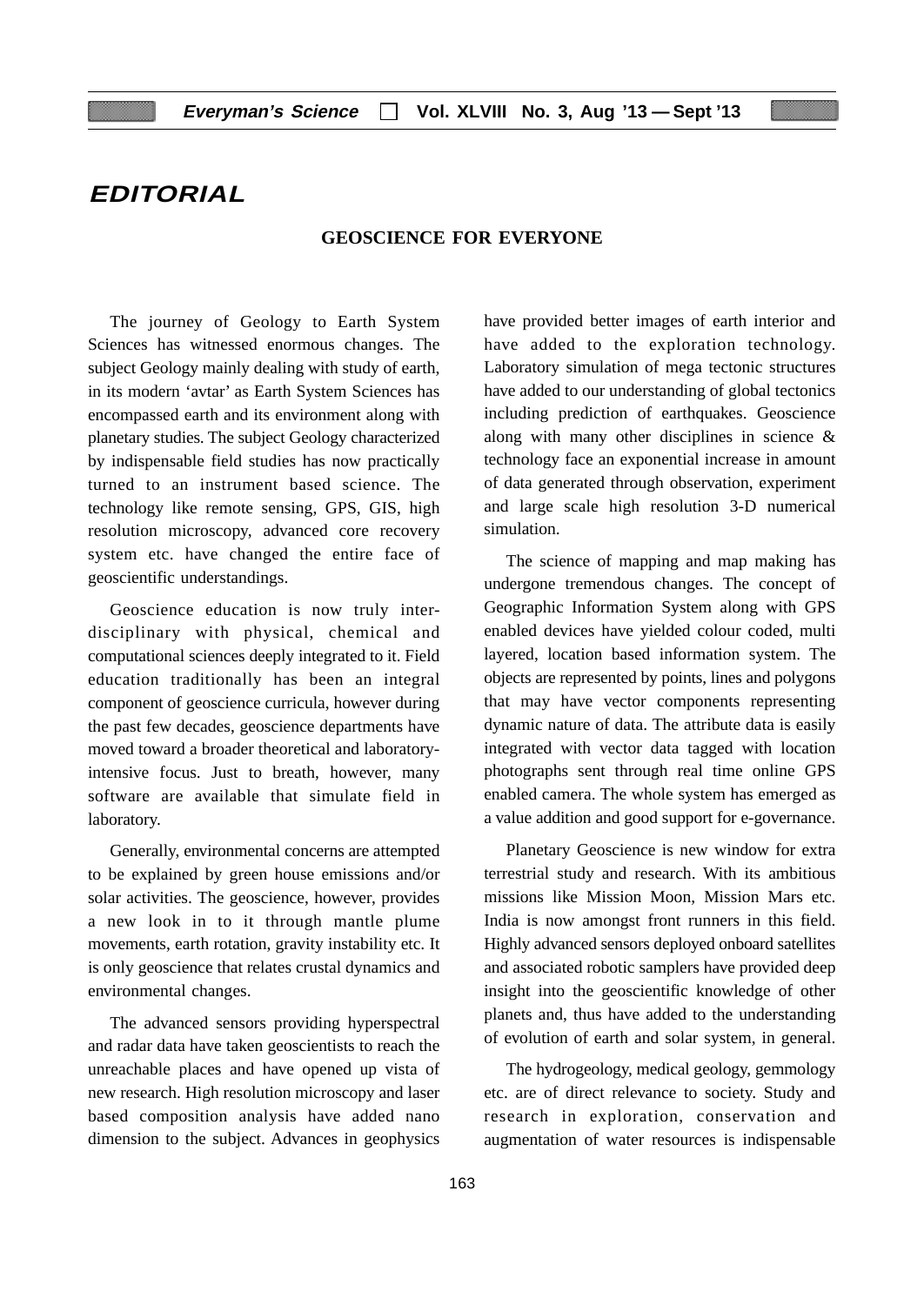component of geologists role in societal upliftment. Rocks and minerals as medicinal ingredients are open field for research. Gem cutting and polishing industry provides local employment and entrepreneurship.

As in many other areas, gender imbalance is evident in geoscience practitioners also. Though there is sign of improvement, at the current rate of increase, women will not achieve parity in the geosciences for approx. another 50 years.

Geoscience is an interesting, challenging and truly interdisciplinary subject with its extraordinary wide domain. Initially confined within the earth, now it has universe as its limits. The journey of geoscience started with rocks and minerals is now dealing with cosmic signals. Geoscience works for everyone and geoscience is for everyone.

*Prof. Pramod K. Verma*

Scientific Advisor, Govt. of M.P. Director General, Madhya Pradesh Council of Science & Technology, Bhopal

*We shall require a substantially new manner of thinking if mankind is to survive.*

*— Albert Einstein*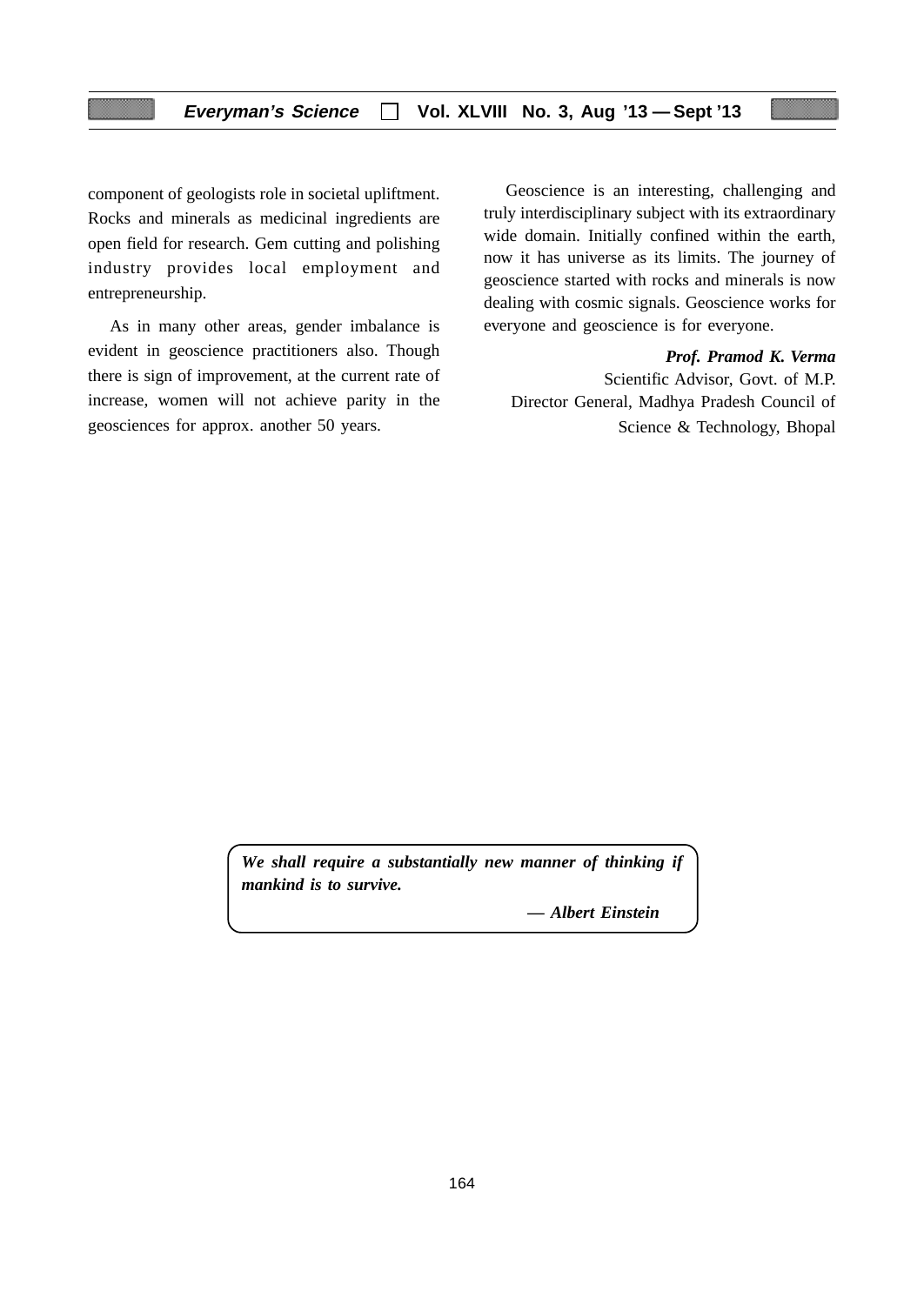# **PRESIDENTIAL ADDRESS**

# **BASIC RESEARCH AS AN INTEGRAL COMPONENT OF A SELF-RELIANT BASE OF SCIENCE AND TECHNOLOGY**

Prof. M.G.K. Menon, Ph.D. (Bristol) D.SE, F.A.SE, F.N.A, F.R.S.

am deeply grateful to the Indian Science Congress Association for the honour they have done me in electing me as president for the year 1981-82.

#### **DEDICATION**

This address is dedicated to two great Indian scientists who have been past Presidents of the Indian Science Congress Professor Sir C.V. Raman and Dr. Homi Bhabha who presided over the sessions in 1929 and 1951 respectively; and to two other great scientists, Prof. Cecil Powell and Lord Blackett. Prof. Powell had visited India many times and addressed the Indian Science Congress at its Agra (1956) session. Lord Blackett had also visited India many times, the first time being for the New Delhi (1947) session of the Indian Science Congress presided over by Jawaharlal Nehru. I had the great privilege of knowing each of them personally and closely. They had very different backgrounds, personalities, and experiences, but each reflected excellence, and the distilled essence of science and scientific method, in all facets of their lives. It is from them that I have learnt a large part of the history, philosophy and method of Science; and a great deal of what I have to say today will reflect this.

#### **FOCAL THEME**

I have chosen, as the focal theme for this Session of the Science Congress, the subject of "Basic Research as an Integral Component of a Selfreliant Base of Science and Technology", covering aspects relating to its role, relevance, support and areas of thrust. I selected this theme intentionally, because for some time now, I have felt that, in response to meeting needs arising from the immediate and serious problems that we face as a society and a nation, understanding relating to the importance of basic Science and research on fundamental aspects, and support for it, is gradually diminishing.

We are well aware of the many conflicting demands on our national economy. There is the already large population, which is continuing to grow, and there are the obvious requirements of food and nutrition, health, housing, clothing and education and providing employment that have to be met. We are now facing major problems in the area of energy which was the subject of the Presidential address of Prof. A. K. Saha at the 67<sup>th</sup> (Jadavpur) Session of the Indian Science Congress. In the current world situation, there are the growing and grim demands of national security. There are then the requirements of industrialization and of providing gainful employment. From time to time we are faced with natural calamities like floods, droughts, cyclones and the like, which constitute

<sup>\*\*</sup> General President, 69th Indian Science Congress held during January, 1982 at Mysore.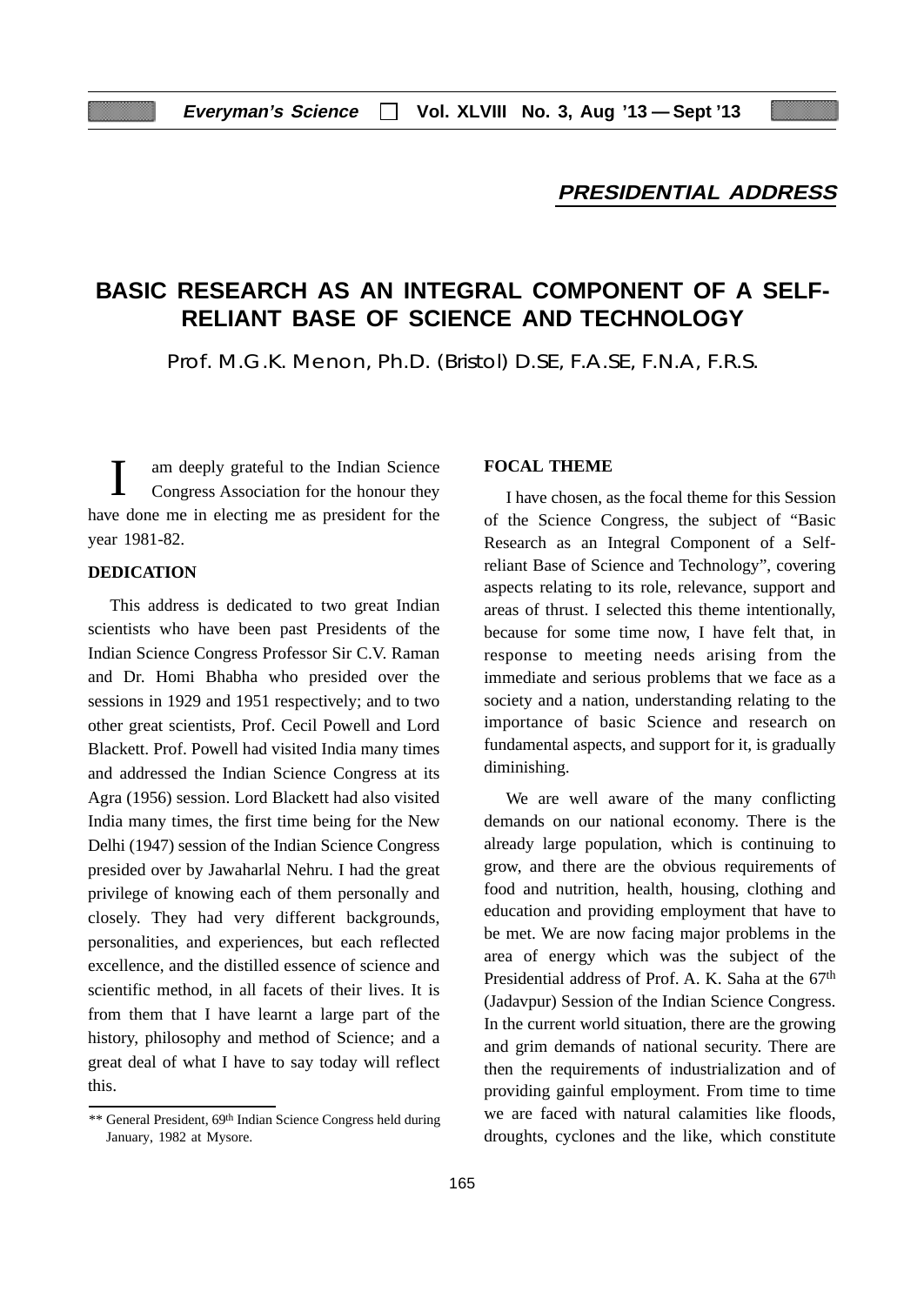sudden and unexpected stresses on the national economy. All of these demand significant allocations from the national exchequer and call for immediate attention and solution. Indeed at the 1947 Session of the Indian Science Congress held at Delhi, the president of the Indian Science Congress Jawaharlal Nehru said, "For a hungry man or a hungry woman, truth has little meaning. He wants food. And India is a hungry, starving country, and to talk of Truth and God, and even of many of the fine things of life, to the millions who are starving is a mockery. We have to find food for them, clothing, housing, education, health and so on, all the absolute necessities of life that every human man should possess. So Science must think in terms of the few hundred million persons in India. "In the face of this, it would not be unusual for the decision makers to regard basic research as a non-priority item. But Jawaharlal Nehru, in spite of the connotation that might be put on what I have just quoted, supported Science in the fullest measure; and as scientists we have cause to be deeply grateful to him for his abiding interest in Science, and his vision and wisdom in creating the powerful base that we possess today; he understood fully that science is not cake but the bread and the staff of life of our type of civilization.

Having stated what is obvious, that we face immediate major problems that confront society on a day-to-day basis, I would ask whether these urgent priority tasks in the sectors of food, energy, health, employment and proper utilization of natural resources etc., can be dealt with without recourse to a self -reliant base of science and technology in the country. And the answer is a definite NO. To me it is clear that we are allowing problems of the present and immediate to overwhelm us, to such an extent that the much smaller effort required to ensure that, in the long run, we can significantly ride above such situations, is being lost sight of.

The purpose of my address is to point out that there are certain philosophical, cultural and

intellectual aspects of basic research that are not well-appreciated, but which underpin in an essential manner the very concept of self-reliance. And for basic research to flourish it needs an appropriate environment and climate as much as financial support.

#### **S&T COMPONENT OF THE SIXTH PLAN**

Last year, a major exercise was carried out to formulate the Sixth Five Year Plan of the country for the period 1980-85. I had the privilege of chairing a Working Group constituted by the Planning Commission to prepare the draft chapter on Science and Technology for the plan document. In starting on this task, I went back to the Scientific Policy Resolution adopted by the Government on 4 March 1958. (I have, for convenience of readers, reproduced this resolution in full, as an appendix to the written text of this address.) This was a most remarkable document adopted by this country, through the visionary foresight of Jawaharlal Nehru. In its operative part, it says,

"Science has developed at an everincreasing pace since the beginning of the century, so that the gap between the advanced and backward countries has widened more and more. It is only by adopting the most vigorous measures and by putting forward out utmost effort into the development of Science that we can bridge the gap. It is an inherent obligation of a great country like India with its traditions of scholarship and original thinking and its great cultural heritage, to participate fully in the march of Science, which is probably mankind's greatest enterprise today".

Indeed, with the great support given by Jawaharlal Nehru from the time of Independence, vigorous measures were taken for the development of Science through larger financial allocations; from Rs. 20 crores for Plan and Non-plan of the First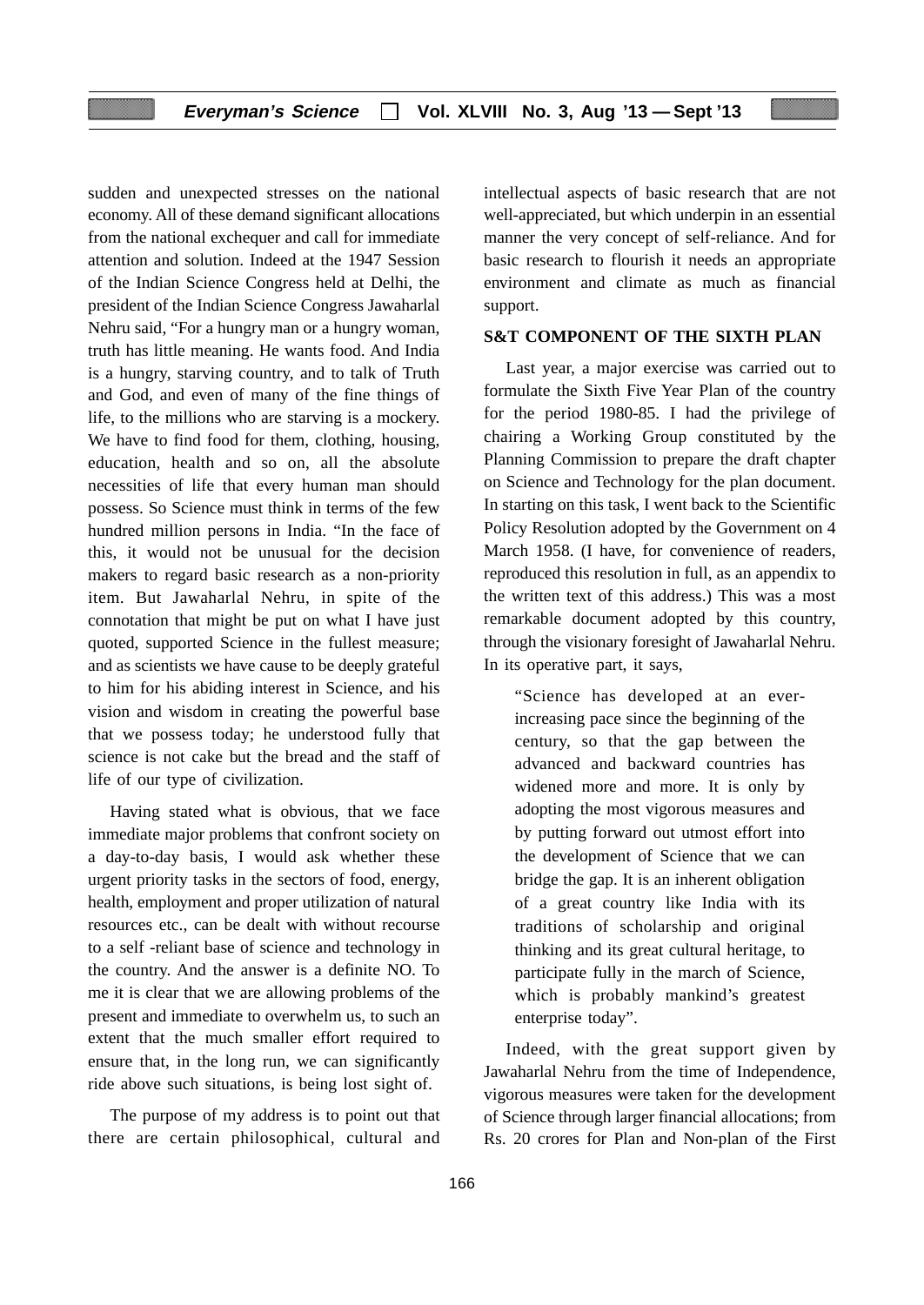Five Year Plan (1951-56), this allocation has gone up to Rs. 3367 crores in the Sixth Plan (1980-85). There has been a significant increase in the number of universities, institutes of technology, agricultural universities; a large number of National Laboratories have been set up under various agencies covering the entire spectrum of Science, engineering, technology and medicine. There has been widespread application of Science to national problems in the areas of agriculture, health, industry, energy, communications and so on; impressive returns have been obtained in many cases. There is today a significant infrastructure for Science and Technology in the country; a stock of scientific and technical manpower which also is large at first sight, being estimated at 2.5 million; and many major achievements in the form of accomplishments of tasks that have been clearly assigned. Indian scientists are well-recognized and regarded on an international plane.

In spite of all this, taking note of the spirit of the Scientific Policy Resolution, which I had just quoted in its operative part, the unambiguous and clearly laid down policy of attaining self-reliance and the large and important position that India has in the community of nations, the working group asked itself : "how far have we gone bridging the gap and in participating fully in the march of Science" : and it came to the conclusion that "while significant advances have taken place on the Science and Technology front in India over the past three decades, the gap between what obtains in the country and in other advanced countries, in terms of infrastructure and capabilities, has significantly widened... There are many gaps in important fields and in the ranks of leadership and in excellence."

#### **THE NURTURING OF SCIENCE**

I am personally of the view which is shared by a large number of my distinguished colleagues in the scientific community of this country, with whom I have had extensive discussion, that the concepts of excellence is being lost, that centers of excellence in the country are finding it difficult to survive because of lack of appreciation concerning issues of an administrative and financial nature and what might be referred to as personnel and labour aspects, particularly in terms of the laws of the land and the attitudes taken by our judiciary; our brilliant students have very few positions for training and further research at outstanding centers. Our educational institutions which have the responsibility for generating our scientific manpower have been sadly neglected in terms of support, even on a selective basis. Those who would potentially be the great scientists of the furture are drifting to professions other than Science, or are moving abroad where better opportunities exist. The Working Group on Science and Technology for the Sixth Plan has expressed its deep concern over all of these issues. There is, therefore, need for a much wider appreciation and debate on these issues, since they are indeed fundamental and serious.

I have asked myself : "Under what auspices could questions of this type be publicly posed, leading to a greater debate on the problems and solutions". In terms of scientific bodies, there is the Science Advisory Committee to the Cabinet (SACC), the creation of which the Prime Minister announced at the last Indian Science Congress session at Varanasi ; SACC has met several times over the past year, and has concerned itself with some of these basic issues. There are the academies of Science and other professional societies. And then there is the Indian Science Congress Association which covers the broadest spectrum of scientific disciplines and whose membership today stands close to 7400. I believe that the issues we are considering are so important that they must be debated in all these forums.

I have noticed that the Indian Science Congress, in its session for quite some time now, has discussed many areas of national life where Science has relevance and finds significant application. This is important. I also believe that the approach of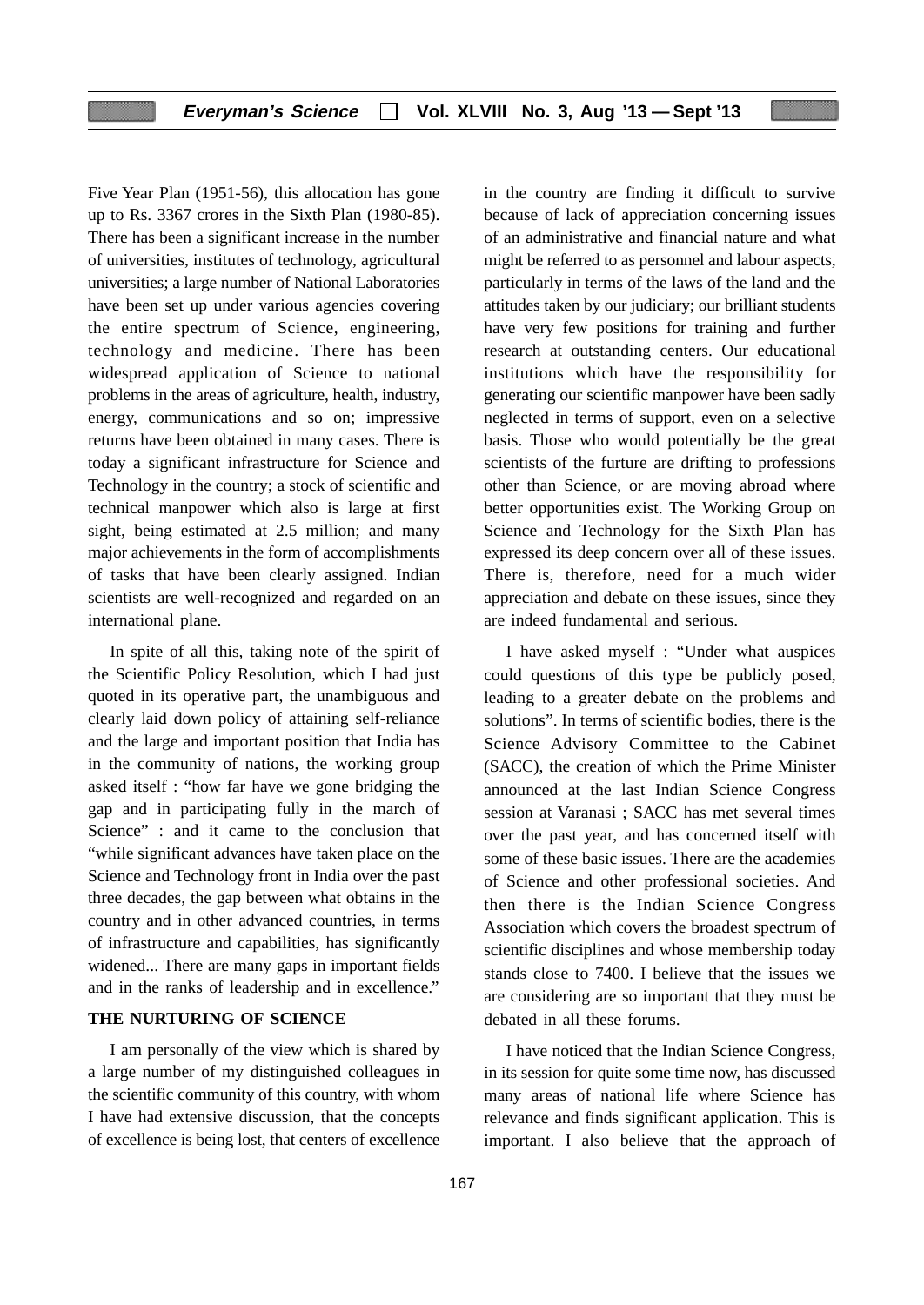selecting one broad area of national relevance and importance as a focal theme, on which scientists from different areas of Science can focus their attention will lead to coordinated, interdisciplinary and integrated efforts. In all of this there is the basic assumption that the scientific base in strong, and itself needs no attention; and therefore our attention should be profitably concentrated on "application of Science". If, however, the base of Science in the country is weak or unsound or not getting the support and climate that it needs for its own growth and development then Science as a force for development will obviously not be very effective. It is this question to which I wish to address myself : "how is Science itself to be nurtured and developed in a manner in which it can be a successful component of development ?"

It will be seen that the focal theme essentially covers three components : the concept of a base of Science and Technology; the concept of selfreliance; and within this framework the role and relevance of basic research; other aspects that we will consider are support and areas of thrust in respect of basic research.

# **SCIENCE AND TECHNOLOGY : GENERAL ASPECTS**

The world of today is largely the product of developments that have taken place in the field of Science and Technology; no doubt other social, cultural and economic aspects have influenced and made possible the self-sustaining exponential growth of Science and Technology that has taken place. These developments have occurred over the past few hundreds of years since the scientific and industrial revolutions took place. It must be remembered that Science did grow but declined in many earlier civilizations, and did not attain the present self-sustaining character that we see around. The present developments were nucleated in what are the great industrial centers of the world today; as a result these areas were able to make rapid progress in the material sense, to become the highly

developed countries. 97% of the world's research and development is carried out in these developed countries and only 3% in the less developed countries.

At this point I am reminded of what Cecil Powell said when he was arguing in the early 1950s for support for basic research in Europe. At that time the United States was vigorously moving into the field of high energy elementary particle Physics, and European physicists were trying to obtain support for a common European accelerator and high energy physics which today exists as CERN (European Council for Nuclear Research). Cecil Powell then said : "In the long run, it is most painful, and very expensive, to have only a derivative culture and not one's own, with all that it implies in independence in thought, self-confidence and technical mastery. If we left the development of Science in the world to the free play of economic factors alone, there would inevitably result a most undesirable concentration of Science and Scientists in too few centers, those rich in Science becoming even richer, and those poor, relatively poorer". This was as between Europe and America then. The disparity that exists is infinitely greater between the developing and developed countries. The UN Conference on Science & Technology for Development was held in Vienna in August 1979 precisely to seek ways to reduce this disparity, so as to lead to a New International Economic Order.

The spectacular, and highly visible, material developments that have taken place as a result of advances in Science and the rapid succession of technological innovations in the areas of industry, agriculture, medicine, transportation, communications, energy etc. are there for all to see. High speed jet engines and wide-bodied aircraft have resulted in mass transporatation which has made the world a small place physically; the advent of the Space Age and of geo-stationary satellites, and the developments of modern electronic techniques have resulted in world-wide radio and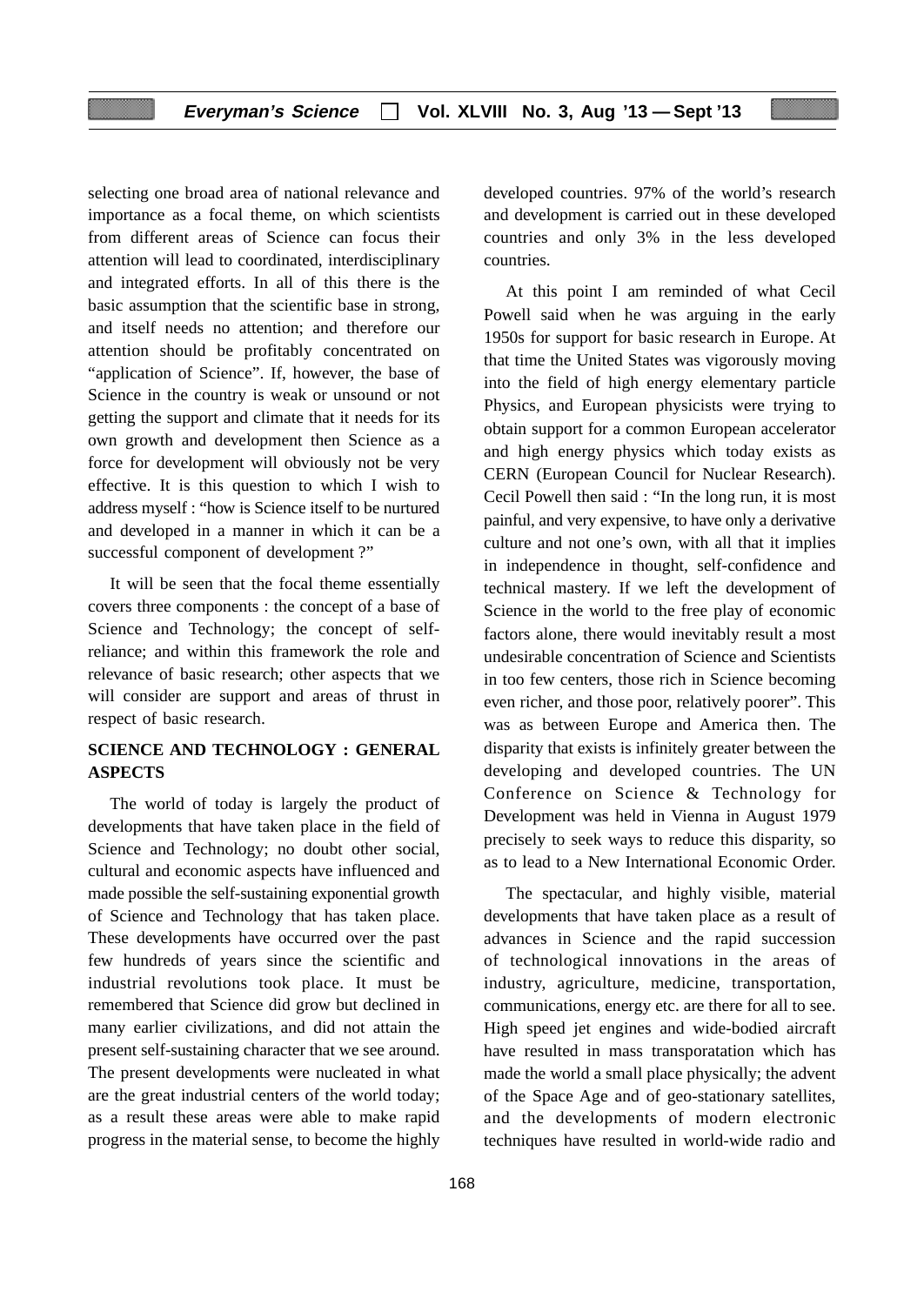TV broadcasting and telecommunications, which have made the earth a small place in terms of communications, transmittal of ideas and human expectations; advances in medical science, with modern antibiotics and other miracle drugs, as also our greatly increased basic understanding of Biology at the molecular and cellular levels have had a profound impact on world population (with reduction in death rate and rapid rise in population), treatment of disease and the promise of an unending chain of new possibilities; modern high-yielding varieties have enabled food production to keep pace in some sense with the expanding populations; the developments in modern electronic techniques have made it an all-pervasive technology, affecting entertianment, industry, defence, communications, space technology, computer and information sciences and the like. All of this has resulted in rising expectations the world over, and a feeling of euphoria that Science and Technology is a magic wand to bring about development. The point that needs to be emphasized is that *Science and Technology is not a magic wand*. We must explode the myth that Science is a great external solver of all problems. Lord Blackett in the first Jawaharlal Nehru Memorial Lecture given in 1967 had said : "Science is no Magic Wand to wave over a poor country to make it a rich one".

We have also to remember that Science and Technology should not be looked upon as a separate entity to be separately accountable for development. In this connection, Casimir has remarked "Science and Technology *cannot* be applied to development. Science and Technology are an essential part of development. One does not apply one's lungs to respiration, nor one's heart to the circulation of blood nor one's legs to waking. If we regard Science and Technology as a crutch, it will at best provide a halting gait. If we regard them as a transplanted heart, they will sooner or later be rejected by the receiver". Science, and Technology which is based on a basic understanding (in contrast to pure implementation of a well-defined set of technical tasks) cannot be imported nor be regarded as an external entity. It has to be an integral part of all our activities.

#### **SELF-RELIANCE**

We have to recognize that India is a large country of sub-continental dimensions, with a population close to 700 million. The very size of our country, and the diversity and complexity of the problems we encounter, which are quite different from those of smaller developing countries, demand self-reliance. The Prime Minister, Mrs. Indira Gandhi, has remarked : "Self-reliance must be at the very heart of S & T planning. There can be no other strategy for a country of our size and endowments. While we all readily pay obeisance to this concept, there are too many and too frequent lapses. Considerations like security, the time factor, performance guarantee and costs often compel us to buy advanced technology from the international market. But in the ultimate analysis, neither true defence nor true development can be bought or borrowed. We have to grow them ourselves". She has further said : "Self-reliance does not mean making everything ourselves but acquiring the capacity to do so when things come to a head".

The pathway to self-reliance is not to set out to rediscover independently what has already been discovered, nor to invent what has already been invented. It implies the ability to analyse problems, and to define tasks and objectives; to obtain information/know-how etc. which is needed from wherever it is available, but on a specific basis; to have self-confidence to develop whatever needs to be developed; and most important, the ability to start from a base which may be a mix of indigenous and imported know-how to move into the future on an internationally contemporary basis through innovation and original thinking. Self-reliance should also not be confused with self-sufficiency. Self-reliance demands a national commitment and political will; and involves many facts such as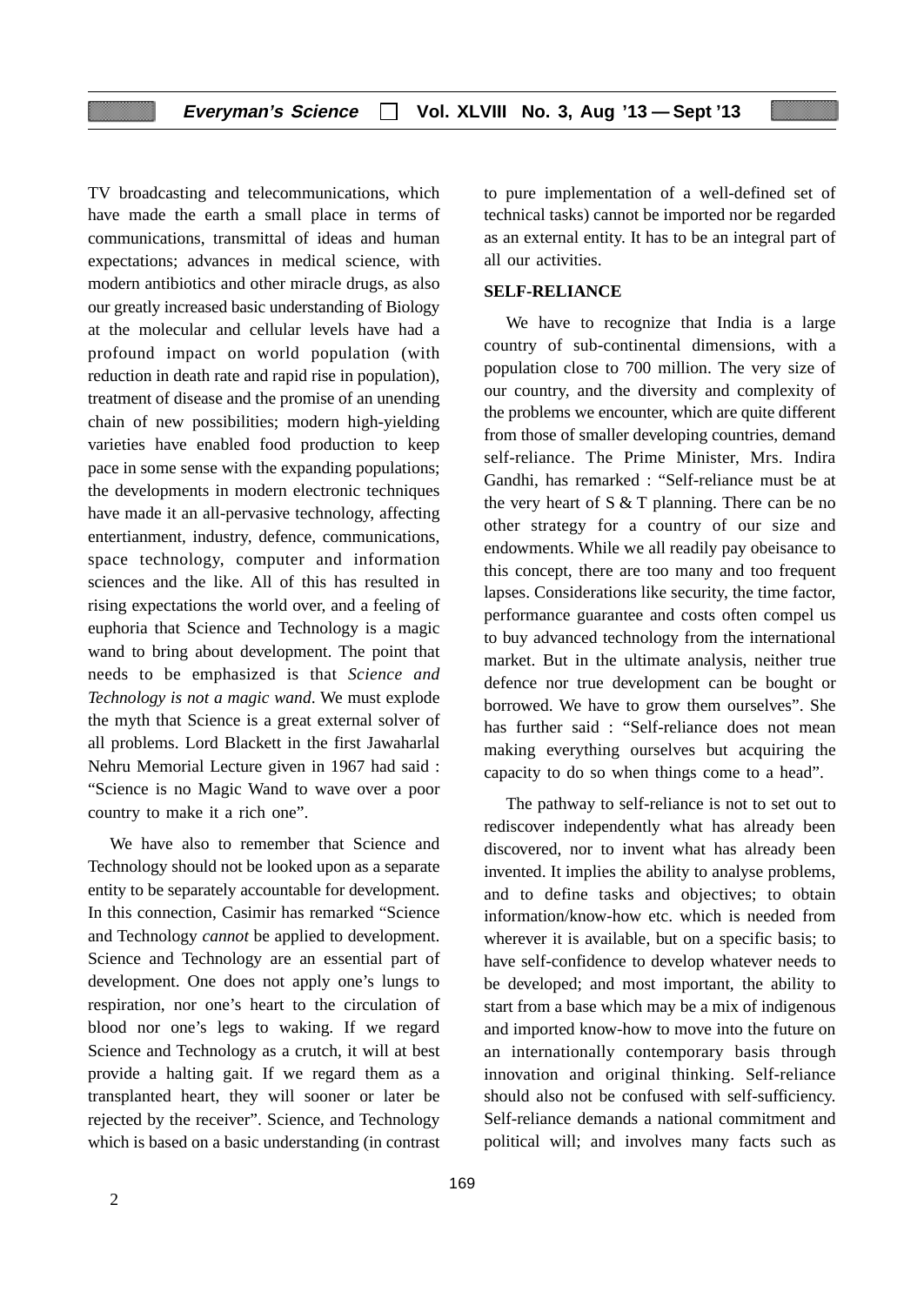technology policy; management and technical skills etc. But clearly a crucial element of self-reliance, in a world whose economy and life styles are dominated by scientific and technological advances, has to be a self-reliant base of S & T. And this base cannot be built without at the same time doing significant basic research; for that is the only way to generate basic understanding which is not restricted to specific knowledge in an area, but provides the ability to attack and solve problems over a wide spectrum; and it is this ability that basic research more than anything else develops to the highest degree. Aspects to basic research and the qualities that it demands are dealt with a little later.

#### **THE INNOVATION CHAIN**

I would now like to consider the place of Science and Technology within the overall framework of the productive sector. It was Lord Blackett who, in the first Jawaharlal Nehru Memorial Lecture, outlined the importance of ensuring the integrity of various links in what he referred to as the "innovation chain", if investments at various points of the chain are to be fruitful. "Innovation chain" is a term that has been used to signify the whole process from fundamental research (which is concerned with the discovery of new facts and the understanding of nature and hitherto unknown principles), through applied research (which involves definite practical objectives), to the building of prototypes in laboratories, to the development of a small number of items in batches on a pilot plant basis to test our production techniques (and analogous pilot plant operation for testing the feasibility and economics of process techniques), to devising processes to suit available skills and equipment and the use of items that are most easily and cheaply available, to the final emergence of marketable products or of services; in the fields of agriculture and medicine, the intermediate steps would be of field trials and liaison with the producers and users of the products. It is important to recognize that scientific research represents only the few steps in this long and expensive chain. A high level of research and development *alone* is not sufficient to ensure successful innovation; the industrial and commercial elements of the chain are equally vital. Actually, research and development claims generally only a small part of the total costs of successful innovation. On the average, it is estimated that about 5-10% of the total launching costs of a successful new product goes into the research and development leading up to the basic innovation; and about 10-20% goes into the engineering development and design of the project. The remaining 70-85% is needed for the tooling costs for first production, and for the initial manufacturing and marketing expenses.

Thus, the British textile material "Terylene" was invented in a research laboratory running at less than \$ 60,000 a year. When Imperial Chemical Industries obtained the UK commercial rights for this invention, it then spent the equivalent of around \$ 11 million on pilot plant development; and for the first major commercial production, the new plant cost around \$ 40 million. The economic factors involved in the various elements of this innovation chain have to be well understood if the investments on research and development are to be profitable, and not lead to frustration.

If on the basis of careful perspective planning, one can define end-requirements well in advance, particularly in the major economic sectors, then resources-human and financial — can be deployed wisely and in time on research and other aspects, with the clear-cut expectation that investments will be forthcoming in the later elements of the innovation chain in the productive sector, to make use of the scientific effort that has gone before. In the absence of such perspective planning, and the linkages between the productive sector and the R&D sector, as also policies arising from pressures relating to immediacy of requirements which have enabled technology to come in easily, the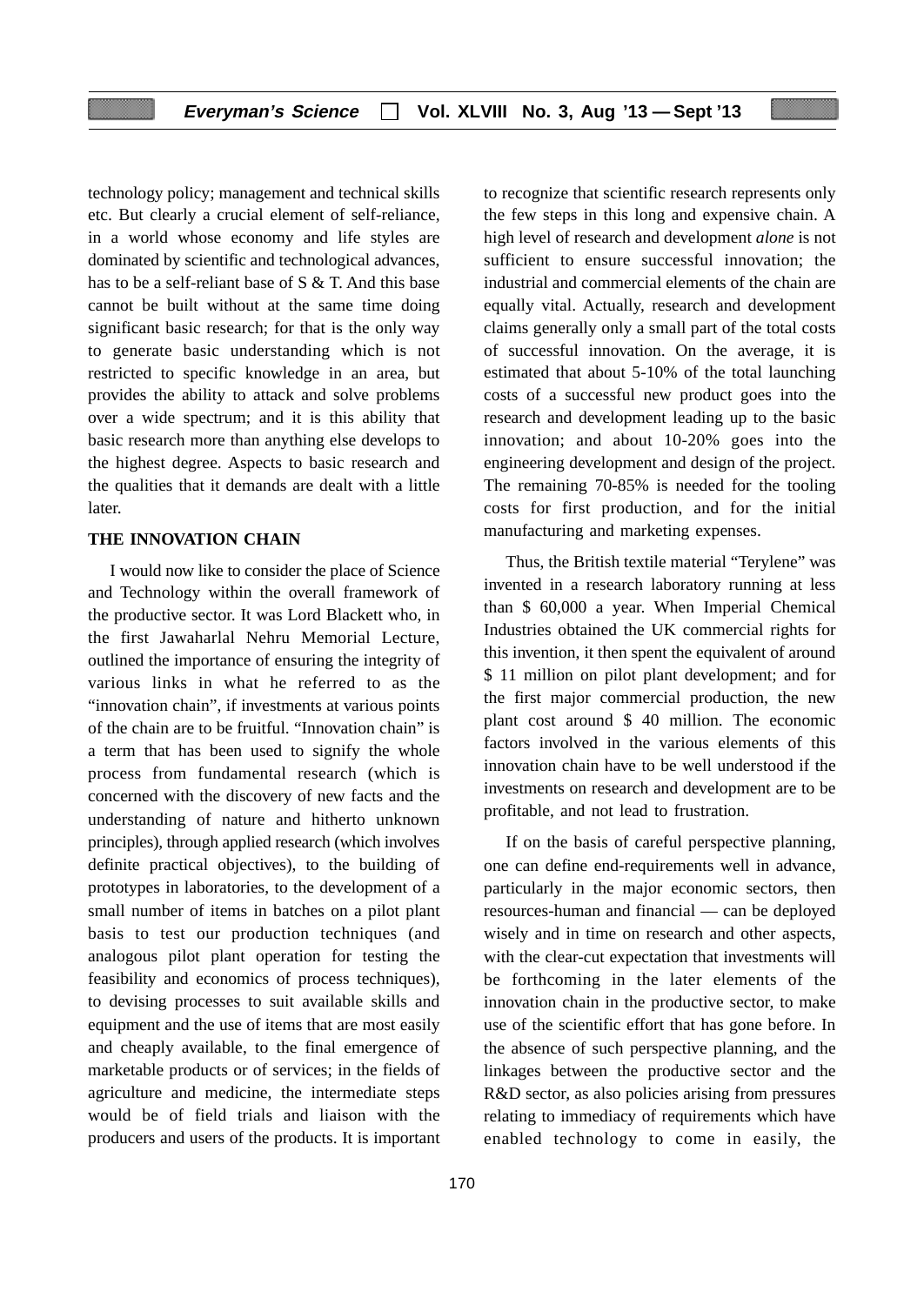investments on Science and Technology, particularly on applied R&D, have often appeared to be unproductive, though the tasks defined for them had been accomplished; and this has been a frustrating experience for scientists. This has also led to the question that the scientific community is very often asked. "So much money has been allocated for Science; what have we got in return?" It is essential to realize that returns will be forthcoming only if adequate investments are made in the different downstream steps of the innovation chain, and time elements that are relevant are kept in mind; we have to remember that long gestation periods are involved in the fructification of S&T efforts. And applied R&D, design and development work should not be initiated in areas where no chance of fruition exists, whatever be the reason.

There is often a tendency to use the wide umbrella term "Science and Technology" under which many different facets are subsumed. This has resulted in a great deal of confusion in defining investments, effort etc., that relate to the different components of Science and Technology. We have already seen that the largest resources — human and financial — in the productive sector, whether it be in agriculture, industry, transportation etc., have to be in the later stages of the innovation chain. Though these productive activities are based on Science and Technology, and they absorb the larger part of the output of trained technical personnel emerging from the educational institutions, they cannot be, (and are not), treated as the S&T sector. The latter is concerned with research (pure and applied), design and development. As already stated, applied research and development can fructify only when there are clear-cut end-objectives and needs, and appropriate guarantees and linkages to ensure utilization through investment in the productive sector. The largest part of the budget of the S&T sector in the country has so far gone into the areas of applied research and development, whether they be in the areas of atomic energy, space Science and Technology, defence or through the Councils dealing with Scientific and Industrial Research, Agricultural Research or Medical Research. In each of these areas, there is only a relatively small amount which goes into basic research. However, because of the overall allocations for Science and Technology, under which umbrella title basic research is also subsumed, it is generally assumed that it is also well looked after. But this has not been the case in real terms, and particularly in the context of the headlong advances that Science and Technology have been making and the completely new areas that are being opened out on an international plane.

#### **A RESTATEMENT OF THE BACKGROUND**

In what I have said up to now I have covered several different facets of the scenario that a policy maker in the field of Science and Technology is confronted with. It would be good if I attempted at this stage to draw together the threads of my discussion into some simple statements. First, Indian planning since Independence has sought to work towards the objective of self-reliance; and this is the banner under which we have been marching all these years. Whilst we have many individual achievements in Science and Technology to our credit, and today we produce a very significant part of all that we need for daily life within the country, yet we must admit that we still have a long way to go in attaining true self-reliance. In a world that has been fashioned by Science and Technology, and of which we are a part, it is quite clear that national self-reliance implies a self-reliant base of Science and Technology. For Science and Technology to fructify in terms of meaningful national development, it has to be ensured, on the one hand, that there are investments downstream, to ensure that know-how that is generated through applied research and development is transformed in a productive manner for the benefit of society; and on the other, that where large investments are involved in the Science and Technology sector, as is the case of applied research and development,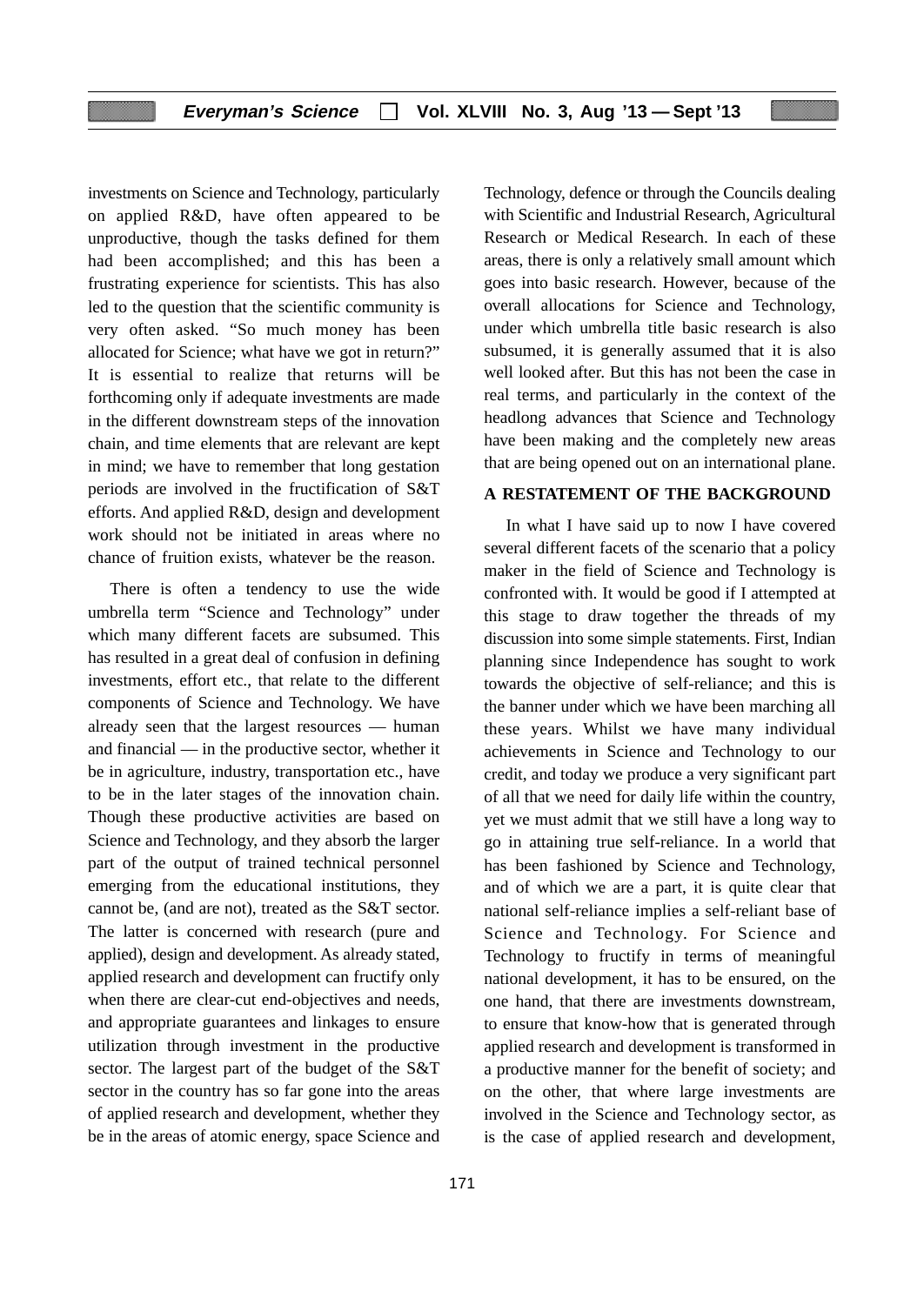this is done only in areas where, on the basis of long-range planning, it is clear that there are needs and users. We are, of course, aware of many instances where users project their needs much too late for national S&T to respond or make any useful contribution; and usually these instances relate to large projects. This should not be permitted.

The quality of excellence in all that we do can come about only if support is given to sectors such as basic research in the same manner as in sectors such as exports where the highest international standards alone will ensure competitiveness. I shall now pursue in the remaining part of my talk, the role and relevance of basic research in promoting innovation and excellence.

## **BASIC RESEARCH : ITS ROLE AND RELEVANCE**

In January 1966, in the last speech that he gave in his life, Homi Bhabha, addressing the International Council of Scientific Unions in Bombay remarked

"What the developed countries have and the underdeveloped lack is modern Science and an economy based on modern technology. The problem of developing the underdeveloped countries is therefore the problem of establishing modern Science in them and transforming their economy to one based on modern Science and Technology. An important question which we must consider is whether it is possible to transform the economy of a country to one based on modern technology developed elsewhere without at the same time establishing modern Science in the country as a live and vital force. If the answer to this important question is in the negative — and I believe our experience will show that it is — then *the problem of establishing Science as a live and vital force in society is an inseparable part of*

#### *the problem of transforming an industrially underdeveloped to a developed country".*

At this point, let us consider the important question Bhabha raised : Is it possible to transform the economy of an industrially underdeveloped country to one based on modern technology developed elsewhere without at the same time establishing modern Science in the country as a live and vital force? Bhabha answered it in unequivocal terms on the basis of his experience in India for quarter of a century.

Bhabha has returned to India with an internationally established reputation as a theoretical physicist of the first order. Working during the years of the second world war at the Indian Institute of Science, this outstanding theoretical physicist began thinking of the need to establish modern Science in India, of the needs of energy for economic development, the great potential that nuclear power was likely to offer in this regard within a couple of decades, and the enormous possibilities of leapfrogging in the process of development through modern sophisticated techniques. He did not, however, approach these possibilities in the manner which foreign collaborations are normally embarked upon. He first proceeded to build a base of fundamental research by setting up the Tata Institute of Fundamental Research; he did this because he had become aware of the shortcomings of Science in India in some of the modern areas such as nuclear Physics, high energy Physics and so on, and felt that in these areas where so much fundamental and exciting work was going on, India should not be left out. He was also clear that in setting up such an institution, it would be necessary to introduce modern concepts of administration and research management, which would lead to an atmosphere and environment conducive to its being a pacesetter for the growth of Science and self-confidence, and be the base from which major ventures could be undertaken. Lord Penney writing on Homi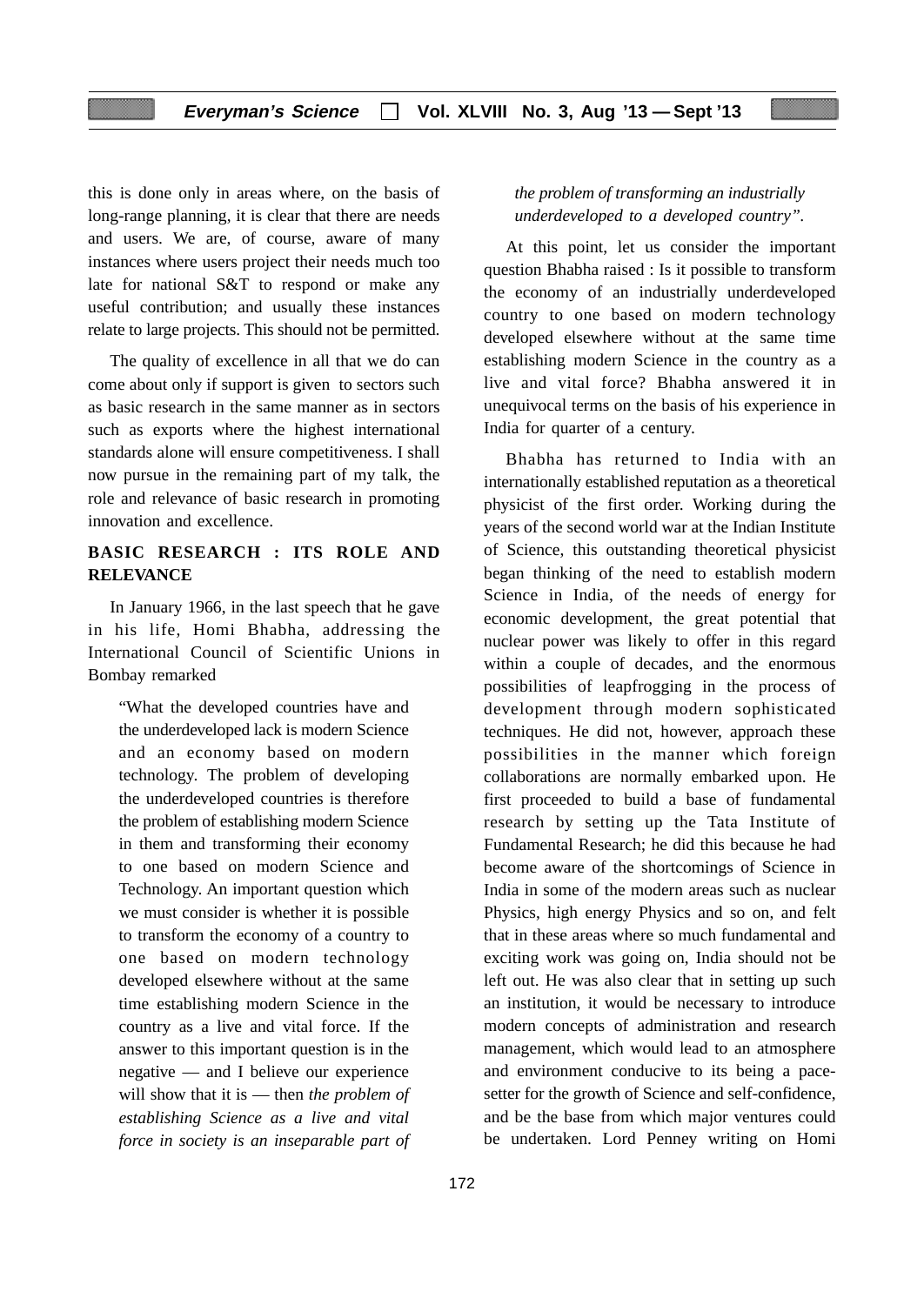Bhabha in the Biographical Memoirs of Royal Society has stated, "In the 21 years since the Institute was inaugurated in Bombay to Bhabha's death in 1966, the Tata Institute of Fundamental Research has grown to be one of the finest research institutes in the world". In the letter that he wrote to the Sir Dorab Trust outlining the proposal for setting up the Tata Institute of Fundamental Research, Homi Bhabha showed that he was also clear about the long-range fall-out and the imperative of self-reliance in a strategic area. In a visionary and prophetic sentence he marked "Moreover, when nuclear energy has been successfully applied for power production, in say a couple of decades from now, India will not look abroad for its experts but will find them ready at hand".

Since Bhabha conceived of the Tata Institute of Fundamental Research, many new areas have developed right at the frontiers of Science, for example in modern Biology, with unambiguous indications of relevance, applications and growth. It is clear that we need to grow many more such institutions, and particularly in close coupling with the educational system.

Then Bhabha went on to develop the atomic energy programme; and he selected physicists, chemists, engineers and biologists who would work not on a purely imitative basis or by reverse engineering, but on the basis of an understanding of the basic elements in their areas, whether it related to materials, structures, heat transport, spectroscopy, chemical reactions and so on. It is this strength of basic understanding which characterizes the Indian nuclear programme, and which has enabled it, in spite of many hurdles encountered more recently in the area of international cooperation, to stand on its own feet. At the dedication of the new buildings of the Tata Institute of Fundamental Research in January 1962 by Jawaharlal Nehru, Bhabha had remarked : "The support of such (basis) research and, of an institution where such research can be carried out effectively,

is of great importance to society for two reasons. First of all, and paradoxically, it has an immediate use, in that it helps to train and develop, in a manner in which no other mental discipline can, young men of the highest intellectual calibre in a society, into people who can think about and analyse problems with a freshness of outlook and originality which is not generally found. Such men are of the greatest value to society, as experience on the last war showed; for many of the applications of Science, which were crucial to the outcome of the war, were developed by men who, before the war, were devoting their time to the pursuit of scientific knowledge for its own sake. Radar and atomic energy are two examples of fields in which a vast body of established basic knowledge was developed into technology of immense practical importance, largely through the application in war time of the efforts of those who might be called "pure" scientists. Bhabha further said : "It is not an exaggeration to say that this Institute was the cradle of our atomic energy programme".

I have just conveyed to you what one of our great scientists Homi Bhabha, who made his reputation by accomplishing basic research of the highest quality, and who was responsible for promoting much else in national development in the fields of atomic energy and electronics, felt about the importance of basic research. I fully concur with all that he had to say.

# **ASPECTS OF PURE AND APPLIED RESEARCH AND LINKAGES BETWEEN VARIOUS CONCERNED INSTITUTIONS**

I would now like to put down for clarity certain specific aspects concerning various forms of research activity, and their respective roles and relevance. Research is often categorized as pure research and applied research. The fundamental difference lies in the motivation. The motivation in the case of pure research is the desire to know something, whereas in the case of applied research it is the desire to do something. The words pure, fundamental or basic are often used synonymously.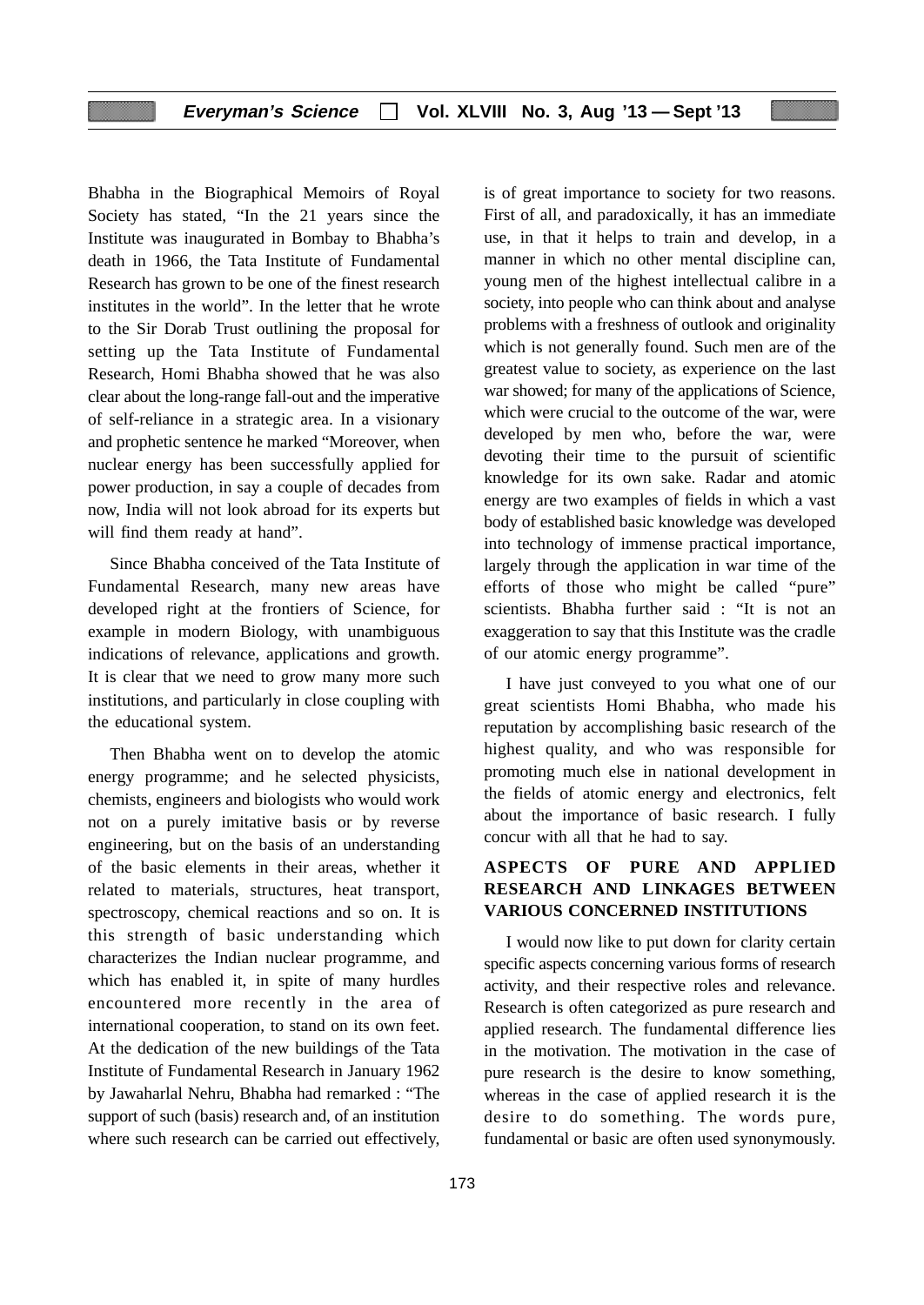Basic research is concerned with discovery of new knowledge and with increasing our understanding of natural phenomena. It ultimately leads to a clearer and sharper definition of the laws which govern nature. Basic research is not directed towards the solution of immediate practical problems. Basic research, by definition, is at the frontiers of our knowledge; and the quality of work and achievements have to be judged by the entire international scientific community. Quite clearly those who would accomplish such research have to possess capabilities necessary for work at the frontiers of science on a competitive international basis. In contrast, applied research has very definite practical objectives. It can and should be a highly creative process involving originality, imagination and inventiveness. In a desirable situation, these qualities, in the case of applied research, should be of the same magnitude as for basic research. It is not the degree of creativity that distinguishes basic from applied research but the clear practical direction that applied research aims at. In contrast, design and development relates to the effective and economical execution of a task that has been shown to be feasible on the basis of applied research and past experience.

Another important aspect of fundamental research is its essential place in the system of education. In its broadest sense, education involves the totality of effort related to acquiring new knowledge, preserving it in suitable form, and transmitting it to future generations, together with the thought processes involved. Very often, with obvious unfortunate consequences, the mere process of handling over knowledge as a dead, inanimate object is considered to be education; this happens in many of the educational institutions in India that stress uniformity and learning by rote. The only way in which teaching can be brought out of this rut of routine, pedantic transmission of facts is by ensuring the accomplishment of significant research that leads to a tradition of penetrating and independent

174

inquiry. Such research may be pure or applied, but must be of high quality and encourage innovativeness.

Education is primarily the responsibility of the universities, and quite clearly there must be basic research at the universities if education has to have any quality. The question, however, can be asked whether all the basic research that needs to be done can be done within the universities; and I believe, the answer to that question will be in the negative in today's context. The reason is that a lot of basic research today involves rather large expenditures, major facilities and infrastructural support, close links with technology and interdisciplinary efforts. This could involve accelerators, telescopes, major facilities for biological research and so on. These are best located and managed in separate research institutions, which will need autonomy and a culture necessary for them to manage large technical facilities and conduct interdisciplinary programmes. However, in my view, such institutions could be within, or should be calculated with educational institutions, so that the research institution participates in the university activities and *viceversa*.

We must recognize that different kinds of institution are appropriate for various categories of activities, and what is important is to establish associations and linkages between them for mutual benefit. For example, a university associated with a government or industrial laboratory may acquire thereby the stimulation of constant contact with applied problems and also have available to it the large-scale facilities that are necessary and have been developed for applied research. Correspondingly, the government or industrial laboratory acquires increased contact with the very talented enthusiastic young students and the openness of the university environment. What is required in such a linkage is not purely in terms of financing of research in the university by the government or industrial laboratory, but mutuality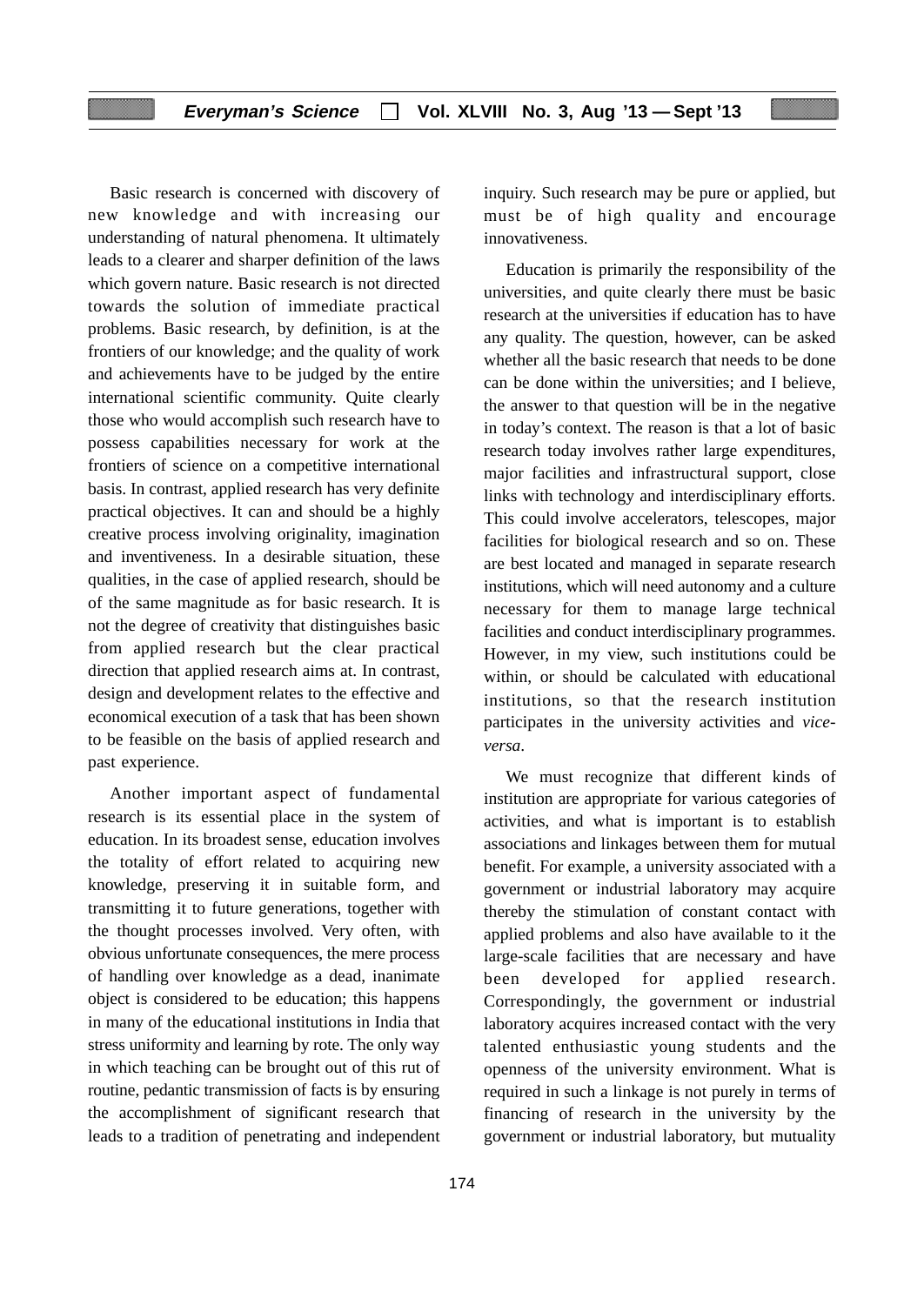in participation. Mutuality cannot come about in wholly unequal relationships. It is for this reason that the weakening of our university research capabilities, through lack of support, is reducing the possibilities of such mutually highly beneficial linkages.

I can now particularize the scenario to the national plane. We have a large number of universities throughout the country. In their vicinity there are major research institutions coming under the purview of the Atomic Energy and Space Commissions, the Council of Scientific and Industrial Research, the Defence Research and Development Organization, the Indian Council of Medical Research, Indian Council of Agricultural Research and Department of Science and Technology, the various surveys such as Survey of India, Geological Survey of India, Botanical Survey of India, Zoological Survey of India, as also major industrial units, some with excellent R&D facilities. There is, however, very little that is being done to establish strong interconnections between the University system and this infrastructure. There are a variety of schemes that I can think of which can be used for this purpose. The most classical is the use of university staff as consultants by industry and national institutions. This must be made compulsory. Such consultancy provides the academic community with opportunities to get acquainted with important industrial research problems which challenge the scientific imagination. The consultants can be used for probing areas that are new and unfamiliar to the company or laboratory, as well as for giving lectures to the staff. (It is, in fact, my experience that very few lectures are given in most government or industrial research laboratories, which is a pity, since Science thrives and grows only through open, critical discussions.) Through these interactions the academic community can be exposed to the industrial environment, its problems and its attitudes. Conversely, it is important to provide visiting professorships, adjunct professorships, participation in university activities through advisory committee etc. to those from industrial and other national institutions. These provide opportunities from scientists from governmental or industrial laboratories to keep in touch with a broad spectrum of intellectual activity that a university represents and to widen their horizons.

There are a variety of such mechanisms to bring about better linkages that could be of mutual benefit; I have just indicated a few possibilities. Whilst some forms of collaboration have been worked out, it is nowhere near what can be achieved.

To my friends in the scientific community I would like to emphasize the point that basic research does not mean any research that is carried out which does not qualify as applied research. Basic research is characterized by high quality and innovation. It is subject to a system of peer review, and must arise from a deep inner urge to find out. It must, in the ultimate, be competitive at a truly international level. In this connection, I would like to recount a fable by Prof. Karl Popper : "Suppose that someone wished to give his whole life to Science. Suppose that he therefore sat down, pencil in hand, and for the next twenty, thirty, forty years recorded in notebook after notebook everything that he could observe. He may be supposed to leave out nothing : today's humidity, the racing results, the level of cosmic radiation and the stock market prices and the look of Mars, all would be there. He would have complied the most careful record of nature that has ever been made; and, dying in the calm certainty of a life well spent, he would of course leave his notebooks to the Royal Society. Would the Royal Society thank him for the treasure of a lifetime of observation? It would not. The Royal Society would treat his notebooks exactly as the English bishops have treated Joanna Southcott's box. It would refuse to open them at all, because it would know, without looking, that the notebooks contain only a jumble of disorderly and meaningless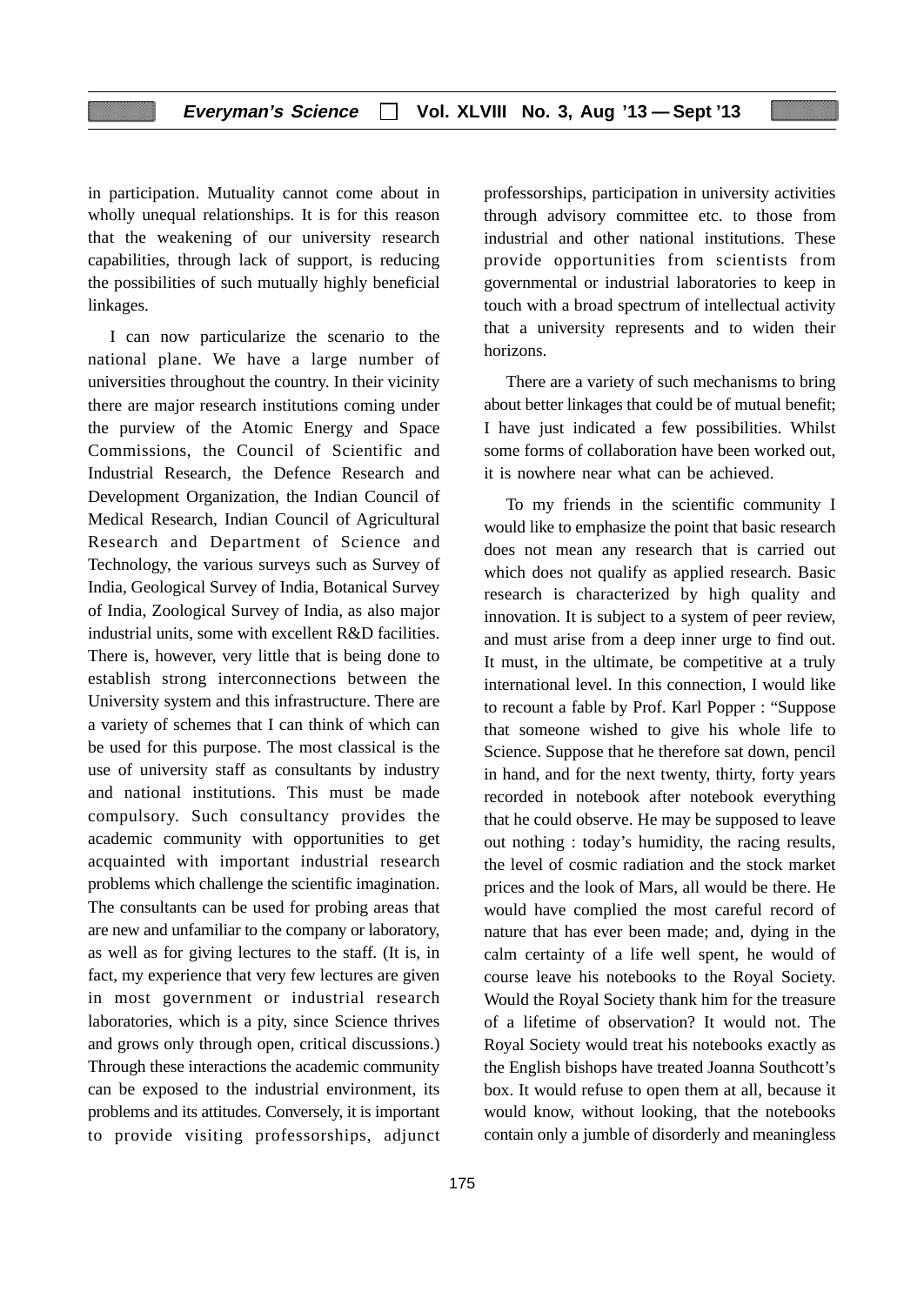items". The reason is that as Paul Weiss has said: "The primary aim of research must not just be more facts and more facts, but more facts of strategic value".

I must confess that there is a considerable amount of so-called basic research done in this country, which falls in the category of that described in Karl Popper's fable; very large numbers of Ph.D's seem to emerge from our education system on this basis; reputations have been built up through the publication of hundreds of papers only to fool the untutored. All that is done is mere data collection on a routine basis, without any urge whatsoever to really understand something new about nature. This is not to decry data gathering, because it is no doubt useful and necessary, for its only on the basis of data that one can build up models, hypotheses, theories and so on. However, it is necessary that the data gathering process be treated as a means in an innovative manner, and must relate to analytical and interpretative research. It must be motivated by a deep desire to know.

# **NEED FOR CENTRES AND SCHOOLS OF EXCELLENCE**

It is quite clear that basic research is carried out by, and around, gifted individuals. This is true of any creative human enterprise such as music, art, dance and so on. It is well-known that, apart from the innate gifts that an individual may possess, there is a very important component which an individual derives from the environment, particularly that close to him, and more particularly from a gifted teacher. It is this concept which has been the basis of the "guru-shishya" relationship in Indian education, and of the great "gharanas" of our country in music and dance. One can, in our country and abroad, trace great accomplishments and individuals to great schools, and establish a genealogy based on teacher-pupil links. This is certainly true of Science.

repeatedly comes across phrases which trace their own achievements to the influence of outstanding teachers. For example, Liebig was a pupil of the great French chemist Gay-Lussac, the discoverer of some of the fundamental laws of the behaviour of gases, and Gay-Lussac was in turn a pupil of Berthollet. Liebig has remarked "The course of my whole life was determined by the fact that Gay-Lussac accepted me in his laboratory as a collaborator and pupil". Liebig, in turn told his student Kekule, who later became famous for his contribution to the structure of organic compounds, specially the ring structure of benzene : "If you wish to be a chemist, you must be willing to work so hard as to ruin your health". This was to emphasize the importance of hard work as a prime element in Science. From Liebig one can trace several successive generations of scientists, containing more than 60 exceptionally distinguished names, and including more than 30 Nobel Laureates. The Deutsches Museum in Munich gives the genealogy of 17 Nobel Laureates who were members of a teacher-pupil family descended from Von Baeyer. One of these was Otto Warburg who has remarked "the most important event in the career of a young scientist is the personal contact with the great scientists of his time. Such an event happened to me in my life when Emil Fisher accepted me, in 1903, as a co-worker in Protein Chemistry". Warburg's student was Hans Krebs who also won Nobel prize and has remarked "If I ask myself how it came about that one day I found myself in Stockholm, I have not the slightest doubt that I owe this good fortune to the circumstances that I had on outstanding teacher at the critical stage of my scientific career. He set an example in the methods and qualities of first research". The essential point we have to keep in mind is that distinction develops if nurtured by distinction. It is attitude rather than knowledge which is the only basis on which exceptionally hard work that is ultimately required, does get put in. An important

In the autobiographies of great scientists, one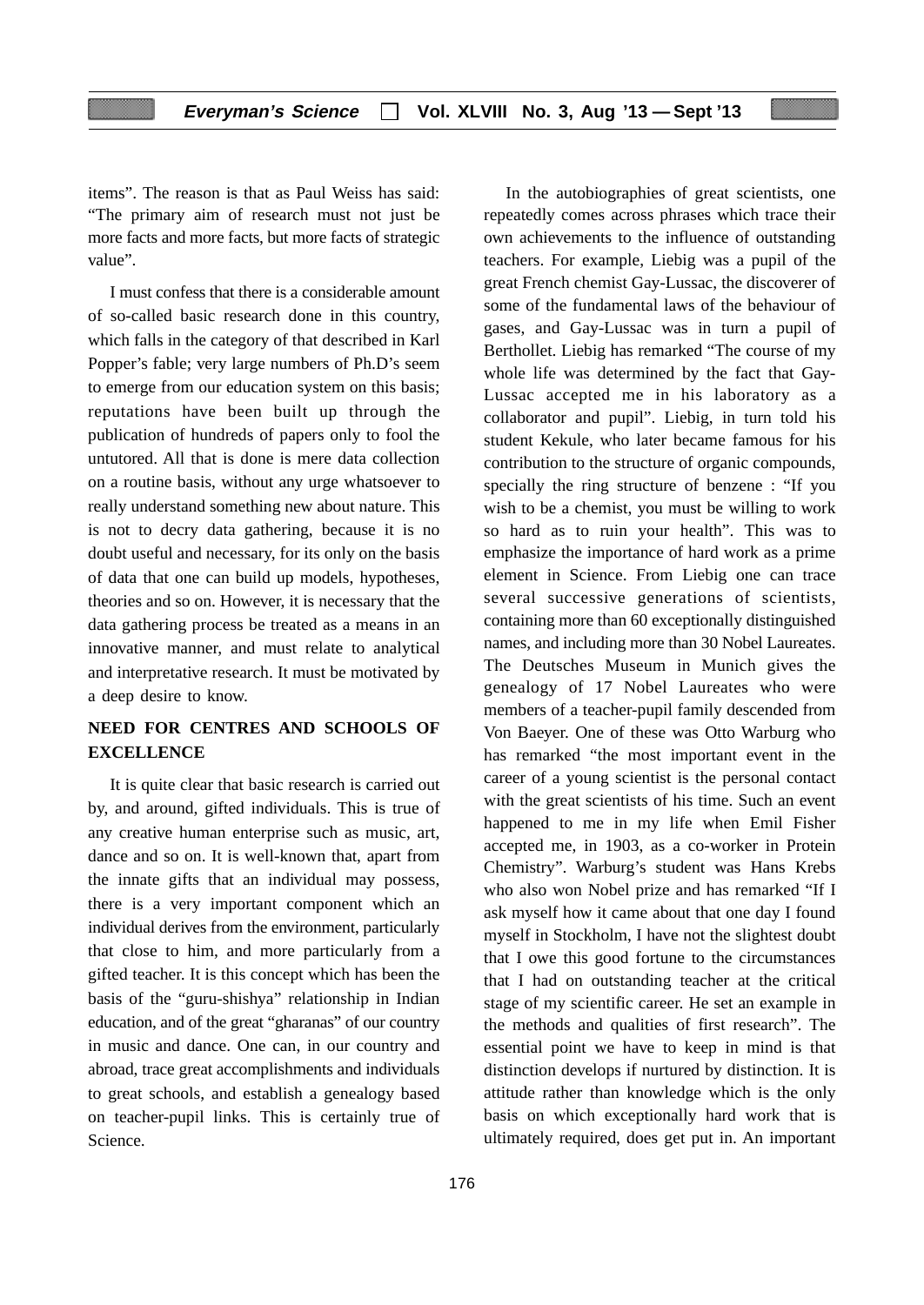element of attitude that a great teacher imparts is that of humility, and from it flows a self-critical mind and the continuous effort to learn and to improve. One can trace in the history of Science great schools and centers as at Paris, Gottingen, Cambridge, Oxford, Berkeley and so on.

It is of course true that there are many individuals who are prodigies or geniuses in their own right, and do not trace their links with any existing school. In India, scientists like Srinivasa Ramanujan, C.V. Raman, J.C. Bose fall in this category. However, such an individual, given the right opportunities, will very often be the starting point of a genealogy of excellence. One can trace many of the first rate scientists in India to schools nucleated by C.V. Raman, Meghnad Saha, S.N. Mitra, Homi Bhabha and so on. However, it takes time and an appropriate environment with longrange support, to ensure full flowering of any such school. Unfortunately, in India, what should have been points from which whole generations of excellence came forth, dried up too early. Homi Bhabha has remarked "It is the duty of people like us to stay in our own country and build up outstanding schools of research such as some other countries are fortunate to possess". His other phrases, in this connection, were: "Build up in time an intellectual atmosphere approaching what we knew in Cambridge and Paris"; and again would have an electrifying effect on the development of Science in India".

It must be remembered that very often an individual by himself tends to get lost, unless one was dealing with a genius like Einstein or Dirac or in India Ramanujan. We have to recognize the importance of an overall supportive environment and of team work. Jacques Monod has commented in his Nobel Lecture on the importance to him of a Rockefeller Fellowship which gave him an opportunity to work at the California Institute of Technology in the laboratory of the Nobel Laureate Morgan : "This was a revelation to me — a

revelation of what a group of scientists could be like when engaged in creative activity, and sharing it in constant exchange of ideas, bold speculations and strong criticisms".

It is very clear that most human beings never stretch themselves to the limits of their abilities. It is the outstanding teacher who attracts the finest students; and, in the overall intellectual environment that the team represents, the individuals are pushed to the very limits of their intellectual capability, each deriving strength from the other in a resonant and supportive manner. It is this that we should aim at creating in the country. This, however, demands both the highest standards in selection and flexibility in management.

Under the banner of equality and democracy, circumstances operate powerfully against the development of excellence in Science; very often I fear we have too much of equality and too little promotion of excellence. This is not a matter which is the responsibility of Government alone, though it also has some responsibility in terms of the rules and regulations that it frames for general administration and makes applicable uniformly to scientific activities. The primary responsibilities is of the scientific community, which must recognize excellence as something precious, which requires the entire effort of the community to cultivate and nurture, and not something to be destroyed through envy and jealously, and for the petty considerations of individuals and groups.

# **LOUIS PASTEUR : THE OPPORTUNITIES FOR BASIC RESEARCH IN THE IMMEDIATE ENVIRONMENT**

I would like to spend a few minutes on what we could learn profitably from the life and work of a great scientist whose work I have always admired, since I have felt that it has so much relevance to our circumstances and for the choice of areas for research. The scientist I speak of is Louis Pasteur, who took his doctorate with dissertations in both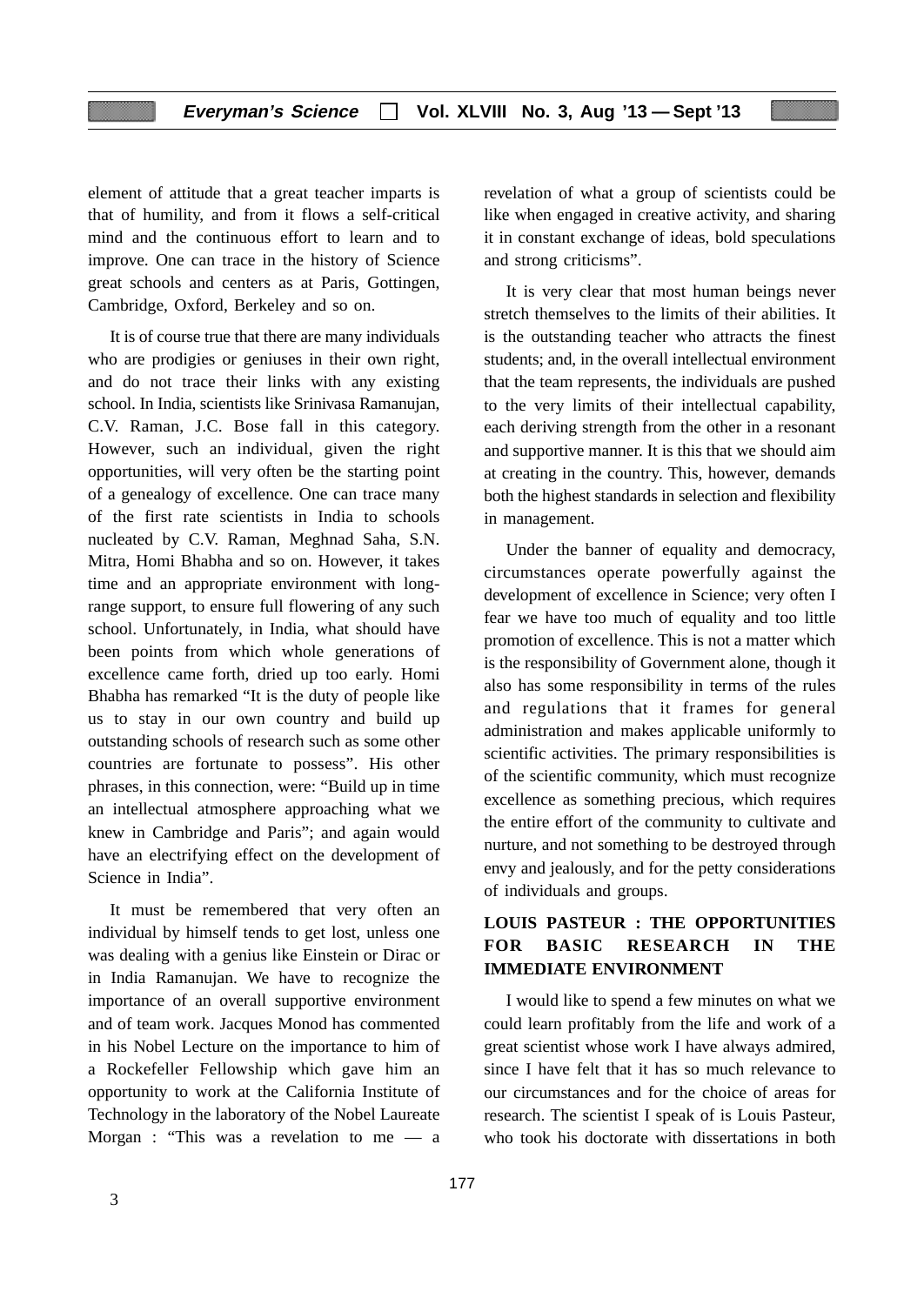Physics and Chemistry, and then carried out an impressive series of investigations on the relation between optical activity, crystalline structure and chemical composition in organic compounds. His work opened the way to a consideration of the disposition of atoms in space, and his early memoirs constitute the founding documents of Stereochemistry. From Crystallography and Structural Chemistry, Pasteur moved to the controversial and inter-related topics of fermentation and spontaneous generation. These were then empirical areas like cooking is today, but converted to areas of Science through the work of Pasteur. This came about because he was appointed Professor of Chemistry at the Faculty of Sciences at Lille, which was newly established with the objective of bringing science to the service of local industry. While resisting any emphasis on applied subjects at the expense of basic Science, Pasteur strongly supported the goal of linking industry and the Faculty of Sciences. His work in the area of fermentation (traced to the brewing industry in life) was based on his earlier interest in optical activity. He promoted specific living micro-organism, and was responsible for the sterilizing procedures called "pasteurization"; he laid the foundation for the germ theory of disease, which was thereafter developed rapidly by others notably Joseph Lister. For a period of almost 30 years he worked in succession on silk worm diseases, where he achieved remarkable success, and on the etiology and prophylaxis of a range of infectious diseases, anthrax, fowl cholera, swine erysipelas and rabies. He developed one treatment directly applicable to a human disease, namely for rabies. It is interesting that all of these problems that Pasteur encountered were in his immediate vicinity and interest in them evolved from his own basic research in which he displayed great experimental ingenuity. His approach was fundamental and resulted in the formulation of new biological principles. We have only to look at the range of problems that we encounter in our environment, whether in the area of population,

178

communicable diseases, agricultural production, meteorology, energy, and so on to realize that there are challenges to excite the keenest minds in our vicinity and in our surroundings. To meet these challenges one would have to devise new techniques, new instruments, new insights and approaches which could as easily open a window into the hitherto unknown areas of nature, leading to work at the frontiers of Science and contributing to the world pool of knowledge, without necessarily being dictated by fashions set elsewhere in the world. And there are areas of Pure Science such as Astronomy in which we possess locational advantages where work of the highest order is possible with relatively small investment. This is true of mathematical and theoretical areas.

#### **ILLUSTRATIVE AREAS OF THRUST**

I would now like to cover, on a broad illustrative basis, certain areas of thrust in basic research which are of great interest scientifically, and where one can also see very clearly, relevance in terms of possible tangible fruits in the not too distant future.

Let us look at the field of food production. The history of agriculture goes back over a period of many thousands of years, since man shifted from his role as a food gatherer to a cultivator. Farming could be successfully carried out in the rich and fertile river valleys such as those of the Euphrates and Tigris, the Changjiang and the Indus. Based on a certain amount of logic, experience and common sense, coupled with knowledge concerning the movement of the suns and stars which define the seasons and Weather, and which could be regarded as rudimentary Science, agriculture developed in a rather empirical fashion since its earliest days up to relatively recently. However, the situation radically altered over the past century to make agriculture a highly Science-based area of production. Remarkable success has been achieved in increasing yields of many plant varieties, through an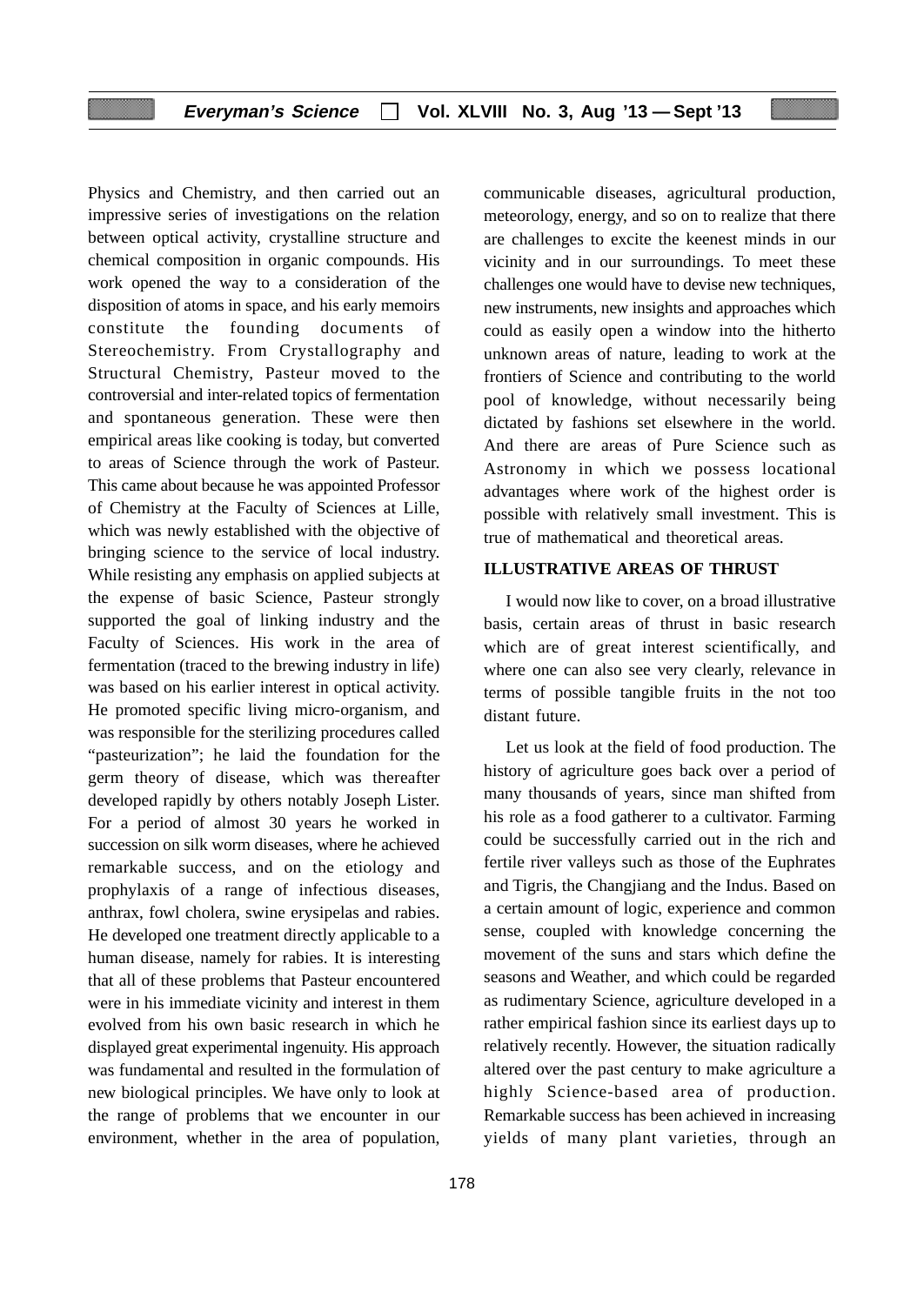understanding of aspects of genetics and breedings, of nutrient requirements and of pest control. This success owes very significantly to the inputs that could be provided in the form of water and fertilizer which were available cheaply so long as energy was available cheaply. Whilst the production outputs grew significantly this has not been the case with production efficiency in terms of energy. India had a good base in the Agricultural Sciences when the process of modernization to increase yields in Indian agriculture was initiated around two decades ago, forced largely under the pressures of a large and growing population and the need to produce adequate food to avoid very heavy imports that would otherwise be needed, with consequent problems of both availability and high foreign exchange . This modernization and increase in food production depended on an agricultural strategy similar to that adopted in the Western countries, which was essentially energy-intensive. This was an appropriate strategy at that time before the energy crisis of the 1970's. It was essential to tide over the immediate problem of raising food production to a level of self-sufficiency. It is on this basis that currently India has a production of around 135 million tones of foodgrains. India had no choice but to initiate the energy-intensive agricultural, so-called green revolution, as the Prime Minister, Mrs. Gandhi, has stated :

"It was a time of acute grain shortage, and the point was how do we immediately double the production of wheat. And so we went all out, and that is how we have been able to survive all this time, even through droughts".

This strategy and similar improvements in many crops such as rice, pulses, oilseeds, and many cash crops will and must continue, to enable us to meet the immediate problems of demand and to avoid or reduce imports. The question, however, is what should be the strategy in the long run.

First and foremost there is the question of energy. Oil is still a significant item of import, and has been subject to several increases in price in recent past, making a total price increase of twentyfold over the last 8 years. Oil is a non-renewable source, and with expanding world population and industrialization, rising standards of living and human expectations, one must accept the fact that it will become more scarce with time and more expensive, and dependence on it in any major way can only make us vulnerable. It is, therefore, important to see whether agriculture strategies cannot be developed which will make lesser demands on chemical fertilizers which are oilbased, and lesser demand on energy for agricultural operations. In the short run we must certainly produce more fertilizer. Even though India today is the fourth largest producer and consumer of fertilizer nitrogen in the world, the country is faced with a gap which will increase to 4 million tones by the end of the Sixth Five Year Plan and to a much larger figure by the end of the century. The imports of large quantities of oil, food grains, edible oils and fertilizers can be supported in the short-term through loans and have to take place to meet immediate needs. But what of the long-term? Consider the case of fertilizer. The question is whether we can turn to methods of providing nitrogen to plants without depending wholly on chemical fertilizers, where nitrogen is fixed through the intensive use of energy. We must remember that until recently our agriculture has survived for thousands of years depending on the renewable sources for nitrogen existing in our soil. Can we extend the host range of nitrogen fixing organisms and identify new bacteria and other micro-organisms which will fix nitrogen ? Can we transfer the nitrogen fixing genes to a wide range of microorganisms through the process of genetic engineering ? These could then form symbiotic or non-symbiotic association with crop plants like cereals, in addition to the pulses. This immediately takes us into problems of genetic engineering,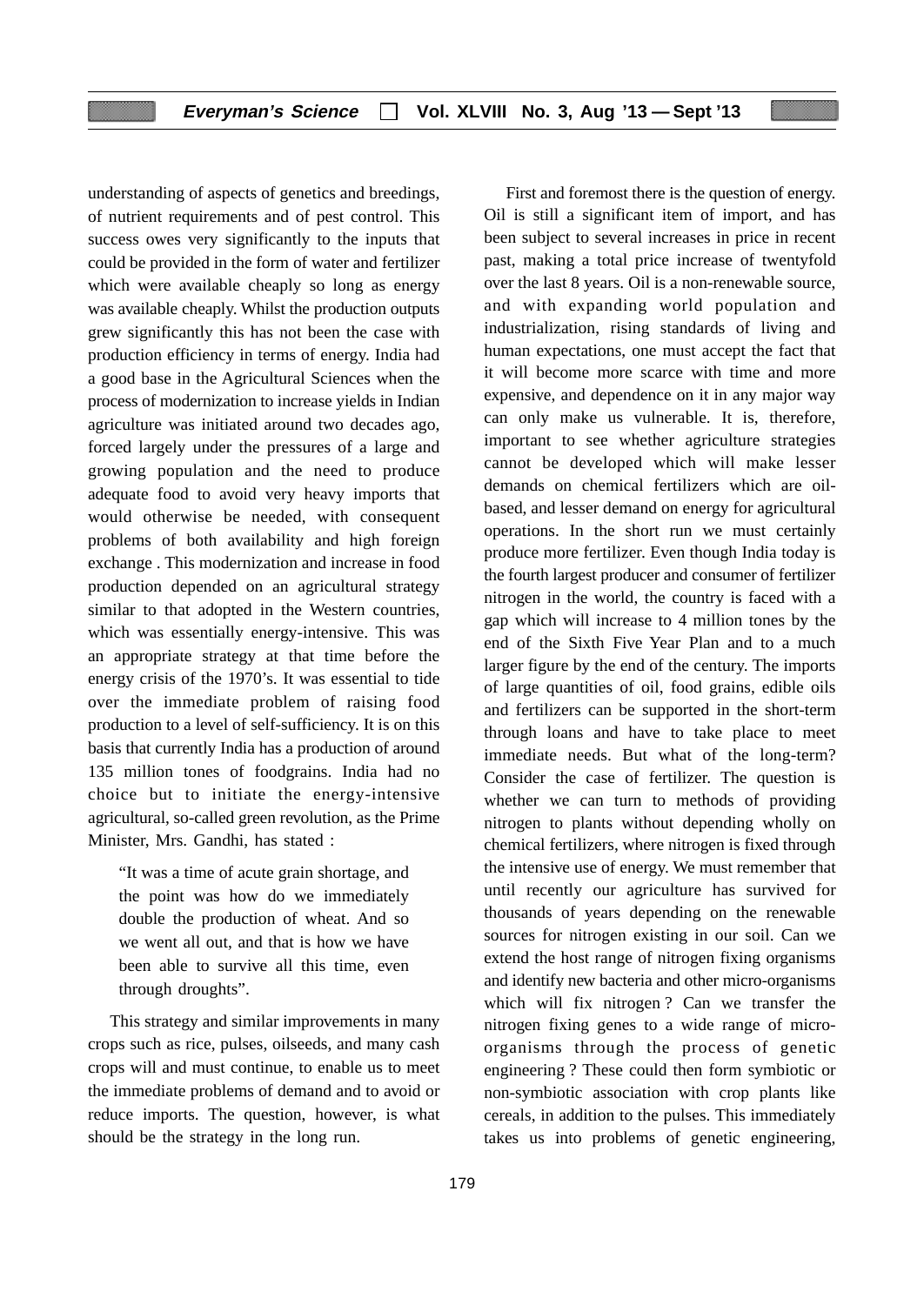microbiology and soil sciences using nitrogen fixation concepts right at the frontiers of modern Life Sciences.

Another extremely important area of Basic Science from the viewpoint of agriculture, and of energy, is the area of photobiology. All biomass on the earth is produced through the process of photosynthesis, in which using the sun's energy, carbon dioxide and water can be converted to carbohydrate and oxygen; and additionally, nitrogen, sulphur and so on can be incorporated. The final efficiency of the process, when one considers largescale biomass production, tends to be only of the order of 0.02%. The question is can we improve this efficiency? And this takes us into areas of "whole-plant Physiology and Biochemistry". Further, a detailed study of the various elements involved in photosynthesis might enable us to mimic some of the reactions artificially, so that one can photochemically produce hydrogen from water. It is expected that in time this will become an important source of energy.

Energy today has assumed very important dimensions from the viewpoint of both availability and cost. In India, half of the energy used is noncommercial energy, which means burning up of wood, agricultural residues and animal dung. This is leading to serious deforestation and desertification. Possibilities exist for improving the whole area of forestry through the techniques of tissue culture, nutrient inputs, genetic engineering and nitrogen fixation techniques, as discussed earlier in the case of crop plants. We can also consider production of varieties like sugarcane and tapioca, which make extremely good use of the sun's energy, and these could then be converted to produce ethanol which is a basic chemical building block.

We are aware of the problems of diseases in plants, and that these are larger by a factor of ten in the tropics compared to the temperate zone. Pesticides are being used but have their own problems relating to the environment and health.

Strategies relating to integrated pest management are called for and these will involve work in insect physiology at the frontiers of our present knowledge.

There is no question that the success of the green revolution owes significantly to the farmers and peasants who were responsible to recognizing the potential of the new strategies and implementing these with success. However, it is important to point out that the so-called green revolution could never have come about but for the scientific discoveries and scientific data accumulated over the period of time prior to the breakthrough. As I have already mentioned these strategies will and must continue; and there will be many aspects of research that will need to be conducted in the agricultural institutes and universities which will relate to practical aspects to meet the felt needs of the farmer. But these by themselves are not going to solve the complex problems that we are going to encounter in our Seventh Plan and beyond. To solve these problems we need new approaches.

There was a symposium on "Basic Sciences and Agriculture" organized under the auspices of the Indian National Science Academy in 1975. The proceedings of this Symposium bring out in great detail the variety of possibilities for new quantum jumps in productivity in the field of agriculture. These possibilities are based on basic research in varied fields such as plant physiology and photosynthesis, biological nitrogen-fixation, new work in genetics and genetic engineering and so on. New institutions, centers and programmes need to be supported in these areas; and the potential rewards from this basic research are likely to be so great that we must go ahead even at the risk of failure. But whilst such symposia are held, and valuable and feasible recommendations are made, the follow-up tends to be not commensurate with the importance and urgency of the problems. In my view, this is the opportune time when we should be thinking and planning for the new agriculture that we require in a decade from now and undertake the basic researches that will enable this to happen.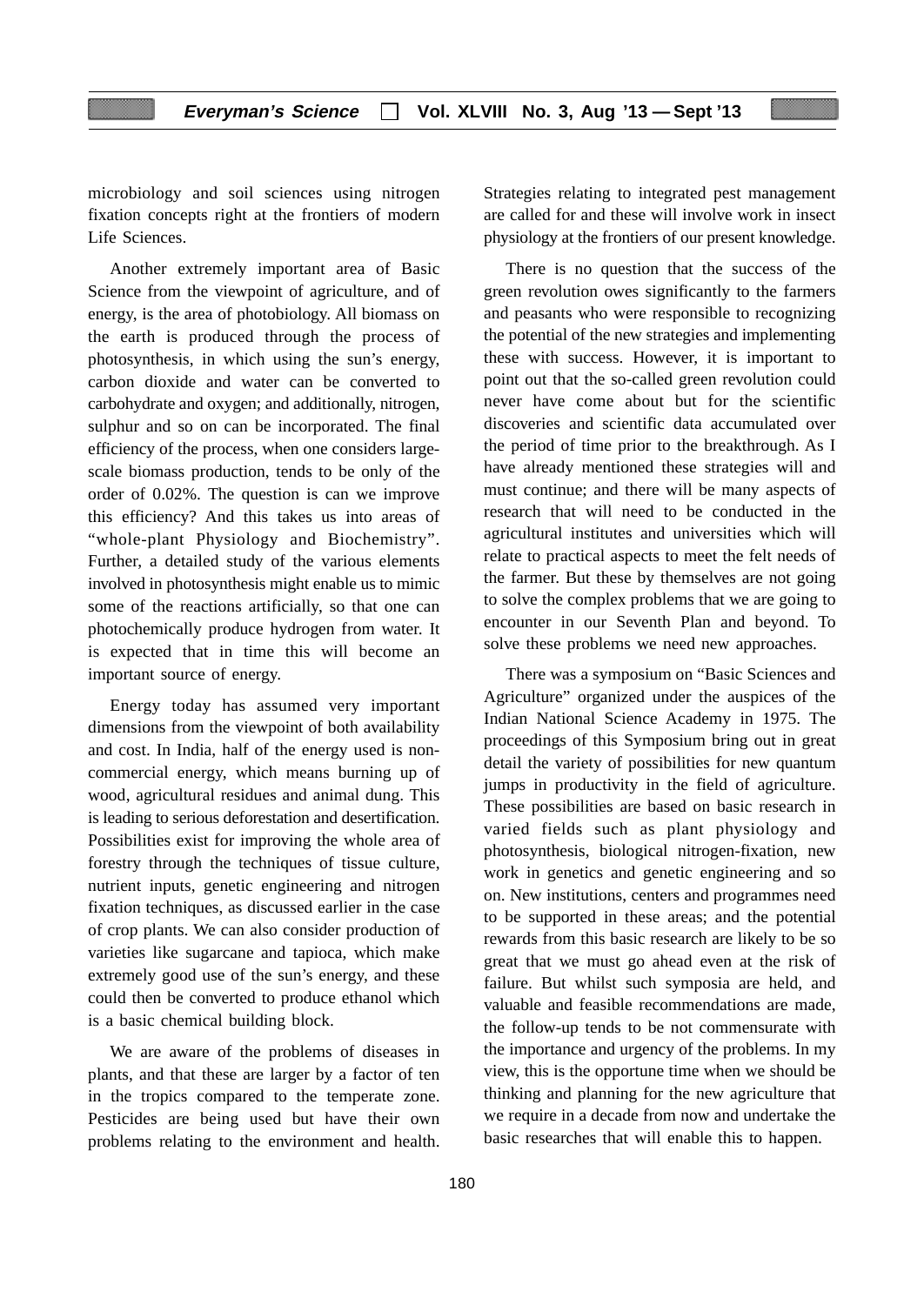In recent decades we have been witnessing a major revolution in the field of Life Sciences. This has primarily been brought about through an increased understanding of biological systems at the cellular and molecular levels. This would not be the place to go into the details of these spectacular changes that have come about in out understanding and in our capabilities. These capabilities, coming under the broad heading of biotechnologies, relate to the fields of tissue culture, developments in the field of recombinant DNA technology or genetic engineering, plasmid and gene transfers, developments relating to hybridomas and aspects relating to enzyme engineering, immunology, photosynthesis etc. Apart from the fact that these are areas of Science where there is great excitement and significant new developments are taking place continuously, it also turns out that these are areas with great practical application.

We are now aware of the formation of companies based on biotechnologies, originally started by life scientists who had developed and worked out these techniques, and now significantly backed by major oil companies and pharmaceutical and chemical companies; these new companies are in the several hundred million dollar category. The beneficiary areas are those of agriculture, medicine, energy and industry. For example, in agriculture one is considering the possibility of genetically changing plants to give them resistance to pests, drought and saline soils; to make them convert sunlight more efficiently; and to persuade them to fix nitrogen from the air rather than relying on expensive fertilizers. Even without going as far as genetic engineering, considerable developments are taking place through conventional plant breeding and protoplast fusion. In forestry, there are new efforts relating to large-scale propagation of trees from cells taken from leaves and growing baby trees in test tubes. Biological processes are being developed for a whole range of chemicals such as ethanol, ethylene glycol, ethylene oxide, lubricants, olefins and paraffins, various fine and ultra-pure chemicals etc. In the area of medicine many products are likely to be extracted from blood by genetic engineering including albumin, urokinase etc.; and this technique may be used to produce a number of vaccines such as those for animals for swine dysentery, and safer foot-and-mouth vaccine and vaccines for human use against hepatitis and possibly malaria. Hormones such as human growth hormone (HGH) and insulin which control various activities in different tissues of the body, and interferon which is part of the body's immune system, are all products being worked on for production through genetic engineering techniques.

It is clear that with the range of problems that we have in areas of agriculture, animal and human health, population control, energy and the production of a range of interesting chemicals and pharmaceutical products the new biotechnologies will play an increasingly important role. These technologies are science-based, and if one is going to embark on them and to participate in their development, particularly for applications of great interest to our country, we will have to encourage and support significantly research and development in educational institutions which alone can generate the needed scientific manpower, as also in major national institutions of research which will need to be set up where major facilities for work in such areas can be well provided.

I shall now cover briefly some areas of Basic Science that are relevant to high technologies. There is today, a large gap between Basic Science and engineering in our country. We have to recognize that with regard to areas of high technology, our industry is behind that of the advanced countries by at least a decade in terms of sophistication. In the advanced countries, sophisticated industries operating in the areas of high technology are able to interact rapidly with research scientists working in their fields in educational institutions and various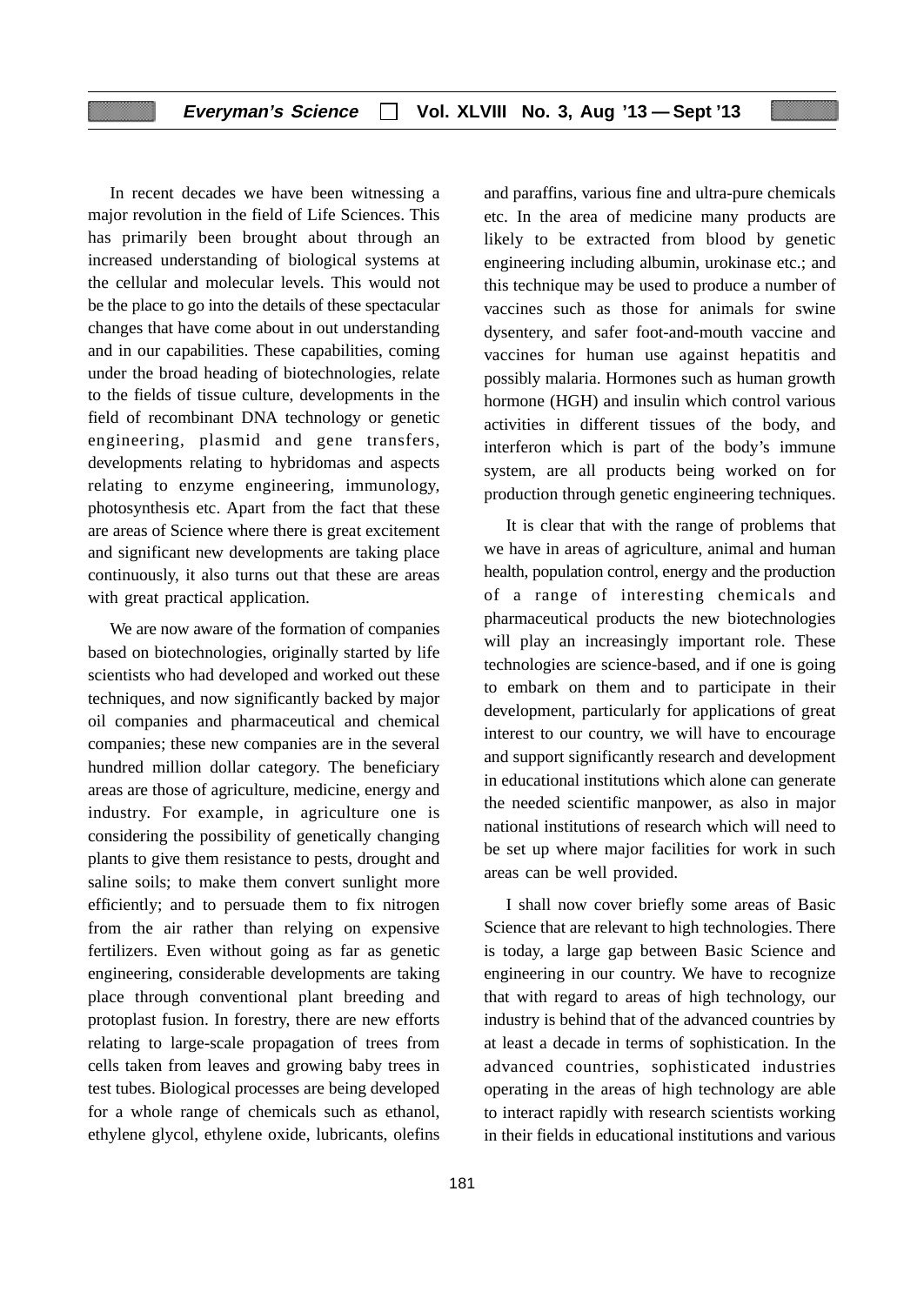research laboratories to make rapid use of the discoveries that are taking place. What are these areas of high technology? They are primarily the areas of : lasers; cryogenics (up to liquid helium temperatures); micro-technologies going down submicron levels; high temperature technologies; high pressure technologies; electro-optics and optoelectronics; new materials and so on. It is important to recognize that in all these technologies the innovative capabilities relating to work in Science at the frontiers are required. If one does not have ongoing basic research to cover these areas, it would be very difficult even to identify meaningful areas of application, to define what can be indigenously developed and that which needs to or could be imported, and ensure systems engineering in the country. One can, for specific applications, certainly import equipment and systems for use as black boxes, or make some of these under licence in the country. But the rate of change in these areas is so significant that one will be permanently trailing in cost and economics of production, and in international competitiveness, in many areas where we have advantages otherwise. These also happen to be areas on which a very large number of Indian scientists and technologists are working abroad and it is unlikely that one can bring them back except through opportunities for similar work in India.

In more concrete terms let me illustrate the scenario in the fields of electronics and materials sciences.

In electronics particularly since the second world war, a continuing revolution has been taking place, the origin of which was basic scientific research relating to the applications of quantum mechanics to understand solid state phenomena. This resulted in the invention of the transistor, and thereafter through a series of integrated circuits to the very large-scale integrated circuits in common use today where one talks of 256,000 bit memory chips, and achieving by the end of the decade million bit memory chips.

What is clear is that many apparently separate fields are merging together to form an enormously new and powerful whole. Advances in computer and communication technology are bringing about an inseparable union of these two fields. The development of these technologies is now mutually dependent. Large volume data to and from computers are transmitted over communication lines. Equally, telecommunication systems are becoming increasingly electronic with the introduction of electronic switching systems; it is the switching side which had remained largely mechanical and electromechanical up to now. In addition, a new development of great importance for high density traffic will be the use of optical fibre-based telecommunication, where the light source will be a solid state laser. A further important development is that the communication format will become mostly digital. The shift from analog to digital systems will further merge the computer and communication fields.

The electronic revolution is bringing about an information revolution. Computers which were once considered to be large central machines meant primarily for large volume routine computation or for advanced research, are now becoming allpervasive, with a continuous spectrum ranging from the pocket or hand-held calculator up to the largest computer. A major development has been the advent of the microprocessor. It is the evolution of the silicon chip technology that has enabled this progress in capability, lowered cost and increased areas of application; and as this chip technology continues to evolve, the distinction between micro, mini and large computers will depend less on size and storage capacity, and more on how they are used. Computer cost and size have diminished over the years while computation speed has increased substantially; further increases in speed are expected. Computers now under development will store much greater amounts of information at less than one percent of current costs. One of the major areas to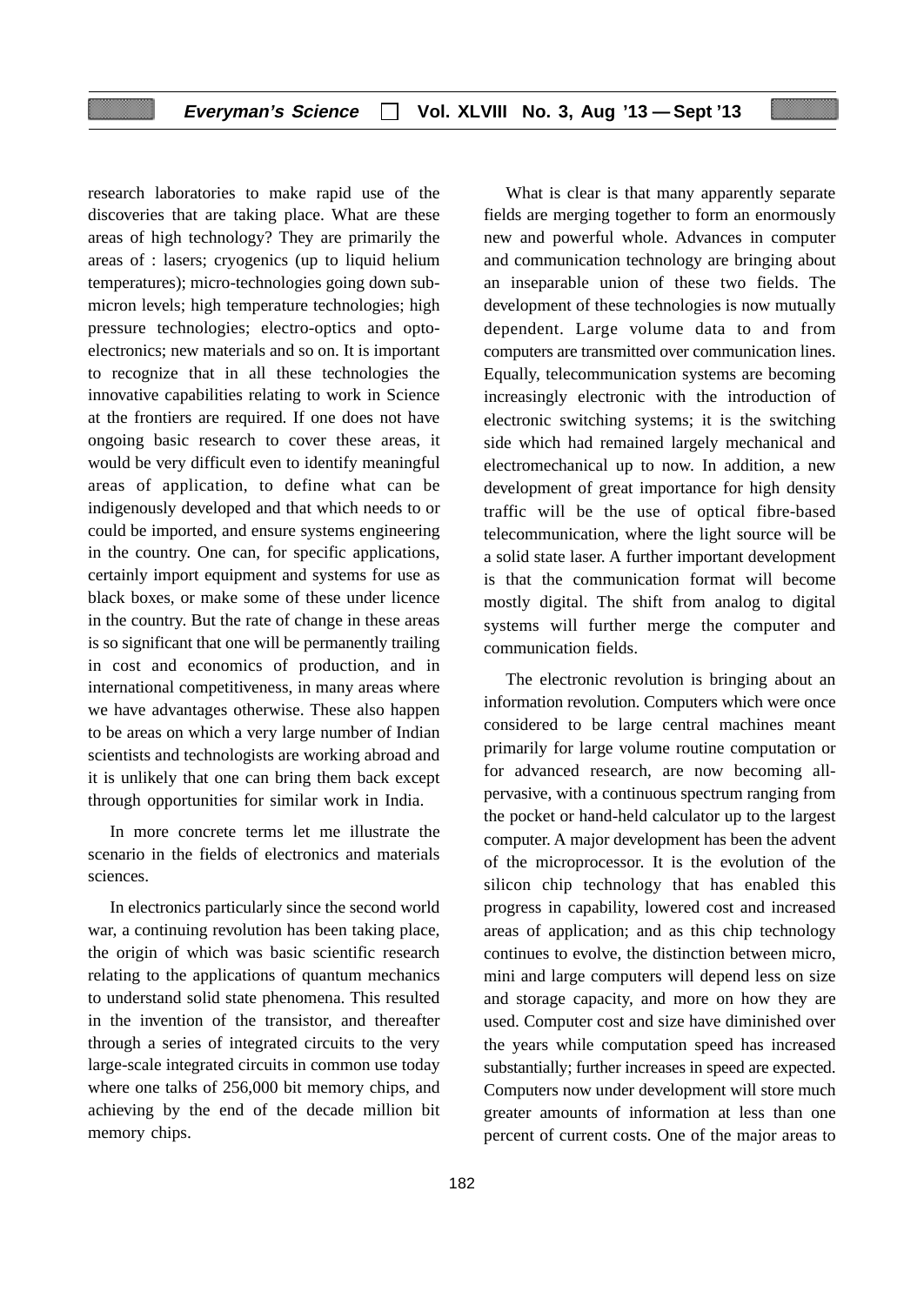work over the future will relate to software. As a result of all these, the information revolution will permeate society on a very general basis.

Information is the key to development and progress. Until recently transfer of information had been effected mechanically through persons, through mail and printed matter; and communication systems were largely mechanical or electro-mechanical. These involved bulk transport of matter, and mobility in physical space obviously had its limitations. In the future, information transfer will essentially be through electrons or coded electromagnetic waves. What will be needed are appropriate terminal devices at the points from where information is sent out and where it is received.

Apart from the aspects that I have already mentioned, major advances have taken place in microwave technology, radars, lasers, video systems and broadcasting, transducers, industrial control, inertial guidance and many other areas in electronics.

Let us now consider the area of materials. In the past we were content with making use of materials that were readily available. Present industrial needs demand new materials, with specific properties; this is particularly true for the high technology areas such as aerospace, nuclear and electronics engineering etc. The availability of suitable materials will define the progress possible in these fields. Factors that have to be taken into account are restricted availability and increasing costs of energy, as well as of many relatively scarce non-renewable resources.

In the area of discovery and extraction of raw materials, the new developments will be based on increased scientific knowledge about the earth, particularly based on the theory of plate tectonics, new systems, for airborne profiling of the terrain, new technology in marine geology and geophysics to explore the ocean potentials (for gas oil, minerals) particularly in the continental margins, and the use of remote-sensing techniques.

A substanital effort is needed to develop substitute materials, such as high strength polymers and ceramics in place of energy-intensive or scarce materials. Similar substitution efforts will cover replacement of stainless steel by iron-aluminium alloys, or whole platinum by platinum-coated parts; use of recycled materials in asphalt pavements etc. Composite materials are often stronger, lighter and more durable than conventional materials, and their use can lead to significant savings; examples are of fibre reinforced plastics, carbon fibre which is stronger than steel, and ferroics with 3-dimensional or 2-dimensional connectivities; in the case of these new materials, aspects relating to their life and of failure (under stress and environmental conditions) need careful investigation. In view of the problems relating to the high cost and decreasing availability of oil-based raw materials, possibilities need to be explored of organic materials extracted from plants, and particularly those that grow well on poor lands. In many cases, instead of new classes of alloys, material scientists hope to meet specific requirements by modifying the internal structures in metals through precise control of the steps in fabrication. Thus high-strength micro alloy steels may be increasingly used in automobiles because they save weight. It is now known that all materials can be made amorphous. Amorphous materials have unique properties (distinct from those of crystalline materials), and these properties can be exploited to advantage; examples are the use of amorphous semiconductors such as silicon, and of metallic glasses, that will find important applications for transformer winding etc. Mention should be made of the challenges in the area of superconducting materials, particularly the possibility of high temperature superconductors. Diamond is the hardest metal known; can we develop super-hard materials ? Other possibilities in the field of materials include : synthetic polymers (plastics and synthetic rubber); low cost polymer materials with improved properties; ceramics, particularly silicon ceramics; materials based on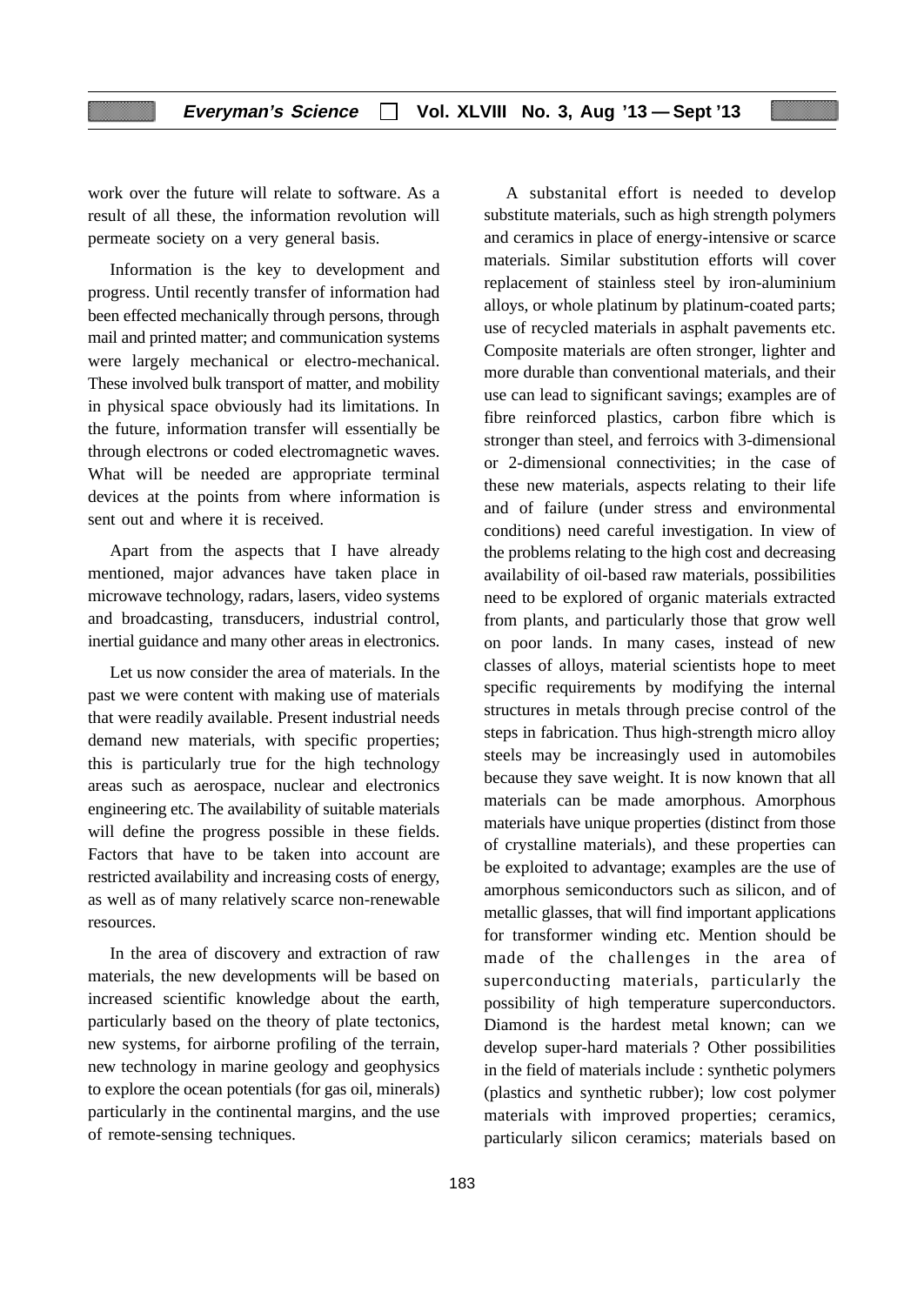directional solidification; power metallurgy techniques to get near-net shapes; new methods for detecting wear, and new surface treatments particularly using laser and electron beams. This is only an illustrative list but indicative of a high tempo of development that will continue to yield materials of interest for transportation, aerospace, electronics and other high technology applications. But these are areas that can be developed only through an understanding of the Physics and Chemistry of condensed matter, and the most advanced multifaceted instrumentation to probe compositions, structures, surfaces and so on.

In this part of my talk I have attempted to give both the philosophy as well as details of some fields which could be regarded as areas of thrust in agriculture, biotechnology, and in high technology areas such as electronics and materials. It would be a very elaborate exercise to do this in detail to cover all areas of Science. And I shall, therefore, not attempt this in this talk. I would like to stress that my list is illustrative and not comprehensive.

## **SELECTION OF AREAS OF THRUST**

It would be to some interest to consider the rationale that one could employ for selecting areas of thrust for basic research. Firstly, the area must be one which is clearly regarded as in the front line of development, or likely to be so. It must be an area where one can build an effort which is viable and critical on the basis of resources that can be provided by a country such as ours. It should also be an area where there already exist interested individuals who are deeply motivated and of the highest quality, whose work should be supported and strengthened; it is always necessary to ensure a minimum size for research groups so that advantage can be taken of a high level interactive community, it is also desirable to have several groups working in the field in the country who could interact amongst each other by exchange of personnel, through discussions, and for whom major and expensive facilities can be provided on a

common basis. Finally, it would be desirable if the concerned area has clear possibilities for relevant application, that would be supported by other work in complementary areas of applied research and development, where larger sums of money are generally available for infrastructural aspects. In the absence of such criteria, the tendency is to look at each project or programme on it own merits, as it is put forward, and to spread the available resources over a wide range of projects that get approved, without leading to a critical mass or thrust in any particular set of areas, it is the responsibility of the scientific community to discuss these issues and put forward its views on how the scientific effort should be focused so as to make the greatest impact at a select number of points across the whole scientific front. It is, of course, clear that resources must be available for the support of individuals of the highest quality, who may wish to put forward programmes of their own, which do not come within any such planning exercise. The system must have the capacity to recognize such situations, and the flexibility to ensure that such support is provided.

It is worthwhile to emphasize that there have been spectacular advances in the field of instrumentation that have transformed the entire experimental approach in Science. The days have gone when scientists had to take readings, record them and make graphs etc. using the data. Today, practically every instrument is a "smart" instrument with attached microprocessors which enable the data to be automically reduced to desired formats and then display or print them. Interactive display are also in use in a variety of situations. There are a whole host of new techniques for analysis of minute quantities of materials at the levels of parts per billion or parts per trillion impurities in solids. We can look at atoms directly with high voltage high resolution electron microscopy, under realistic conditions including dynamic changes. A variety of techniques can be brought to bear simultaneously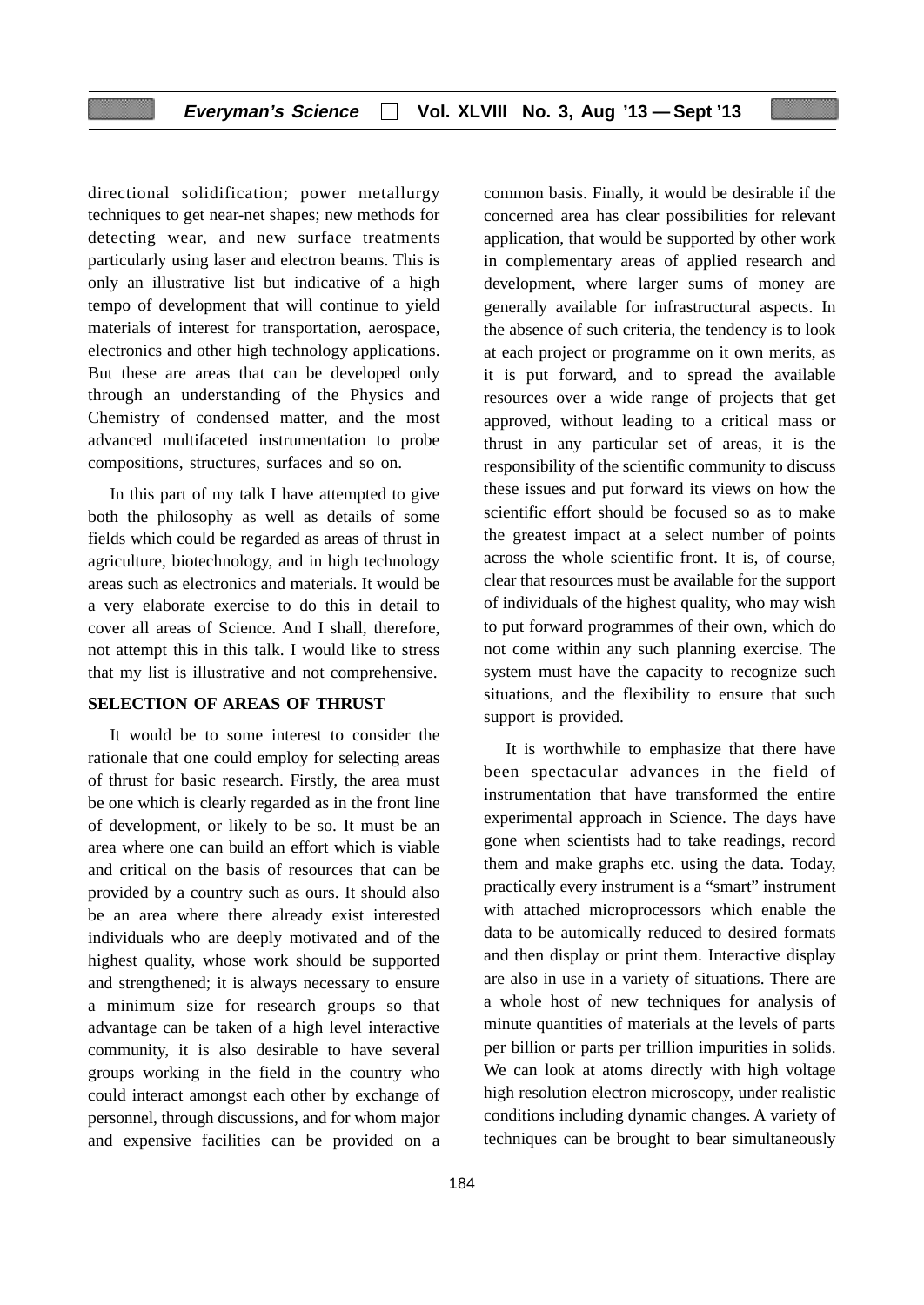on a single problem giving insights from different angles. A laboratory equipped with these modern instrumentation facilities is capable of obtaining data for a highly complex nature and proceeding then to the building up of hypotheses to enable further planning of experiments, all in a matter of a few hours or a few days, whereas working with the older approaches that many of us used two or three decades ago, and that are available in our laboratories, one would need time period, of halfa-year or a year for this. It is extremely important that instrumentation facilities right at the front line be provided on a selected basis in the country.

# **ROLE OF THE PROFESSIONAL BODIES SUCH AS THE ACADEMIES AND INDIAN SCIENCE CONGRESS IN FOSTERING BASIC RESEARCH**

Scientific academies, professional societies and those concerned with the publication of scientific and technical journals have an exceedingly important role to play in setting standards of excellence for scientific research. This is primarily because Science can only advance through open critical discussion and debate. Scientific work must be presented to the widest possible audience. Indeed in the earlier period, scientists made serious efforts to communicate with each other by extensive correspondence so as to get different views to bear on their own work and thinking. Today, this is largely accomplished through meetings and publication of scientific results in journals. It is not surprising that the tremendous growth of Science that has taken place over the past few hundred years is also related to the advent of printing and the increased ability to travel and interact. A principal objective of scientific academies and professional societies/institutions should be to arrange for such scientific discussions. Indeed, in all scientific institutions, there must be a conscious effort to have regular programmes of lectures, seminars and discussions, where the work being carried out it presented and critically assessed.

Science does not believe in secrecy. Science also does not believe in hierarchy and the youngest listener has the fullest right to question and criticize what may have been put forward by senior and distinguished scientists. Indeed, this must be encouraged, for it is more than likely that the younger colleague has the more original approach, whereas it is the more senior scientist who has greater experience, information and skills. In the case of papers sent to scientific journals they ought to be objectively and critically referred so that only sound work gets published. In the absence of good journals of Science in the country, the tendency is to publish abroad; this has is any case been so because of the undue importance attached within the country to publications in journals abroad. The scientific and professional societies of the country must come together to ensure that the major part of the scientific work done in India, and certainly the best work, is published in this country. Professor Raman has remarked, "while the foundation of the scientific reputation of a country is established by the quality of work produced in its institutions, the superstructure is reared by the national journals which proclaim their best achievements to the rest of the world. Manifestly the edifice of Science in India is incomplete.... It is true that the spirit of Science and its service are international, but it is not also true that every nation has its own Academies, learned societies, magazines and journals ? India will have to organize and develop her national scientific institutions before she can enter into the comity of international scientists."

It is for this reason that a special effort is being made during the Sixth Plan period to consolidate and strengthen the professional academies and societies in India to play this role.

On this occasion. Let me say something more particular about the Indian Science Congress.

The Indian Science Congress was established in 1914 with the first objective being defined as "to advanced and promote the cause of Science in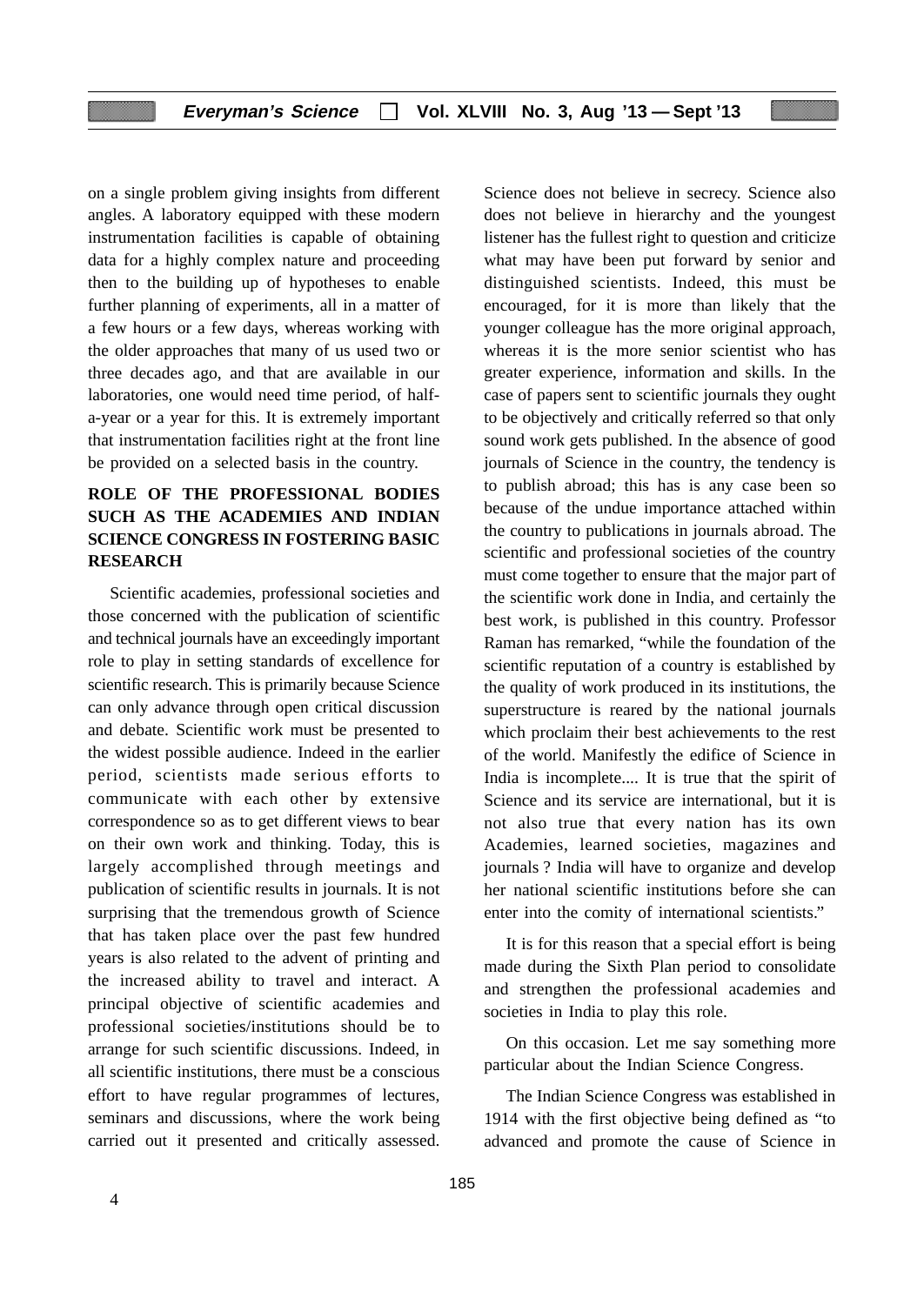India". In fact in the detailed account relating to the Indian Science Congress Association it is stated that it was "Established in 1914 to convince people and Government that Science plays a vital role in the life of the nation". It is very clear from these objectives and the manner in which the Indian Science Congress is structured, that it is largely patterned on the British Association for the Advancement of Science which had its first meeting in York 150 years ago. It may be of some interest for those of us concerned with the Indian Science Congress to go back to the origins of the British Association which can be traced back to Charles Babbage, credited as the father of the computer, and to David Brewster, the well-known optical physicist and the inventor of the kaleido-scope. I recount this background intentionally for the reason that it throws light on the manner in which Science has changed with time and also on how we should organize ourselves in the future to promote the cause of Science.

Babbage who was on a visit to Germany in 1827, at the invitation of the great Alexander Von Humboldt attended a meeting in Berlin of the Deutscher Naturforscher Versammlung. This society had arisen from the idea of having "a great yearly meeting of the cultivators of Natural Science and medicine from all parts of the German fatherland". Babbage was greatly impressed by the meeting. At that time he was, in fact, very depressed about the state of Science in his country, and had written a book entitled *"Reflection on the Decline of Science in England".* On return from Germany, Babbage wrote an article in the Edinburgh journal of Science, edited by David Brewster, on the German meeting which he had just attended. This struck a sympathetic chord amongst many in Britain. Brewster worked up the idea of having such a meeting in Britain and what it could do. He stated that it would make, "the cultivators of Science acquainted with each other, to stimulate one another to new exertions—to bring the objectives of Science more before the public eye and to take measures for advancing its interests and accelerating its progress" and further "to revive Science from its decline, and the scientific arts from their depression; to instruct the government when ignorant, and stimulate when supine; to organize more judiciously our scientific instructions, and the public boards to which scientific objects are entrusted,... to raise scientific and literary men to their just place in society". These views would hold good as the objectives of the Indian Science Congress today.

I would also like to remind you that some of the great discoveries of Science were reported originally at the British Association for the Advancement of Science. These included : J.J. Thomson's announcement of his discovery of the electron (1899); the demonstration by Crookes of the properties of Cathode rays (1879); the discovery of a new gas Argon by William Ramsay (1894); the ideas of James Joule on the mechanical equivalent of heat (1843); Clark Maxwell's first reports on molecular physics, and ideas on the Maxwell distribution (1873); Fitzgerald's report on the discovery by Hertz of the electromagnetic waves predicted by Maxwell (1888); Millikan's measurement of the unit charge on the electron (1909); etc. Additionally, many of our scientific units originated with the British Association: the joule; the ohm, the dyne and the erg; the CGS system of measurement etc. I am more than aware that all this occurred in the historical days, just when Science started on its present dizzy exponential growth. Today most discoveries are reported over the radio and in the daily press, and discussed at highly specialized thematic meetings. They are no longer reported at the British Association for Advancement of Science, nor will they be at the Indian Science Congress. (We should of course remind ourselves that Prof. Raman reported at the January 1929 (Madras) Science Congress, in his Presidential Address, the work done in Calcutta over the previous year which resulted in the discovery of the Raman Effect.).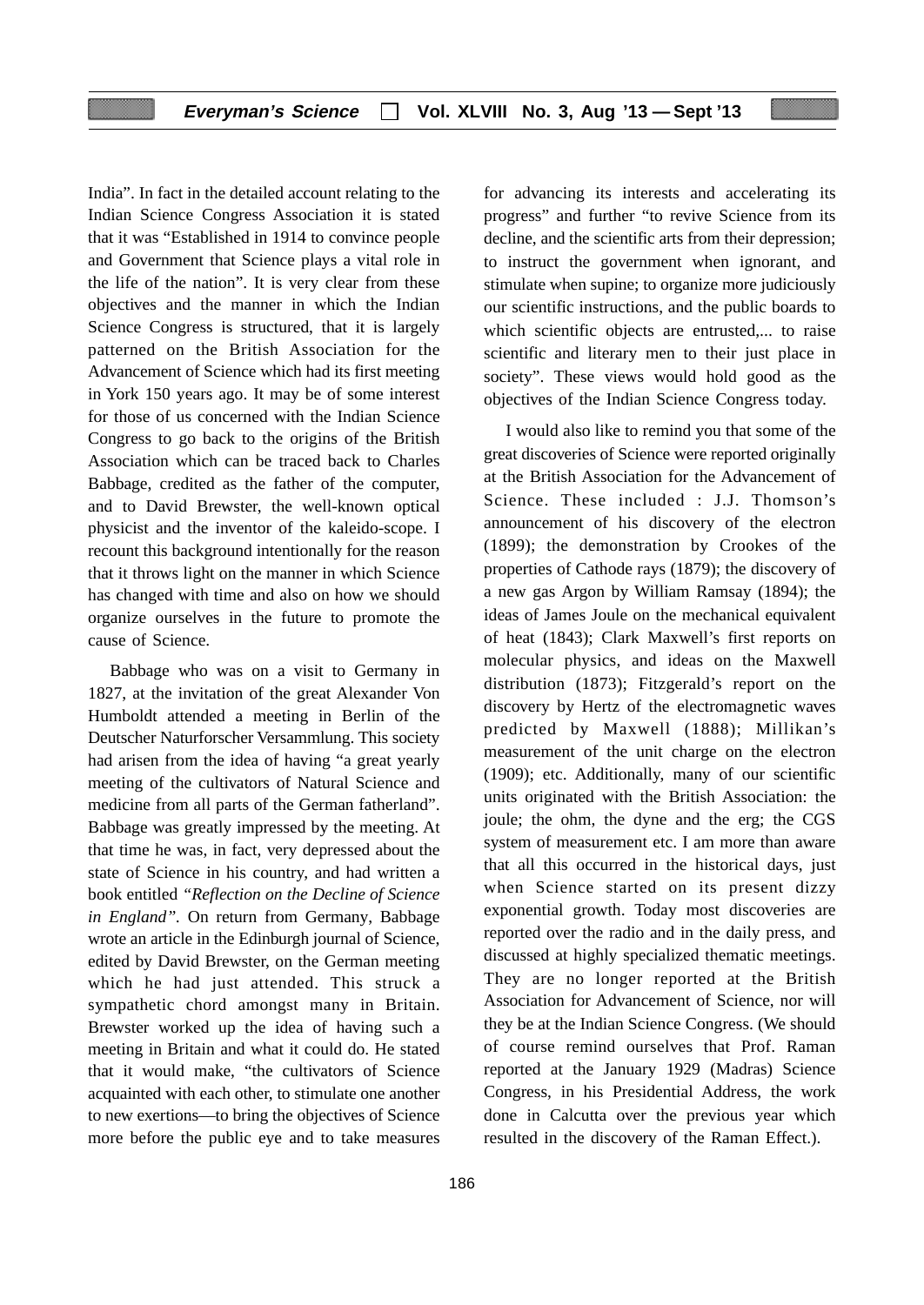There is no reason, however, why topics of major scientific interest and excitement should not form part of our discussion at the Indian Science Congress which happens to be the largest single gathering of scientists in the country, covering the whole range of Sciences. The Indian Science Congress should not be a place for reporting of routine measurements or for discussing pedestrian details of Science policy. It should be a forum to generate a sense of enthusiasm and elan in the scientific community. With its coverage of a wide spectrum of scientific disciplines it can arrange for panel discussions on interdisciplinary aspects where some of the major thrusts occur for as C. V. Raman has remarked: "History of Science has shown that real fundamental progress is always due to those who had ignored the boundaries of Science and who treated Sciences as a whole". This was a man interested in the colour of the sky and of the sea, in crystals and diamonds, in the theory of vision and of hearing; in the theory of musical instruments and much else.

Basic research always happens to be an area of innovation, originality and excitement. And the Science Congress should attempt to focus in this direction if it is to be dynamic and relevant and excite the young minds.

An aspect which the scientific community must always keep in mind is that, if Science is to grow and flourish, it must attract to Science some of the finest minds of the country. This can happen if one can convey to the potential young scientists a sense of excitement and the possibility of new discoveries. It is the young minds who are characterized by the greatest originality, and it is this generation which is capable of putting in exceptionally hard work. A very important reason for strong support to research in the educational system is that it is here that we find the truly young generation, in the student community. Some deliberate measures are called for to see that the best and well-trained amongst them are provided adequate incentives to take up

research as a career, and that areas are defined and supported that best serve national interests and priorities towards which such talent can be directed or encouraged to work on. The Indian National Science Academy awards each year the Young Scientists Medal, which is presented by the Prime Minister at the Indian Science Congress Session. This is an attempt to focus attention on work of high quality accomplished by very young Indian scientists. Particular efforts are also being made in the Sixth Plan to involve young scientists directly on a more active basis in scientific research and development.

### **CONCLUDING REMARKS**

In conclusion, I would like to restate some of the aspects that I have covered in this address that I regard as important, and also which call for action both on the part of the scientific community as well as decision makers at various levels.

Indian Science and Technology have been placed on a relatively firm footing through major efforts since Independence. We are now at a take-off point, but the question is whether we will seize this opportunity. A large part of the resources allocated have been in the areas of applied research and development, and in these, wherever clear-cut lacks have been assigned, Indian Science and Technology has invariably produced the results expected of it. What is important is that, on the basis of perspective planning, the needs and investments in the productive sector are clearly defined, well in advance, so that the appropriate scientific effort can be initiated right now to meet those requirements. Furthermore, there is no point in undertaking applied research and development on an *ad hoc* basis, without a clear appreciation that investments will take place downstream which can make use of the scientific effort.

The World of today is quite clearly a world characterized by Science and Technology. In the future it will be characterised even more so.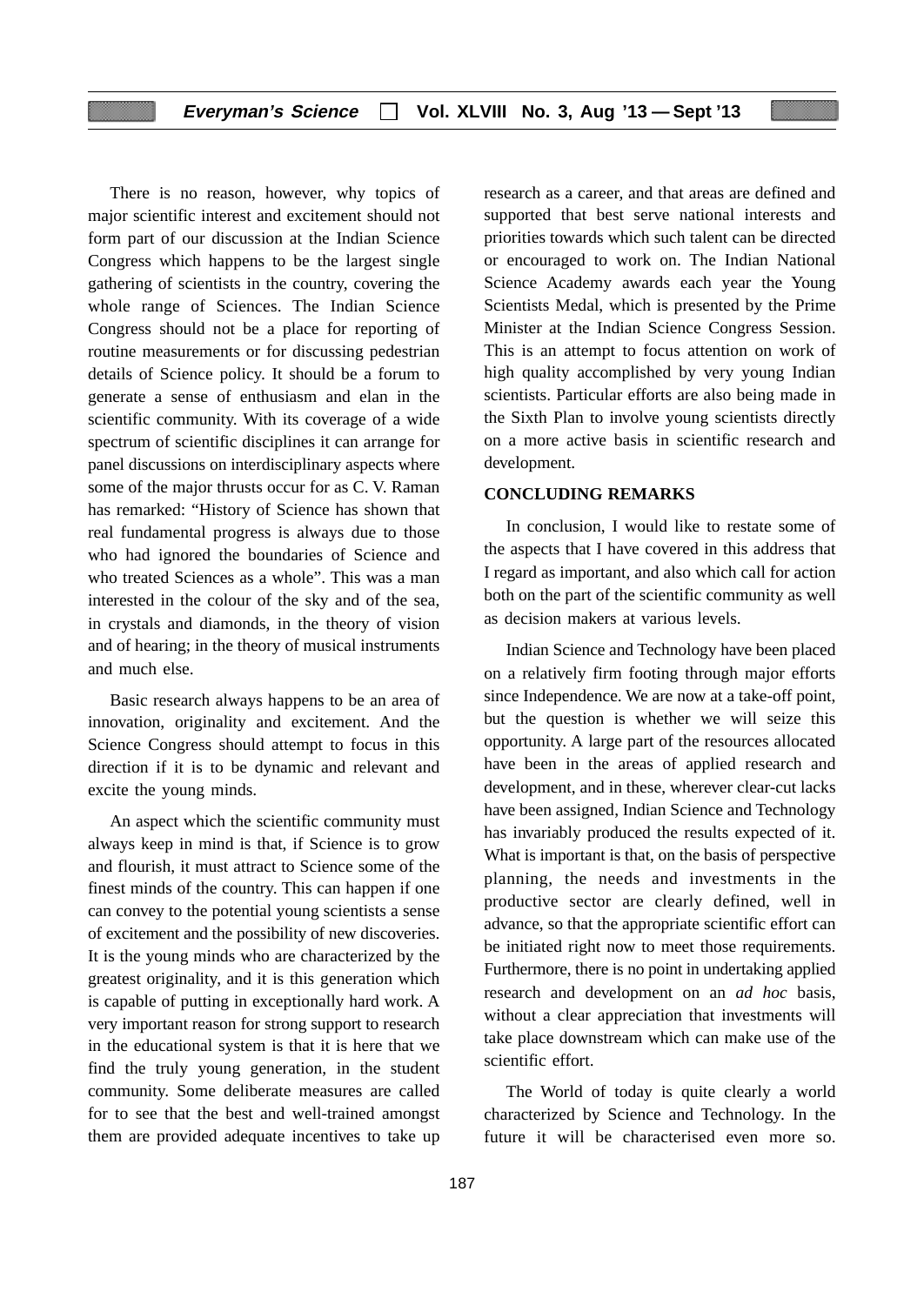Technologies relating to areas across a whole spectrum of agriculture, health, energy, industry and so on are becoming increasingly science-based, and for any meaningful efforts in applied research and development it is essential that we have in the country the appropriate background of basic understanding. This, as well as its role in the system of education and the creation of manpower in the country with innovative capabilities, demands the execution of basic research across a wide spectrum. Applied sciences and technology are forced to adjust themselves to the highest intellectual standards that are developed in the Basic Sciences. This influence works in many ways : for example, some students trained in basic research come into industry; again, the techniques which are developed and applied to meet the most stringent requirements of basic research at the frontiers of human capability serve to create new technological methods for industry.

There is total national agreement on the importance of self-reliance. The problems we encounter are large in magnitude, and many are local specific; we have to find solutions for these ourselves, and it is for this that innovative thinking, characteristic of basic research, acts as a pacesetter. All of this is inherent in the Scientific policy Resolution. What we need to do is to aim steadfastly at implementing this Resolution in its true spirit.

Basic research needs to be supported first in the educational institutions which have been allowed to run down sadly in recent years. Much greater support is required to build up the infrastructural capabilities, at least on a selected basis, in educational institutions. Apart from this, basic research must form an integral part of other research bodies. In many areas of agricultural, industrial and defence research, faced with the problems of the immediate, there is a tendency for decision makers to insist that everything is directed at solving felt needs of the users. I have very often emphasized that in the case of the Council of Scientific and

Industrial Research, the word "scientific" precedes the word "industrial"; and in fact the organization can be effective for industrial research only by carrying out scientific research. This is equally true in areas of agriculture, of medicine, of defence and so on.

We have to recognize that basic research has to comply with international standards of performance and excellence; and is centered around the most gifted individuals. The environment under which such individuals work, and attract outstanding pupils and create centers of excellence, is not the environment of factories or of Government departments. Apart from the financial support needed for nurturing such centers of excellence, there is the need to support them in generating the culture where such growth can take place. In this respect, the situation has deteriorated in recent years.

Many of our activities today on the scientific scene relating to the educational sector, the national laboratories, the industrial sector and Government departments are largely compartmentalised. There is need for much greater linkages amongst these, which are not difficult to implement but are largely missing because of administrative and financial bottlenecks.

The future of Science will depend on attracting some of the finest minds of the country to scientific research. The importance of enthusing and nurturing the potential young scientists of the country needs no emphasis. Professional bodies have an important role to play in this regard as also in that of popularization of Science.

It is clear that resources both human and financial will not be available to cover the total spectrum of Science and Technology on a viable basis. We have to be selective in the thrust areas that we choose to concentrate on. Many of these can and will relate to problems in our immediate environment, which offer opportunities not only for work at the frontiers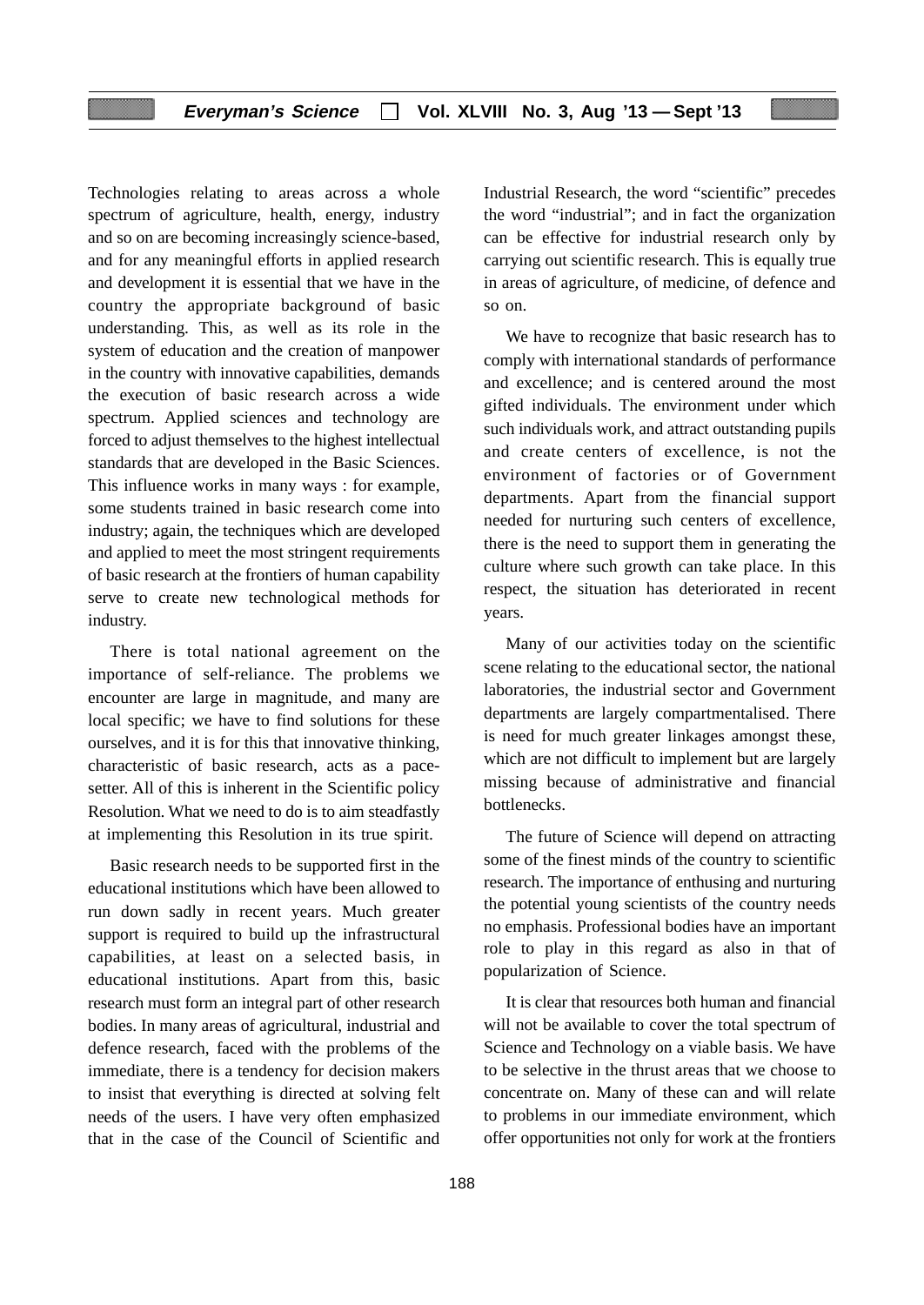of Science but also for work that could have relevance for large sectors of national development.

The value of basic research does not lie only in the discoveries it leads to which are international. There is more to it. It affects the whole intellectual life of a nation by determining its way of thinking, and the standards by which actions and intellectual production are judged; an atmosphere of creativity is established which penetrates every cultural frontier. It is fundamental research which sets the standards of modern scientific thought. As C. V. Raman has remarked : "Unless the real importance of Pure Science and its fundamental influence in the advancement of all knowledge are realized and acted upon, India cannot make headway in any direction and attain her place among the nations of the world. There is only one solution for India's economic problems and that is Science and more Science and still more Science".

#### **ACKNOWLEDGEMENT**

I would like to thank Prof. R. R. Daniel, Dr. H. K. Jain, Dr. P. J. Lavakare, Dr. P.M. Bhargava, Prof. C. N. R. Rao and Dr. S. R. Valluri for their suggestions relating to coverage of the focal theme; and Dr. B. P. Pal and Dr. S. Varadarajan for their valuable and constructive comments on the manuscript of this Address.

I am deeply grateful to Dr. (Mrs) Manju Sharma for all the assistance she has given me in preparing this talk; and but for her and my dedicated staff Shri C. V. Subramaniam, Shri V. P. Gera, Shri R. C. Gupta, Shri Mohan Lal and Shri C. Radhakrishnan, this talk would never have been prepared in time; my thanks are due to all of them.

#### **ANNEXURE**

# **Government of India : Scientific Policy Resolution**

New Delhi, the 4th March, 1958.

No. l31/Cf/57. The key to national prosperity, apart from the spirit of the people, lies, in the modern age, in the effective combination of three factors, technology, raw materials and capital, of which the first is perhaps the most important, since the creation and adoption of new scientific techniques can, in fact make up for a deficiency in natural resources, and reduce the demands on capital. But technology can only grow out of the study of Science and its applications.

- 2. The dominating feature of the contemporary world is the intense cultivation of Science on a large scale, and its application to meet a country's requirements. It is this, which for the first time in man's history, has given to the common man in countries advanced in Science, a standard of living and social and cultural amenities, which were once confined to a very small privileged "ture to an extent never possible before. It has not only radically altered man's material environment, but, what is of still deeper significance, it has provided new tools of thought and has extended man's mental horizon. It has thus influenced even the basic values of life, and given to civilization a new vitality and a new dynamism.
- 3. It is only through the scientific approach and method and the use of scientific knowledge that reasonable material and cultural amenities and services can be provided for every member of the community, and it is out of a recognition of this possibility that the idea of a welfare state has grown. It is characteristic of the present world that the progress towards the practical realization of a welfare state differs widely from country to country in direct relation to the extent of industrialization and the effort and resources applied in the pursuit of Science.
- 4. The wealth and prosperity of a nation depend on the effective utilization of its human and material resources through industrialization. The use of human material for industrialization demands its education in Science and training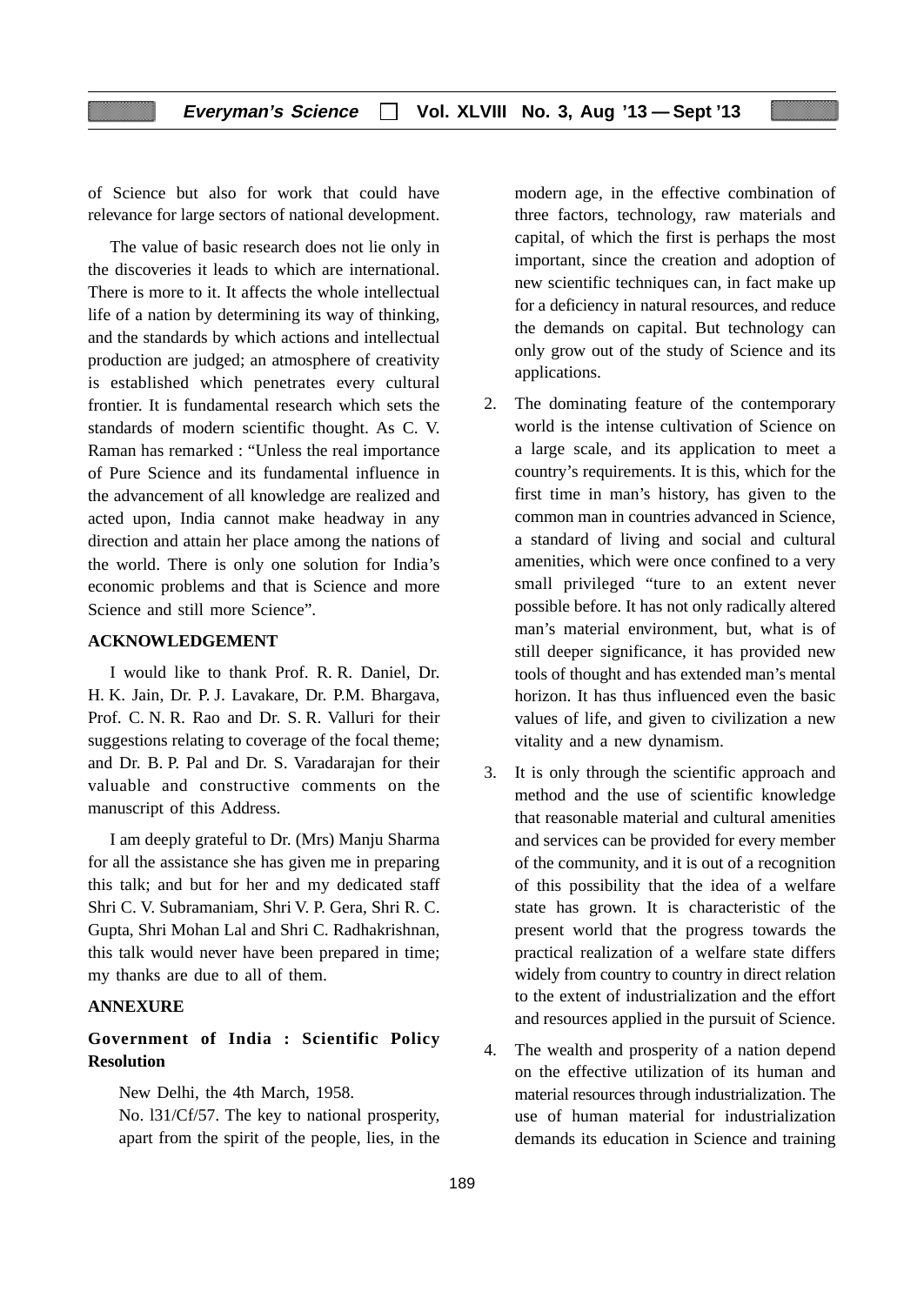in technical skills. Industry opens up possibilities of greater fulfillment for the individual. India's enormous resources of manpower can only become an asset in the modern world when trained and educated.

- 5. Science and Technology can make up for deficiencies in raw materials by providing substitutes, or, indeed, by providing skills which can be exported in return for raw materials. In industrialising a country, a heavy price has to be paid in importing Science and Technology in the form of plant and machinery, highly paid personnel and technical consultants. An early and large-scale development of Science and Technology in the country could therefore greatly reduce the drain on capital during the early and critical stages of industrialization.
- 6. Science has developed at an ever-increasing pace since the beginning of century. So that the gap between the advanced and backward countries has widened more and more. It is only by adopting the most vigorous measures and by putting forward our utmost effort into the development of Science that we can bridge the gap. It is an inherent obligation of a great country like India with its traditions of scholarship and original thinking and its great cultural heritage, to participate fully in the march of Science, which is probably mankind's greatest enterprise today.
- 7. The Government of India have accordingly decided that the aims of their scientific policy will be
- 1. to foster, promote and sustain, by all appropriate means, the cultivation of Sciences, and scientific research in all its aspects — pure, applied and educational;
- 2. to ensure an adequate supply, within the country, of research scientists of the highest quality, and to recognize their work as an important component of the strength of the nation;
- 3. to encourage and initiate, with all possible speed, programmes for the training of scientific and technical personnel, on a scale adequate to fulfil the country's needs in Science and education, agriculture and industry, and defence;
- 4. to ensure that the creative talent of men and women is encouraged and finds full scope in scientific activity;
- 5. to encourage individual initiative for the acquisition and dissemination of knowledge, and for the discovery of new knowledge, in an atmosphere of academic freedom; and
- 6. in general, to secure for the people of the country all the benefits that can accrue from the acquisition and application of scientific knowledge.

The Government of India have decided to pursue and accomplish these aims by offering good conditions of service to scientists and according them an honoured position, by associating scientists with the formulation of policies, and by taking such other measures as may be deemed necessary from time to time.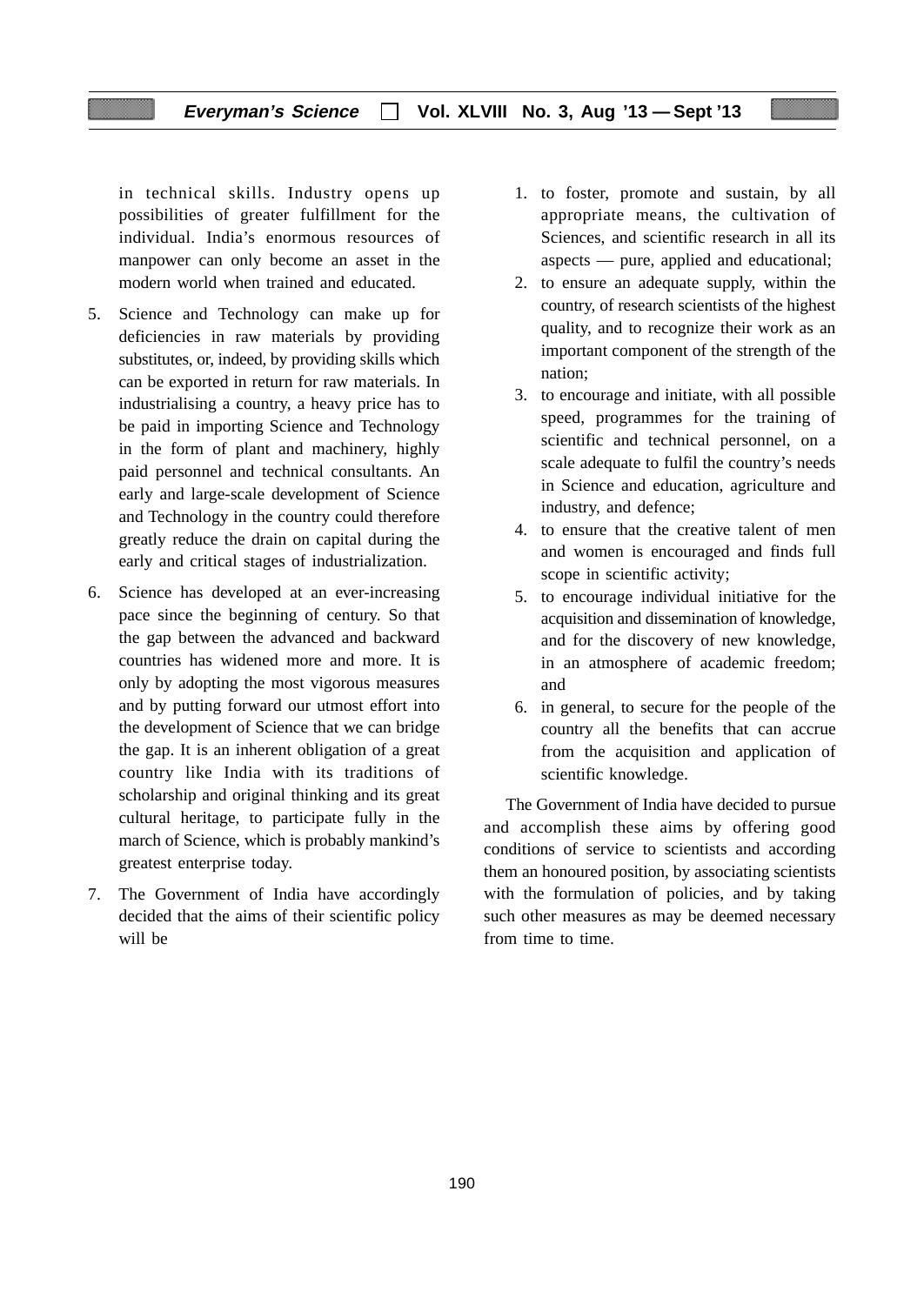# **SHIFTING CULTIVATION : A PRACTICE OF DEFORESTATION OR SUSTAINABLE DEVELOPMENT**

Sudeep Kumar\* and Debendra Kumar Biswal\*\*

**Today the issue of food insecurity has been a serious concern for the global community. There are some communities like the primitive tribal groups who do not have even the basic amenities for their survival. Shifting cultivation, variously known as rotational bush-fallow agriculture, swidden cultivation or slash-and-burn cultivation is an ancient form of agriculture still practiced in many parts of India including the Central region.**

**On the one hand, the government has enacted strict forest and land laws to curb shifting cultivation, which is based on the ideas of one school of natural and behavioural scientist, who believe that this primitive form of agriculture results in serious environmental problems. Accordingly, the developmental efforts for the tribal groups have been prepared with a vision of "sustainability". The only strategy is to pursue the practitioners for other forms of livelihood. On the other hand, among the shifting cultivators like Bonda and Kutia Kondhs in Orissa, it was observed from the site selection, cutting, burning and cropping that it is an ingenious system of organic multiple cropping which is well adapted to local conditions in moist forest and hill tracts, where the monetary and energetic output-input ratios is higher than other form of agriculture. The efforts of the government, both central and state government for the development of the primitive tribal groups who are practicing shifting cultivation is wrong both in policy as well as in social-philosophical-humane level.**

**Using both primary as well as secondary data this paper is an attempt to get a picture of the meaning and applicability of the word 'sustainabile development' for the shifting cultivator primitive tribal groups in Orissa. It was found that the philosophical and the practical view of life and livelihood hidden in the customs and traditions of the tribal groups practicing shifting cultivation have the strong justification over the modern laws of the so called civilized people.**

#### **INTRODUCTION**

 $\sum$  hifting cultivation, a primitive system of  $\sum$  agriculture, the first step in transition from food gathering and hunting to food production is nearly 9000 years old agricultural practice and believed to have started during Neolithic period. It is prevalent not only in India but in other countries of Asia, Africa, South America and Australia. This is extensively practised by the tribals throughout the tropical and subtropical region. Conventionally, shifting cultivation has been interpreted as an inefficient (economically) and destructive (ecologically) form of agriculture<sup>4, 5, 6</sup>. Since the

Department of Research and Publications, Xavier Institute of Social Service, Ranchi-834001 Email : skg74@ rediff mail.com.

Centre for Anthropological Studies, Central University of Orissa, Koraput, Orissa-764020, Email : debendrabiswal@ rediffmail.com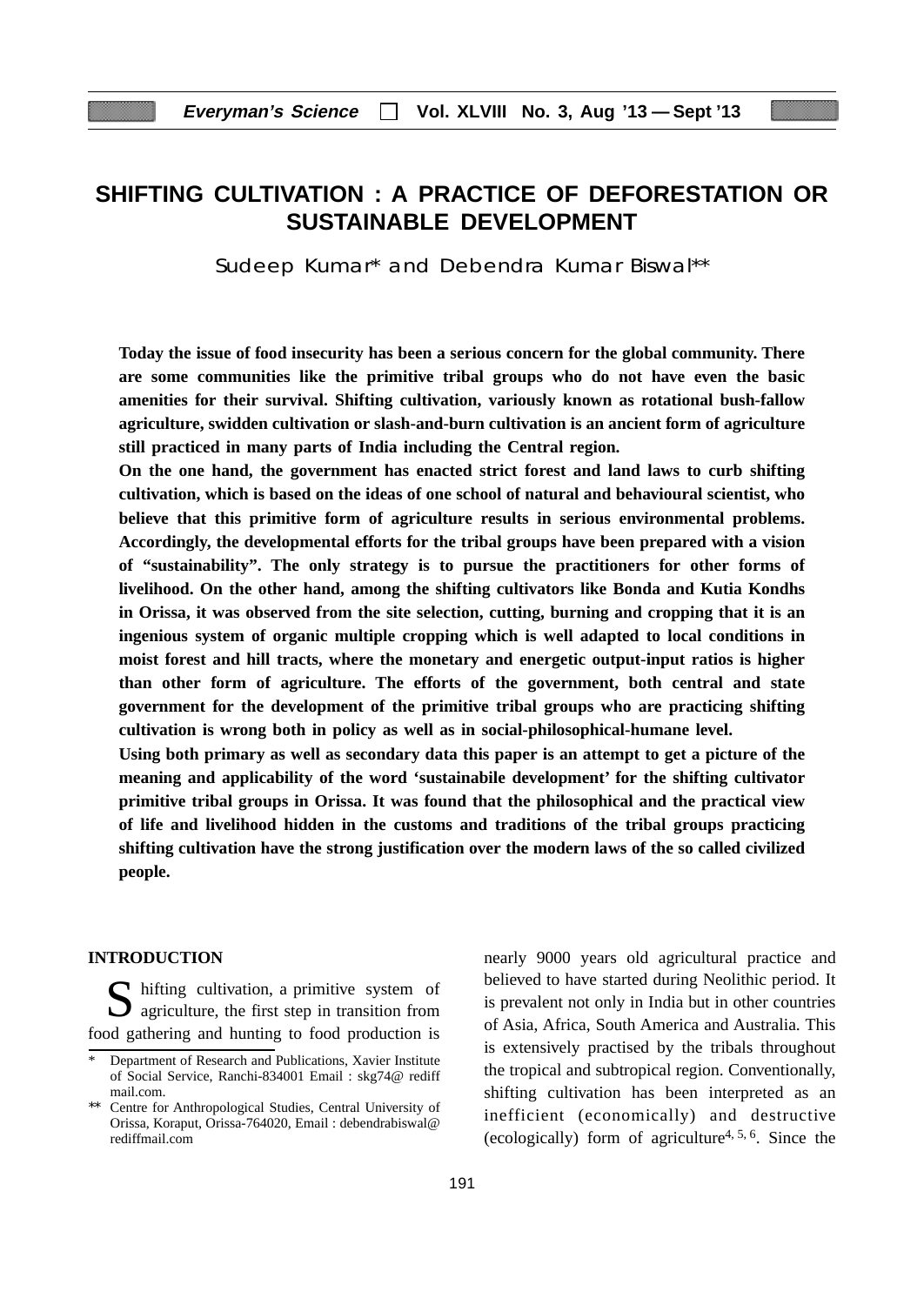British period of ruling, the shifting cultivators have been a target for the government, environmentalists, anthropologists and surely the policy makers, how to stop or if possible to give an alternative livelihood to the practitioners of this so called "unethical", "anti-environmental", "antidevelopmental", "anti-social" primitive form of agriculture. More recently, shifting cultivation is viewed as an inflexible static system (institutionally) ill-suited for adapting to changes brought about by modernity. This latter view, as illustrated in World Bank (1992), holds that it slows agricultural production and causes ecological degradation. In the recent studies and policies, almost all the questions and issues raised revolve around two major issues; firstly, Population, productivity and deforestation and secondly, development projects and displacement of the tribal groups practicing shifting cultivation. It is also proved that Shifting cultivation and poverty has a vice versa relationship. Under the most recent policies of the Ministry of Agriculture and Forestry, four targets are identified for a sustainable livelihood among the practitioners of shifting cultivation. These are (i) Ensuring food security, ii) Commercialization of agricultural productions, (iii) Shifting cultivation stabilization for poverty reduction, and (iv) Sustainable forest management<sup>12</sup>. On the other hand, anthropological and sociological interpretations have seen this agricultural practice as a tradition and basic for the livelihood of a community. The practitioners have the better understanding of the environment than others and thus, nothing to do with environmental issues associated with  $it^{2, 7, 8, 9, 10, 11}$ . Therefore, it is essential to examine whether shifting cultivation is a destructive, inefficient and inflexible static system of agriculture.

# **SHIFTING CULTIVATION : MEANING AND EXTENT**

As different from settled cultivation, shifting cultivation involves traditionally established conventionality and rituals. The shifting cultivation is generally practiced in the following sequence : 1. Selecting a forest patch and clearing the vegetation normally in December and January, 2. Burning of the vegetation (without stumps and roots) in February and March, 3. Sowing of seeds, by dibbling, generally of cereals, vegetables and oil seeds in April–May, 4. Continuing cultivation for a few years, 5. Abandoning the cultivated site and shifting to other forest sites and Returning to the former site, and once again practice shifting cultivation on it. In India, Shifting cultivation has been a traditional cultivation practice in hilly terrains, especially amongst the tribal communities. About 5.0 million tribal families are practising this system on 4.37million hectare of land covering 11 states (Table-1).

**Table-1 Shifting cultivation in different states of India**

| <b>State</b>      | Tribal Families<br>(Million) | <b>Total Area</b><br>(Million<br>hectare) |
|-------------------|------------------------------|-------------------------------------------|
| Andhra Pradesh    | 0.11                         | 0.15                                      |
| Arunachal Pradesh | 0.43                         | 0.21                                      |
| Assam             | 0.31                         | 0.31                                      |
| <b>Bihar</b>      | 0.23                         | 0.19                                      |
| Madhya Pradesh    | 0.19                         | 0.38                                      |
| Manipur           | 0.36                         | 0.26                                      |
| Meghalaya         | 0.61                         | 0.47                                      |
| Mizoram           | 0.40                         | 0.19                                      |
| Nagaland          | 0.19                         | 0.12                                      |
| Orissa            | 2.00                         | 1.60                                      |
| Tripura           | 0.19                         | 0.49                                      |
| Total             | 5.02                         | 4.37                                      |

*Source* **:** Shifting cultivation in India, ICAR

In Orissa, Shifting cultivation is an age-old practice, which is locally known as the *podu* cultivation. About 5298 sq. kms. area annually is under this primitive agriculture practice in Orissa. Shifting cultivation is prevalent in Kalahandi, Koraput, Kandhamal and other southern and western districts, covering 119 blocks. The tribal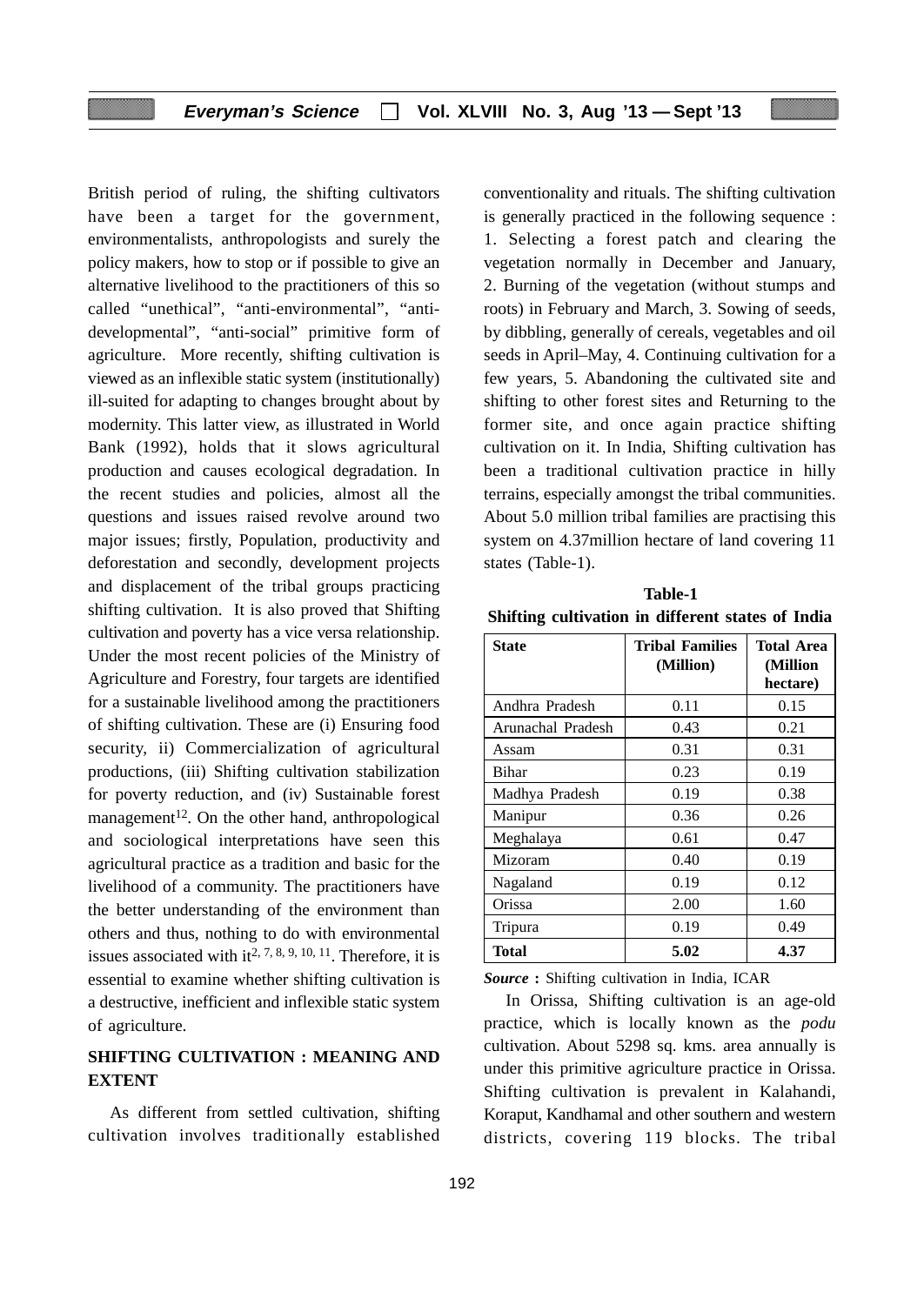communities, viz. *Kondha*, *Kutia Kondha*, *Dongaria Kondha*, *Lanjia Sauras*, *Paraja*, *Godaba*, *Koya*, *Didayi*, *Bonda*, *Juanga* and *Pauri Bhuyan*, *Peranga* and *Erenga Kolha* are involved in this practice. Many festivals and other such rituals revolve around the *podu* fields, because the tribals view *podu* cultivation not just as a means of their livelihood, but as a way of life. Orissa is estimated to have the highest amount of land under shifting cultivation among the states of India (Table-2).

**Table 2 Estimates of area under shifting cultivation in Orissa**

| Source of<br><b>Information</b>        | <b>Estimates of area under</b><br>shifting cultivation in Orissa                |  |  |  |
|----------------------------------------|---------------------------------------------------------------------------------|--|--|--|
| FSI, 1999                              | 5,29,800 hectares under active<br>shifting cultivation in the year<br>of Survey |  |  |  |
| N. Pattnaik, 1993                      | 37,00,000 hectares of shifting<br>cultivation area                              |  |  |  |
| A Decade of<br>Forestry, GOO,<br>1995  | $26,49,000$ hectares of shifting<br>cultivation                                 |  |  |  |
| Forest Enquiry<br>Report, GOO,<br>1959 | 30,72,000 hectares of shifting<br>cultivation approximately                     |  |  |  |

Estimates of the area under shifting cultivation in Orissa range from 5298 sq. km. to 37,000 sq. km.(Table 2). That these areas were traditionally under shifting cultivation is clear from a number of reports from the colonial period. Even the Forest Enquiry Committee Report of 1959 mentioned those 12,000 sq. miles (almost 30,720 sq. km.) of land in Orissa was under shifting cultivation. Almost all tribal communities in Orissa practice shifting cultivation. Forest Enquiry Report, GOO, 1959 says that 30, 72,000 hectares of land is under shifting cultivation.

# **POLICIES TO CHECK SHIFTING CULTIVATION IN ORISSA**

In Orissa, keeping in view of the extent of the area and population affected by shifting cultivation,

the State Government has attempted to tackle the problem by controlling or nationalizing the practice. The colonization programme was introduced during the sixties in the problem areas to divert the primitive tribes to settled agriculture by providing cultivable land, necessary inputs and residential accommodation. During the first four plans, a number of colonies have been established in the tribal areas. However, in most of the areas the scheme has not achieved the desired results. Besides the colonization scheme, the programme of rational land use on watershed basis has been taken up by the State Government through Soil Conservation Department. The programmes included the following : (a) Providing land to the tribals who was willing to give up cultivation on steep slopes. (b) Plantation of economic species useful for tribal community. (c) Introduction of conservation farming to allow tribal people to obtain higher production from crop land. (d) Utilization of steep slopes for production of timber. Under the above scheme a suitable watershed in the shifting cultivation area is selected and rational land use programme is executed on the existing catchment. A schematic land classification of watershed management units together with land use programmes was recommended for watershed areas for rationalization of shifting cultivation. The above programme was first started in selected catchments of Koraput district on pilot basis and then it was extended to other problem areas in Phulbani, Kalahandi and Keonjhar districts. However, these programmes were inadequate in view of the vast population and the area affected by shifting cultivation. In June 1987, Ministry of Agriculture, Government of India, floated a pilot scheme for control of shifting cultivation. It has two fold objectives i.e. restoring ecological balance in the hill areas and improving socio-economic conditions of tribal *podu* practicing families by weaning them away from *podu* cultivation with 100% Central Assistance. Besides, the ICAR and the World Bank have recommended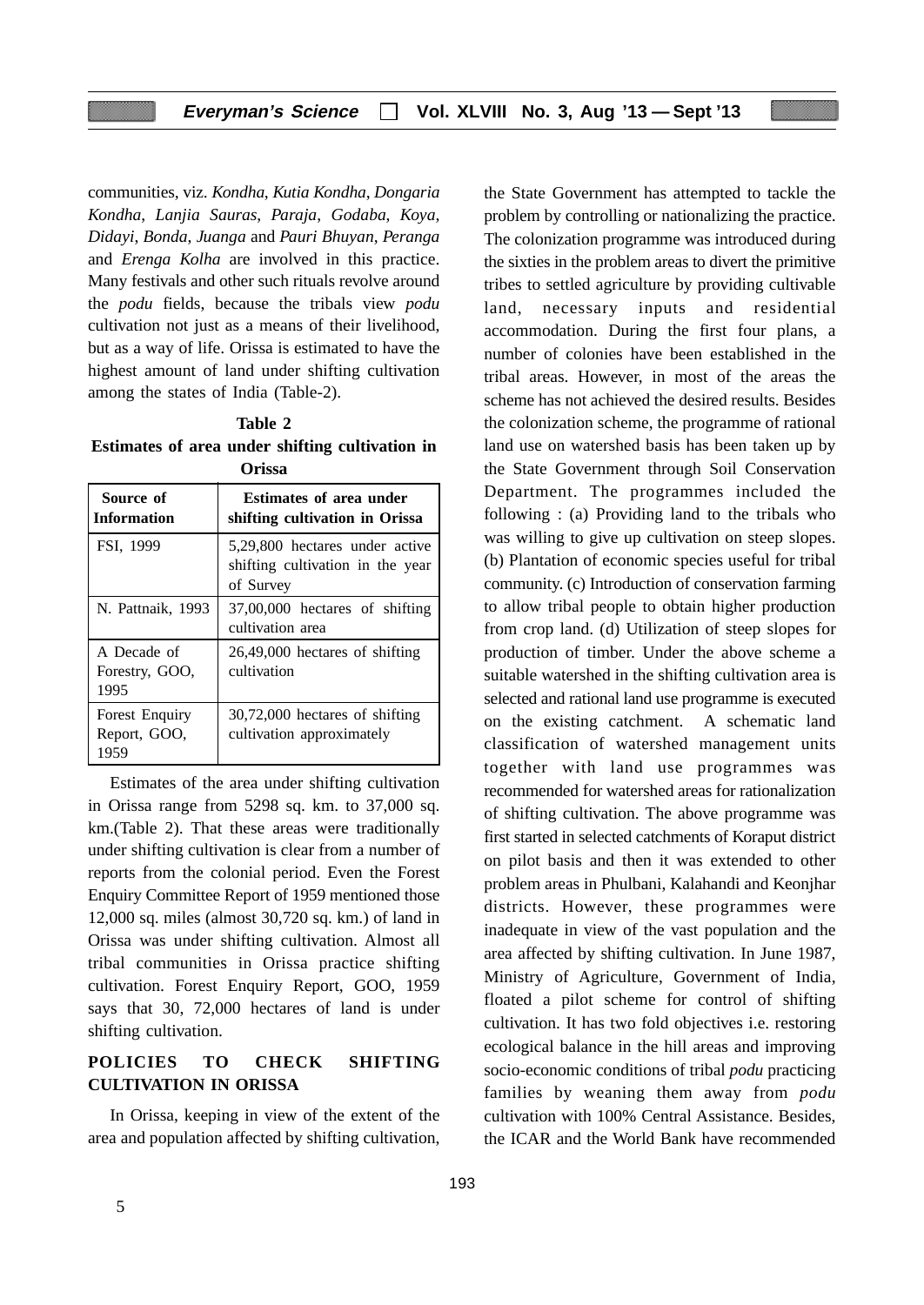for several strategies to reduce shifting cultivation. These are: (a) to promote forestry on upper reaches with silvi-pasture development. (b) to break middle slope length for annual or perennial fruit trees and inter-crop, and (c) to put lower slopes under agricultural crops. As an alternative to shifting cultivation, SALT 1, SALT 2 and SALT 3 are to be demonstrated on pilot basis.

#### **SUSTAINABILITY OF THIS PRACTICE**

The shifting cultivation is considered devastative and dis-advantageous as it not only causes harm to the ecosystem but also exerts negative impact on economy. Some of the evil effects of such cultivation are; it helps the springs to dry up, results in soil erosion, destroys valuable timber, responsible for causing very heavy floods, and silting the tanks and fields and damage to crops.

The forests of Orissa are mostly of deciduous type though the mangrove patches of coastal areas are a pride for the state. The forests are Saldominant in many areas, but miscellaneous forests and Teak forests are also found. During the last fifty years, the forest cover of Orissa has been drastically reduced. For instance, the forest area in 1962 was about 65868.9 sq. km. which was reduced to 57184 sq. km. in 1997 as per legal status though satellite pictures suggested a much lower figure i.e., 46941 sq. km.(30.1%) (Forest Survey of India, *State of Forest Report 1997*, p.29). In tribal districts 25760 sq. km. (1993) of forests were reduced to 25424 sq. km. in 1997 (*State of Forest report 1997,*p.61). Forests land and water not only support the sustenance of one another, but also support the existence of life on earth. It is through the balanced utilisation of these vital resources that man is able to lead a healthy and harmonious life. Among the various man-made factors/developments (like mining, industrial use, timber extraction, etc.) responsible for spoiling this harmonious relationship between natural resources and human life, shifting cultivation has been alleged to be a significant one. In its destructive role, it affects land, water and forests in the following ways; destruction of rich forest cover, degradation of land though soil erosion and decreasing the availability of floral, Waste which, due to the presence of a good forest cover, used to enrich the soil fertility and affecting the catchment areas of rivers and hill streams in a number of ways like decrease in rainfall and ground water level and increasing siltification and consequent burial of river channels due to soil erosion.

FAO (1982) defined deforestation as a complete cleaning of trees and their replacement by other use of the land ('alienation')<sup>3</sup>. Many studies have contradicted with FAO that tribals/ practitioners of shifting cultivation are not deforesting but they are part of conservation<sup>14, 15</sup>. Cultivation on such hill sides without fertilizer inputs results in a progressive decline in soil fertility and thus justifies sustainability of land use in these  $\arccos^{18, 16, 17, 19}$ . It is also argued that researches about the impact of shifting cultivation on the forests often overlook the fact that shifting cultivators are more than just farmers; they are also carpenters, fisherman, hunters and gatherers<sup>21, 22, 23, 20</sup>. Increase in population has been cited as a major cause of the sorry state of shifting cultivation and livelihood in many parts of the world. They feel that pressure in these areas will worsen with an increase in population. However, contrary to this popular belief, population increase is not always the culprit for deforestation. A review of 70 different studies from around the world found that the impact of population increases on tropical hill side resources has actually been quite varied. Aerial photographs and ground surveys from hilly areas of Kenya, Nepal and Rwanda show that tree cover increased with population growth.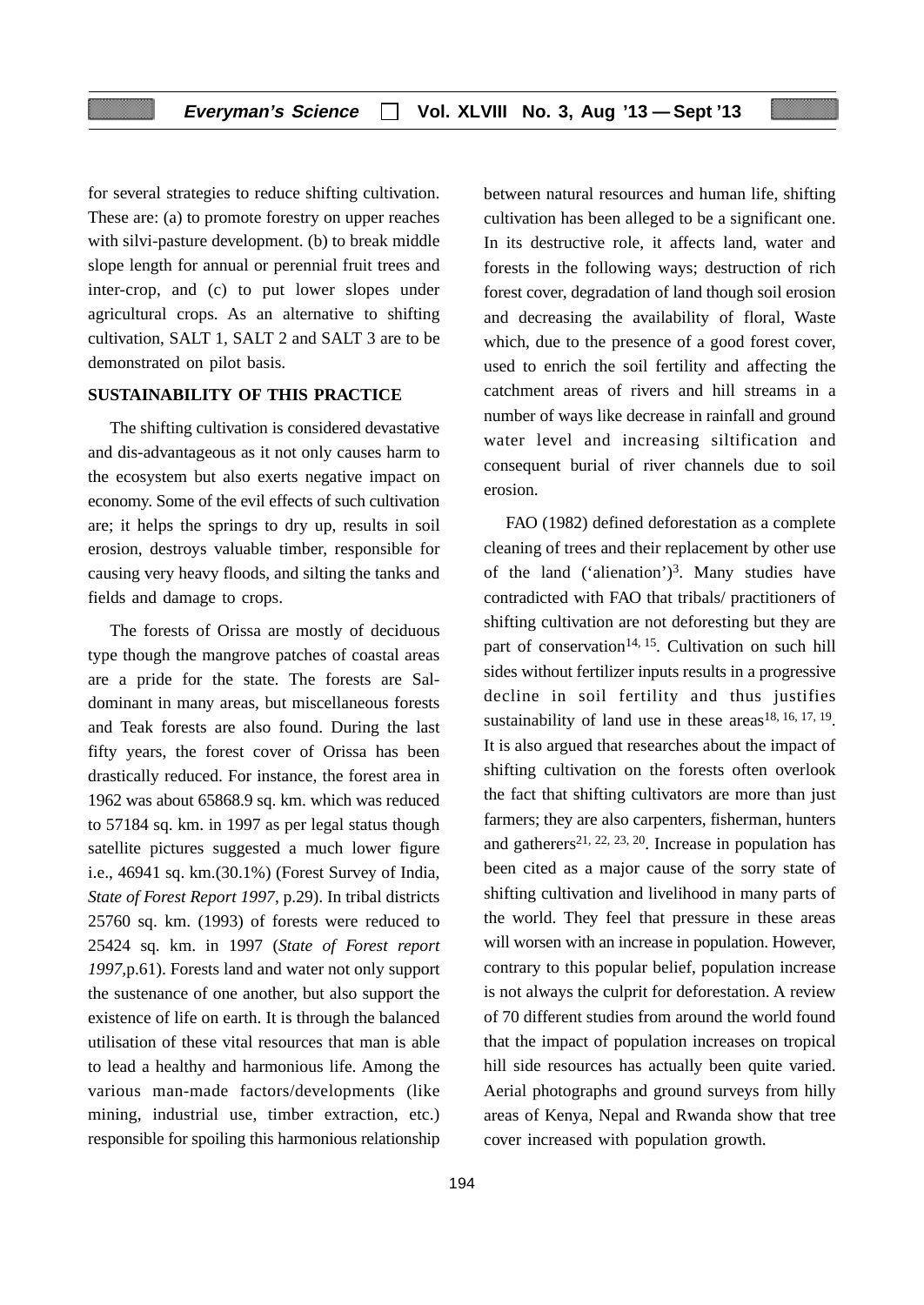With reduction in *podu* cycle from 20–30 years to 3-5 years, the land under shifting cultivation looses its nutrients and the topsoil. With reduction in crop yield, the families start moving to other virgin areas. Frequent shifting from one land to the other has affected the ecology of these regions, declined the area under natural forest, caused fragmentation of habitat and disappearance of native species including invasion by exotic weeds. The area having *podu* cycle of 3 and 5 years is more vulnerable to weed invasion compared to *podu* cycle of 15-20 years. Reduction in the cycles of *podu* adversely affected the recovery of soil fertility, and the nutrient recycling by the ecosystem. Repeated short-cycle *of podu* has created forestcanopy gaps, which can be seen as thin forests from a distance. In shifting cultivation, once the fertility of the land is declined, it is abandoned and another area is selected for clearing and farming. The former area is reverted to forests and remained uncultivated for years together. Though the tribal agro-ecosystems are well satisfied in shifting cultivation and efficiency of shifting cultivation in terms of energy and economy is superior to that of settled agriculture provided it is done in 15-20 year cycle. *Podu* cultivation in short cycle has been detrimental to the ecosystem.

The flora and fauna have been affected variously due to loss of forests. The impacts of deforestation can be categorised as under : General : Invasive weeds have taken over some parts of the deforested areas. These weeds do not allow regeneration of forest crops. Similarly, mature timber trees have become scarce and wild life has been reduced drastically. Shifting cultivation and/or overexploitation has also reduced the availability of forest tubers, bamboo and *dabaghas* (*per. comm*.,). Similarly, among the wild life bison and tiger etc. are almost out of sight and in villages. Speciesspecific: Impacts on individual species are due to two reasons: insecure livelihood and negligence of the Forest Department.

Though shifting cultivation is considered as an evil agricultural practice, the cost-benefit analysis shows that the livelihood, food security and sociocultural events of the concerned communities have a wider edge than the environmental issues associated with it. The word 'sustainability' is not merely rooted in the environmental management, but also on other issues of survival of a community. A sustainable development is one in which the resources are extracted but NOT exhausted. It manages economic growth to such a way as to do no irreparable damage to the environment. It is based upon the principle that given enough time nature is able to recycle its conservable resources. By balancing the economic requirements of a society with ecological concerns it seems too satisfy the needs of the people without endangering the prospects of the future generations. Thus, the word "SUSTAINABILITY" or "SUSTAINABLE GROWTH" has infiltrated discussions of long run economic policy in the last few years. Here, the developments in all sectors have been seen as a self-defeating process. Thus, people are in search of alternative development process. Sustainability is a key concept in the alternative development paradigm that has been advocated. Sustainable development is a development process that not only generates economic growth but also distributes its benefits equitably, that regenerates the environment rather than destroying it, that empowers people rather than materialising them. The basic principles of sustainability for promoting ecologically-sound agriculture, proposed and pursued by M.S. Swaminathan (1991 : 29-31) include (I) Land, (II) Water, (III) Energy, (IV) Nutrient supply, (V) Genetic diversity (VI) Pest management (VII) Post harvest systems (VIII) Systems approach and (IX) Location-specific research and development along with monitoring, equity in conservation and no less pivotal and vitally significant areas of biodiversity, food and ecological security.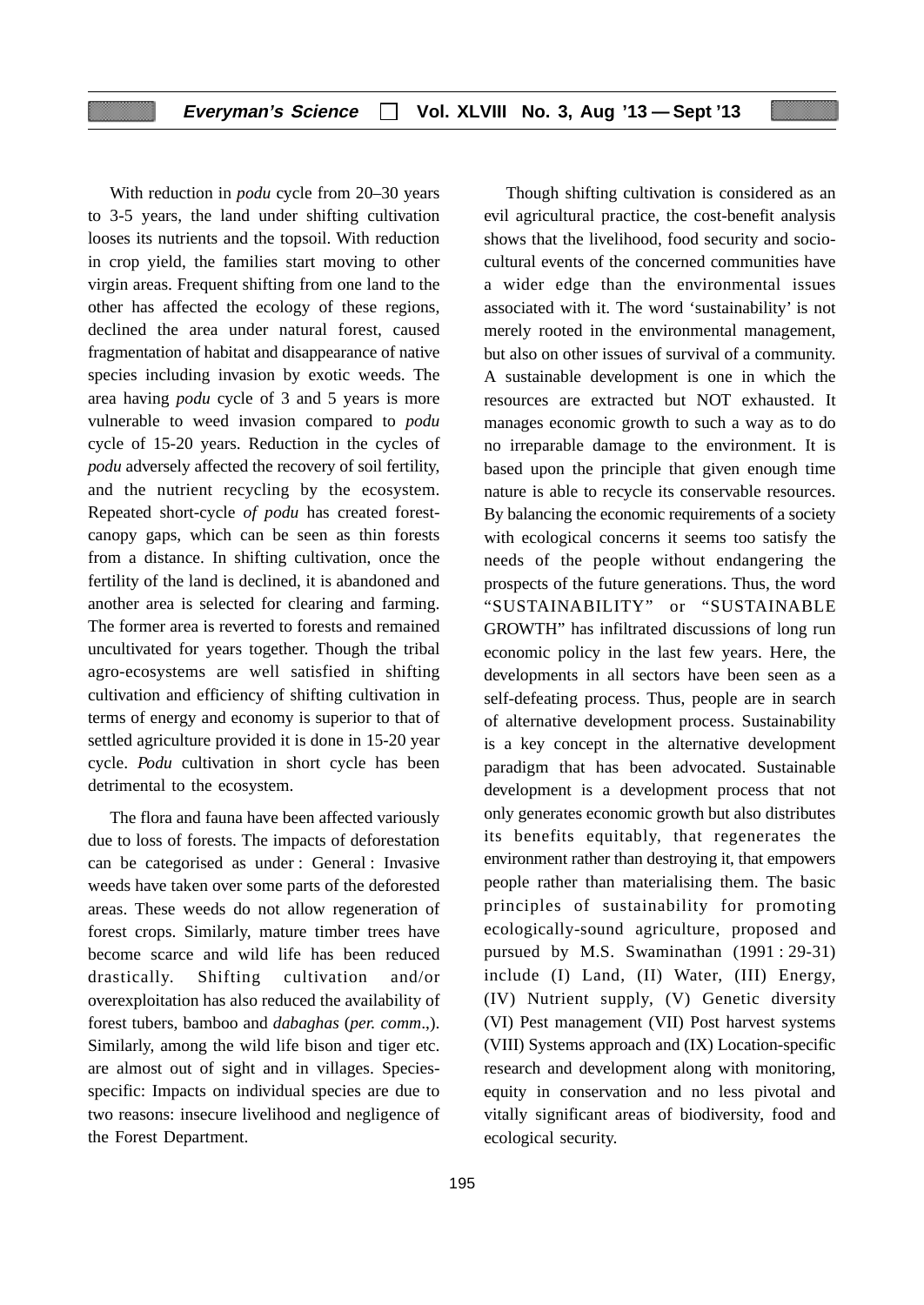In a study by KCDS, Bhubaneswar (OTELP, 2007) in four districts; Kandhamal, Kalahandi, Koraput and Gajapati it found that each household takes about 0.68 ha. known as the *podu* of forest land under shifting cultivation which provides food security for 4-5 months (September-January) (Table-3).

**Table 3 Area under Shifting Cultivation by Households (Ha)**

| <b>District</b> | Area under shifting<br>cultivation per<br><b>Household</b> | Type of crops grown                      |
|-----------------|------------------------------------------------------------|------------------------------------------|
| Gajapati        | 0.52                                                       | Millets, pumpkin,<br>pulses              |
| Kalahandi       | 0.47                                                       | Millets and pulses                       |
| Kandhamal       | 0.60                                                       | Millets, pulses,<br>turmeric, vegetables |
| Koraput         | 0.55                                                       | Millets, pulses,<br>pumpkin              |

In a similar study by the authors among the Kutia Kondhs of Phulbani district in Orissa, it was observed from the official documents that alternate livelihood systems consistent with sustainable forest land use are promoted to reduce *Podu*. Give pattas before anything else. Then help to intensify cultivation in a small portion of the shifting range. In addition, offer to lease or buy-back the pattas thus facilitating a voluntary movement away from reduced fallow unsustainable shifting cultivation and also providing alternative sustenance<sup>13</sup>. However, it was found that around 80 percent of the land holding is under shifting cultivation, from which they produce 200 varieties of cereals and 30 varieties of pulses. Though it is their main source of livelihood, they are also dependent upon livestock, forest produces and Minor Forest Products (MFPs). According to Kutia Kondhs Development Authority (KKDA), 8435 sq. km. of land is under shifting cultivation which is around 23% of the total lands of this district. It is significant from the sustainable perspective is that the site selection is done after taking into consideration the soil fertility, distance from the villages, legality from the forest department and the availability of drinking water. During slashing, they could collect fruits of some indigenous forest plants, seeds of these fruits are eaten as nuts. Some flowers collected during this process are used in off seasons. Seeds of *sal trees* and brooms collected are sold in the market. There is no use of modern agricultural implements. The important agricultural implements used are plough, yoke, dibbling rods, web, tiny mattock, hoe and sickle. The hand weapons include axe, bow and arrow. After once or twice cultivating the land, the site is abandoned for natural vegetation. The fallow period/ *Nellatu* is the gap between two successive clearing of forest followed by cultivation is maximum up to 7 years. However, in the past, fallowing was of long duration (up to 10 years).

#### **CONCLUSION**

Both the strategies; to reduce shifting cultivation and to achieve sustainability in the shifting cultivation tribal areas seems to be difficult as shifting cultivation has a vice versa relationship with socio-cultural, economic and temporal aspects of the communities. For example, poverty and livelihood is deeply rooted in this form of agriculture and without wiping out poverty it is difficult to imagine of sustainability. In Orissa, there are different projects developed to reduce shifting cultivation and to bring out sustainability. Because of the important impact of climate change on agricultural landscapes, and its recognized implications for food security, agricultural production and GDP, these projects are of great relevance to the first, second and third of these targets. 13 measures to achieve these targets have been identified, including improvement of land use planning and surveying methods, establishment of technical support at the village cluster level, and capacity building. However, after seeing at this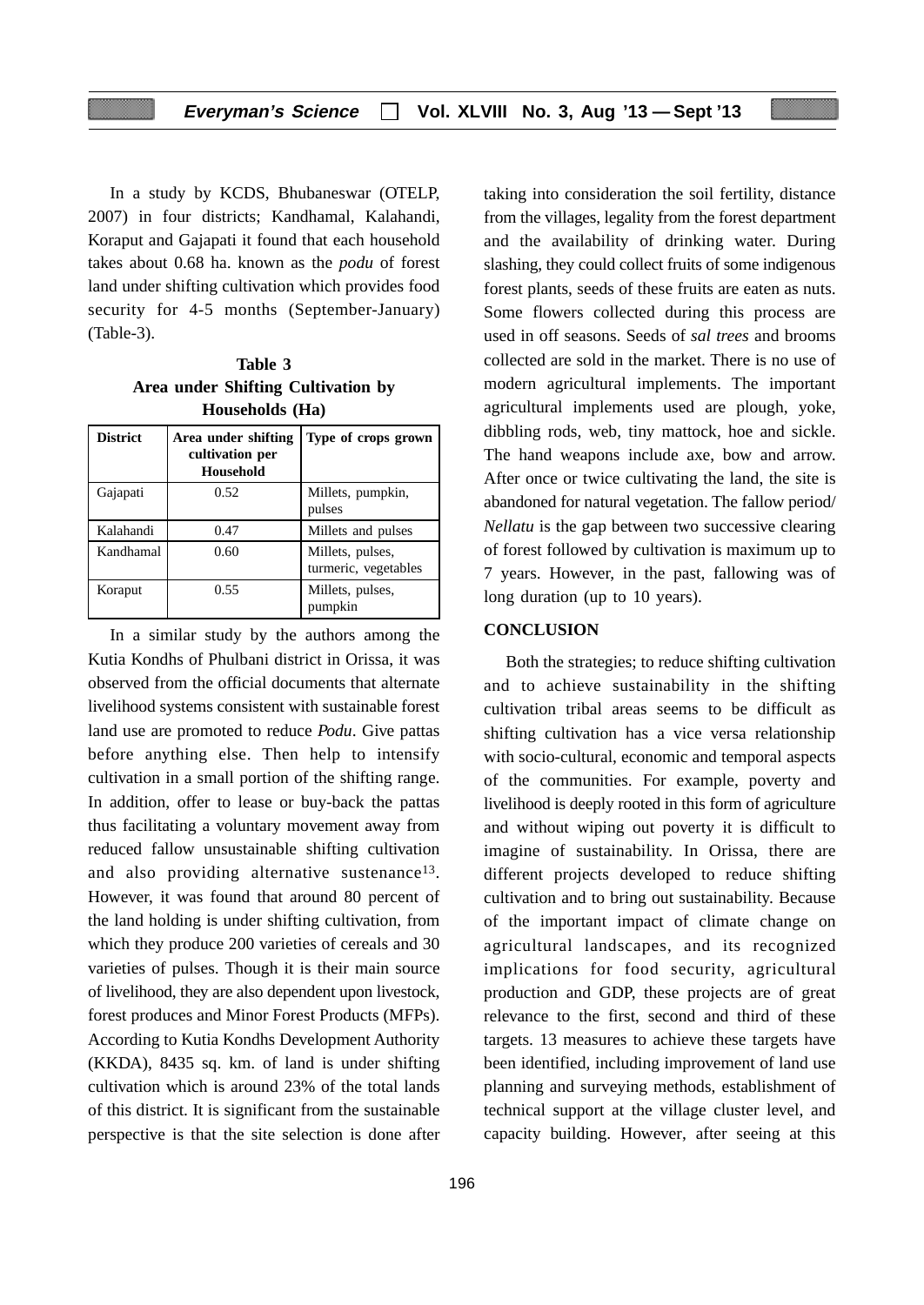practice, it can be said that the philosophical and the practical view of life and livelihood hidden in the customs and traditions of the tribal groups practicing shifting cultivation have the strong justification over the modern laws of the so called civilized people. That, in its ideal nature shifting cultivation is a technique for the utilisation and development available/reclaimable land for cultivation under unfavourable geographical conditions. That, it is the 'civilised people' of the plains who have deprived the tribal of their resources and have forced them to search for an alternative place of sustenance in the hill-forests, thus leading to shifting cultivation.

#### **REFERENCES**

- 1. Govt. of Orissa, H & T. W. Deptt. (1991), Control of Shifting Cultivation scheme, Orissa, Annual Action Plan 1991-92 (unpublished), (1990).
- 2. K. J. Pelzer, Pioneer settlement in the Asiatic Tropics: studies in land utilization and agricultural colonization in southeastern Asia. 1945. *American Geographical Society*, New York.
- 3. FAO, Forest Resources of Tropical Asia. 1982. Rome, Italy.
- 4. Izikowitz, 1951.Cited in 'the study of shifting cultivation' by H. C. Conklin. *Current Anthropology*, **2**, 1, 1961.
- 5. Schlippe, 1551. Cited in 'the study of shifting cultivation' by H. C. Conklin. *Current Anthropology*, **2**, 1, 1961.
- 6. Freeman, 1955. Cited in 'the study of shifting cultivation' by H. C. Conklin. *Current Anthropology*, **2**, 1, 1961.
- 7. Simoons, 1958. Cited in 'the study of shifting cultivation' by H. C. Conklin. *Current Anthropology*, **2**, 1, 1961.
- 8. Wettess, 1960. Cited in 'the study of shifting

cultivation' by H. C. Conklin. *Current Anthropology*, **2**, 1, 1961.

- 9. Concklin, 1954. Cited in 'the study of shifting cultivation' by H. C. Conklin. *Current Anthropology*, **2**, 1, 1961.
- 10. Leach, 1959. Cited in 'the study of shifting cultivation' by H. C. Conklin. *Current Anthropology*, **2**, 1, 1961.
- 11. Anderson, 1975. Cited in 'the study of shifting cultivation' by H. C. Conklin. *Current Anthropology*, **2**, 1, 1961.
- 12. B. Das, Shifting cultivation among the tribes of Orissa. 2006. Orissa Review, July, 2006.
- 13. Biswal. Ecology and health : a comparative study among the Kutia Kondhs and Gonds in Orissa. 2009. Unpublished Thesis, Department of Anthropology, University of Delhi.
- 14. P. H. Nye, and Greenland, D. J. The soil under shifting cultivation. 1960. Technical communication No. 51, Commonwealth bureau of soils, Harpenden. Commonwealth Agricultural Bureau, Bucks, England.
- 15. P. A. Sanchez, Soils of the humid tropics. 1981.Studies in Third World Societies, 14, college of Williams and mary, Virginia, USA.
- 16. S. C. Chin, Agricultural and resource utilization in a low land rainforest Kenyah community. 1985
- 17. J. D. Freeman, Report on the Iban. London School of Economics, 1970. monographs on Social anthropology, no. 41. Athlone Press, University of London, England.
- 18. D. H. Janzen, *Science,* **182**, 1212-1219, 1973.
- 19. R. E. Seavoy, *Annual Asso. Amer. Geography,* **63** *:* 218-225, 1973.
- 20. R. Gianno, 1986. The exploitation of resinous products in a lowland Malayan Forest. Cited in 'Do shifting cultivators deforest', by S. C.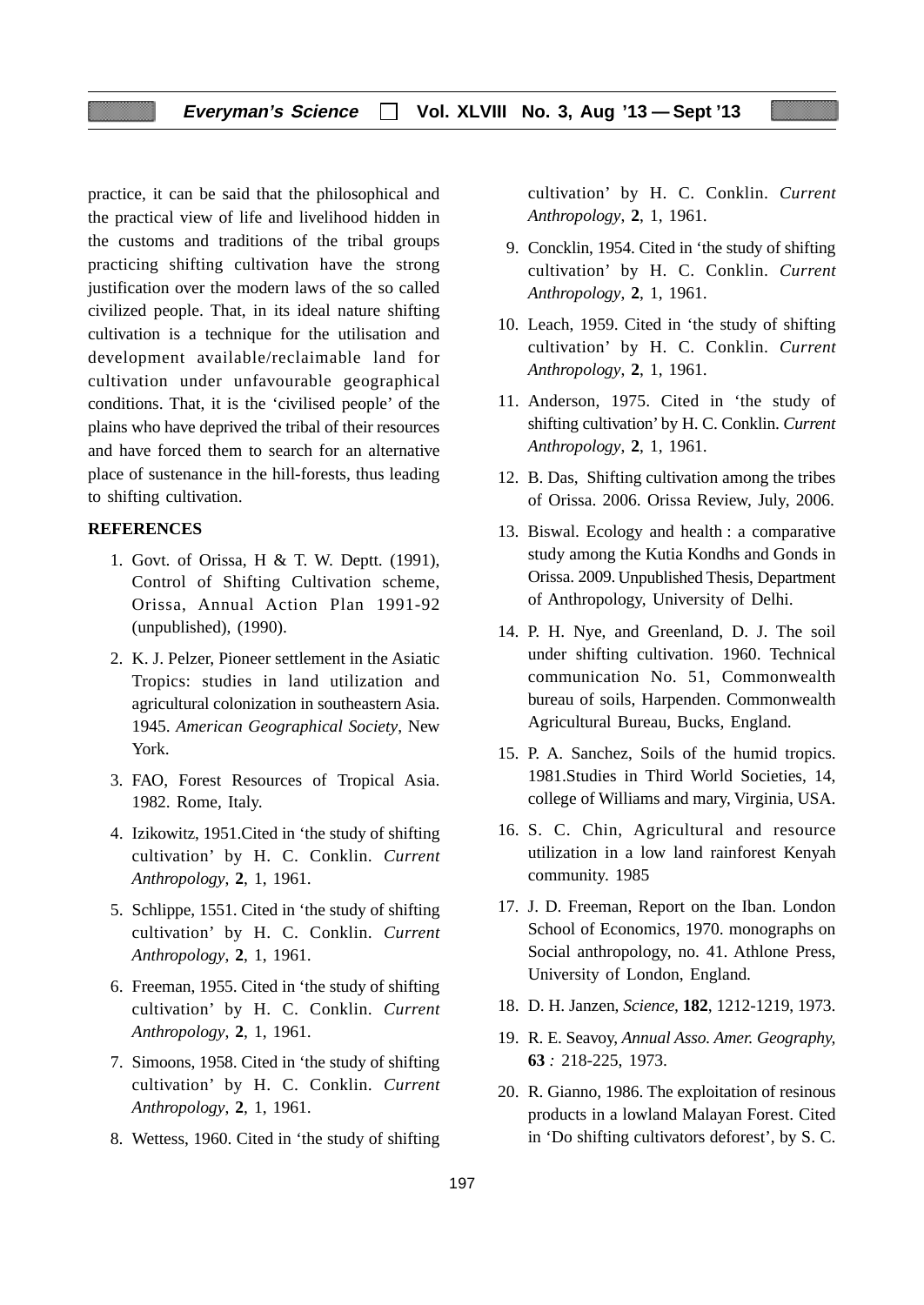Chin, in V. Shiva (ed.) Forest Resources : Crisis and Management (1992), Natraj Publisher : Dehradun.

- 21. Fox-Worthy, 1922. Minor forest products of the Malay Peninsula. Cited in 'Do shifting cultivators deforest', by S. C. Chin, in V. Shiva (ed.) Forest Resources : Crisis and Management (1992), Natraj Publisher: Dehradun.
- 22. Pringle, 1970. Rajahs and rebels. Cited in 'Do shifting cultivators deforest', by S. C. Chin, in V. Shiva (ed.) Forest Resources : Crisis and Management (1992), Natraj Publisher : Dehradun.
- 23. Chin, 1985. 'Do shifting cultivators deforest', in V. Shiva (ed.) Forest Resources : Crisis and Management (1992), Natraj Publisher : Dehradun.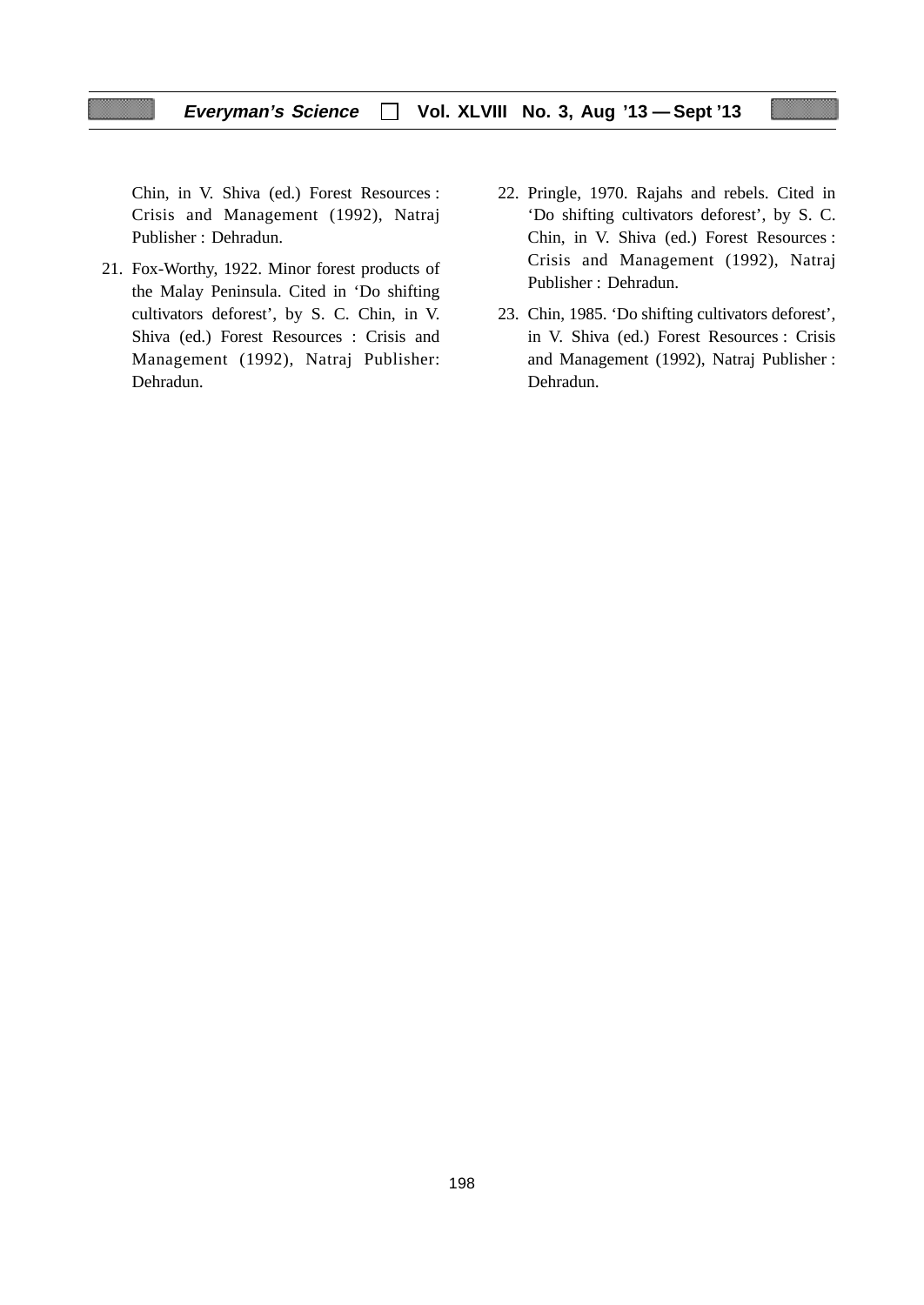# **BIOCHEMISTRY OF TOXICOLOGY**

Jyoti D. Vora and Padma Srinivasan

**Industrialization, Globalization, rapid growth of economies, all dreams of productivity and profitability etc. have exposed mankind and other living species to great levels of toxicity in the environment. The effects of growth have taken a toll on health leading to various diseases and hazards. Toxicology, a detailed study of the effects of such toxins in the environment is a useful and effective aid to study causes in detail, suggest remedies as also to eradicate the hazards. This understanding enables implementation of various preventive, managerial and curative measures with reference to toxins in various systems of medicine, pharmacology, food science, forensic sciences, and environmental sciences and also in industrialization during the development of sustainable eco-friendly manufacturing processes. The following review details all aspects involving the biochemical perspective of the science of toxicology.**

T oxicology (literally translated into "Study of toxicity") is the study of the adverse effects of chemical, physical or biological agents on living organisms and the ecosystem, including the prevention and amelioration of such adverse effects. Exposure of humans and other organisms to toxicants may result from many activities : intentional ingestion, occupational exposure, environmental exposure, as well as accidental and intentional (suicidal or homicidal) poisoning.

A toxin can be defined as a colloidal proteinaceous substance which is capable of immunoglobulin (antibody) formation. Toxins generally exert their effects on interacting with membrane receptors or by absorption and mobilization into body tissues. Only a specific part of the toxin's entire structure known as the Toxicophore that is responsible for its toxicity in the living system.

Toxicity is the adverse end product of a series of events that is initiated by exposure to chemical,

physical or biological agents. Toxicity can manifest itself in a wide array of forms, from mild biochemical malfunctions to serious organ damage and death.

A vital fundamental rule used in assessing the severity of a toxicant is the Dose-effect response. It postulates that the relationship between exposure and adverse effects can be established by measuring the adverse effects of a toxin relative to an increasing dose. Thus it is said that "The Dose Makes the Poison."

The broad scope of toxicology, from the study of fundamental mechanisms to the measurement of exposure, including toxicity testing and risk analysis, requires an extensively interdisciplinary approach. This approach utilizes the principles and methods of other disciplines, including molecular biology, chemistry physiology, medicine, computer science and informatics.

Thus, the various subdisciplines of toxicology as a science are as follows :

● **Environmental Toxicology :** It deals with the study of chemicals which contaminate

Department of Biochemistry & Food Science and Quality Control, Ramnarain Ruia College, Matunga, Mumbai-400019, India. E-mail : drjyotivora@yaho.co.uk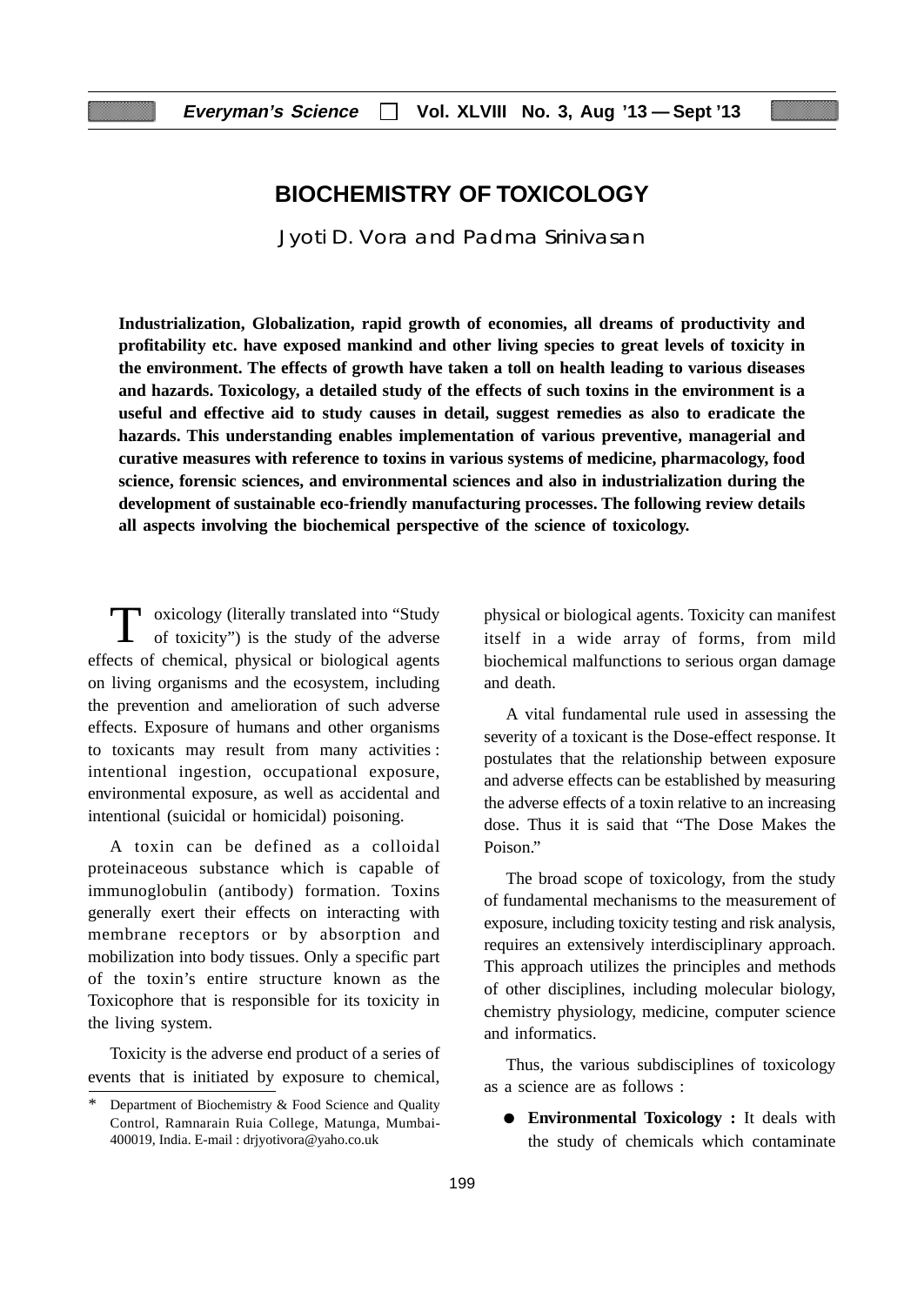food, air, water, soil and other natural resources. It deals with the lethal effects of various toxic chemicals on plant, animal and human life.

- **Clinical toxicology :** It is concerned with the diseases and illnesses associated with the short-term or long-term exposure to toxic chemicals.
- **Forensic Toxicology** : It is used to establish the cause and effect relationships between the exposure of a drug/ chemical and the lethal effects from that exposure.
- **Occupational (Industrial) toxicology :** It is concerned with the health effects from exposure to chemicals in the workplace. This field grew out of the need to protect workers from hazardous chemicals and to make their work environment safe.
- **Regulatory toxicology :** This field gathers and evaluates existing toxicological information to establish concentration- based standards of safe exposure.
- **Food toxicology** : This field is involved in delivering a safe and edible supply of food to the consumer. This field also aids in setting up permissible limits of contaminants in food products like pesticides and heavy metals.
- **Descriptive toxicology :** It is concerned with gathering toxicological information from animal experimentation. These types of experiments are utilized to establish doseeffect relationships.
- **Analytical toxicology :** It identifies the toxicant through analysis of body fluids and tissues, stomach contents, etc. Hair is generally used to detect long-term exposure to drugs of abuse.
- **Mechanistic toxicology :** It deals with the observations of how toxic substances cause their effects.
- **Systemic Toxicity :** This field deals with the toxic effects as a result of absorption and distribution of a toxicant to a site distant from its entry point. Most chemicals that produce systemic toxicity do not cause the same degree of toxicity in all organs, but usually demonstrate major toxicity to one or two organs which are referred to as the target organs of toxicity for that chemical.
- **Immunotoxicity :** Immunotoxicity is defined as adverse effects on the functioning of the immune system that result from exposure to chemical substances. Altered immune function may lead to the increased incidence or severity of infectious diseases or cancer, since the immune system's ability to respond adequately to invading agents is suppressed. These toxins exert their mechanism of action by inducing hypersensitivity, asthma, rhinitis etc.
- **Preventive toxicology :** This field encompasses the multiple disciplines of toxicology in the identification, characterization, mode of action and toxicological manifestations of frequently encountered environmental and industrial toxins; so as to evaluate the efficacy of measures by which these toxins can be eliminated from the very source from which they are derived.
- **Adaptive toxicology :** In the context of toxicology, the process whereby a cell or organism responds to a xenobiotic so that the cell or organism will survive in the new environment that contains the xenobiotic without impairment of function. It studies the actual mechanisms by which a toxicant can exhibit tolerance in the human system and also the implications by which may occur on accumulation.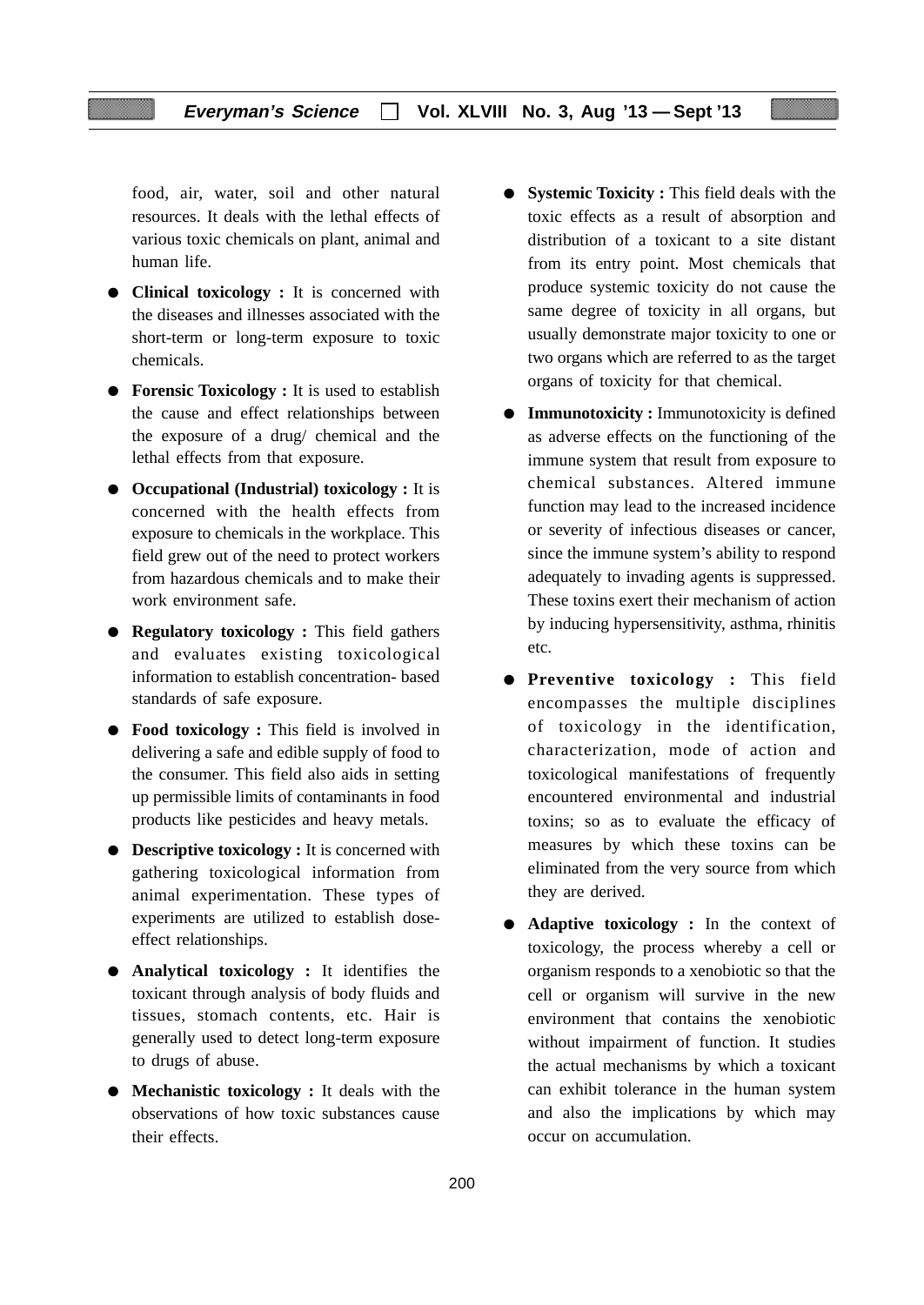● **Inhalation toxicology :** This field deals with the toxic manifestations of inhalable toxins, i.e. toxins which exert their mechanism of action by absorption through the respiratory epithelium. Such toxicants are predominantly quite smaller in size and include metal dust, aerosols, and other micro-molecules which can easily diffuse via the alveolar sacs into systemic circulation. This procedure is mainly used in the evaluation of toxicity of gaseous components like industrial air pollutants and is also used in the assessment of various aerosols and oils which are used therapeutically for treatment of lung disorders.

Toxicity may be acute or chronic, and may vary from one organ to another as well as with age, genetics, gender, diet, physiological condition, or the health status of the organism. As opposed to experimental animals, which are highly inbred, genetic variation is a most important factor in human toxicity since the human population is highly out bred and shows extensive genetic variation. Even the simplest measure of toxicity, the  $LD_{50}$ (the dose required to kill 50% of a population under stated conditions) is highly dependent on the extent to which the above variables are controlled.  $LD_{50}$  values, as a result, vary markedly from one laboratory to another.

Consequences of toxicity include the following parameters :

- Whether damage is reversible or irreversible often depends upon the repair and regenerative ability of the target tissue. It also depends on the nutritional status of the affected subject.
- Exposure to neurotoxins may reduce the age at which neurologic and behavioural deficits appear. This occurs by the rapid induction of formation of lesions which normally occurs at a much slower rate during the process of ageing.

● Allergic reactions may develop to nearly all drugs. Can proceed to systemic anaphylaxis if not monitored or treated appropriately.

However, in spite of all these concerns, the human body (especially the liver) is highly capable of elimination of these "unusual metabolites" or xenobiotics via integrated detoxification pathways. The liver as the organ of detoxification has the following vital roles in the process of detoxification, like :

- Filtration of blood to selectively imbibe toxins within itself and thus prevent them from entering the circulatory system.
- Solubilization of hydrophobic toxins into bile.
- Enzymatic disintegration of unwanted metabolites.

 The detoxification pathway initiated by the liver can be precisely divided into three distinct steps :

**Phase 1 :** This is the first enzymatic defense against any foreign chemical. In this pathway toxins are converted into a more reactive form by certain redox reactions mediated by integral cytochrome p450 class of enzymes. This renders the toxin more susceptible to biodegradation via Phase 2 mechanisms. The activity of the p450 enzymes depends upon the genetic profile of the individual and their efficacy generally decreases as a consequence of ageing. About 1-20 molecules of the toxin are detoxified per second by these enzymes. There is a formation of abundant free radicals in this pathway, thus many antioxidative coenzymes like NADH, FADH, Biotin and cofactors like Vitamins A, C, E, are utilized.

**Phase 2 :** This is the conjugation pathway in which the "activated" (more reactive form) of the toxin produced in phase 1 is conjugated with moieties like Glutathione, Glucouronic acid, and Acetyl CoA, various amino acids, etc; so as to make the toxin greatly hydrophilic. This renders it most suitable for excretion via urine or bile.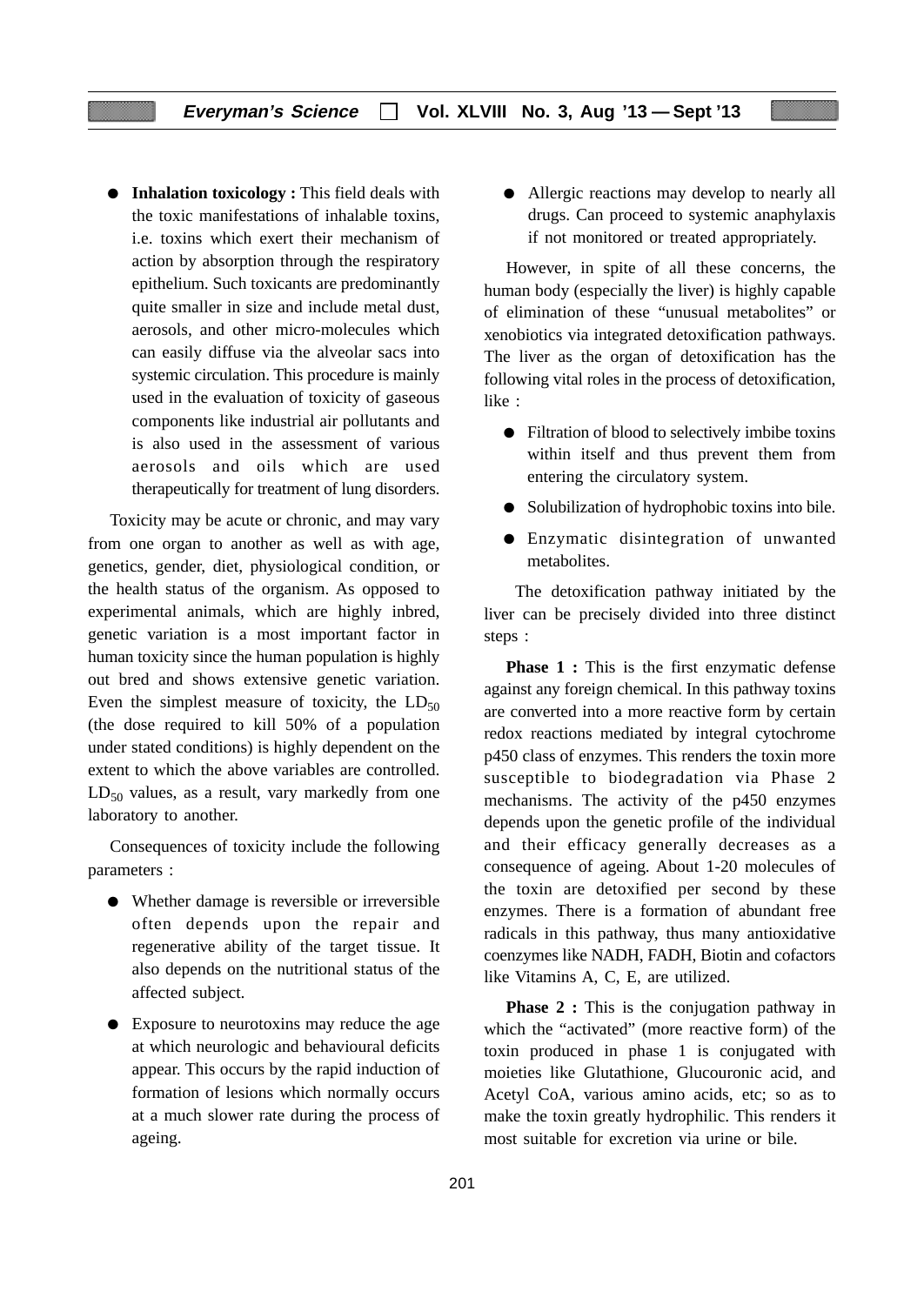**Phase 3 :** In which the soluble, harmless intermediate of the toxin is actively transported outside cells *via* ABC (ATP Binding Casette) transporters, which are specialized channels involved in detoxification mechanisms at the cellular level. This mechanism provides a barrier against xenobiotic entry. The passive diffusion of xenobiotics through the cell membrane may result in the destruction of membrane integrity as this diffusion would be a thermodynamically unfavorable pathway.

Thorough biochemical understanding of the detoxification pathway of the liver gives rise to an easier approach to clinical detoxification, whereby the body's natural mechanisms are strengthened rather than the usage of synthetic extrinsic pharmacological substances solely for the detoxification procedures.

Symptoms of adverse toxicity include the following observations :

- Breath has a characteristic odour (arsenic poisoning-garlic odour).
- Dilation and increased photosensitivity of pupils.
- Hair loss.
- Convulsions.
- Coma.
- Change in skin colour ( observed in CO and nitrite poisoning).
- Change in skin texture (hyperkeratosis, blisters, etc.).

#### **POISON CONTROL CENTRES**

A poison control centre is a medical facility that is able to provide immediate, free, and expert treatment advice and assistance over the telephone in case of exposure to poisonous or hazardous substances. Poison control centres answer questions about potential poisons in addition to providing

treatment management advice about householdproducts, medicines, pesticides, plants, bites and stings, food-poisoning, and fumes. More than 72% of poison exposure cases are managed simply by phone, greatly reducing the need for costly emergency room and doctor visits.

In India, to provide information on management of various poisonings and treatment protocols all over the country, a National Poisons Information Centre has been set up in the Department of Pharmacology at AIIMS, New Delhi which provides round-the-clock, 7 days-a-week, 365 days service on telephone. The centre can be reached at the following numbers : Tel. No. : 26589391, 26593677, Fax: 26850691, 26862663.

Adverse toxicity is treated by the following measures after complete characterization of the lethal effects. These strategies aim at completely eliminating or reducing the severity of the adverse effects caused due to overexposure of the toxicant. The measures include :

- Identification and removal of the source of the toxin.
- Usage of certain agents or methods which inhibit/minimize the absorption of the toxin (e.g. gastric lavage using activated carbon as a decontaminating agent).
- Biotransformation of the toxin by using methods/ agents which may increase biliary or urinary excretion of the toxin; like increasing the pH of urine by administration of sodium carbonate to ensure thorough excretion of acidic toxins.
- Supportive therapy (like increasing ventilation which is significant in CO poisoning).
- Using specific therapeutic agents (e.g. antivenins like Polyvalent snake antivenom against the venom of viper species of snakes, chelators like EDTA that form insoluble complexes which can be rapidly excreted)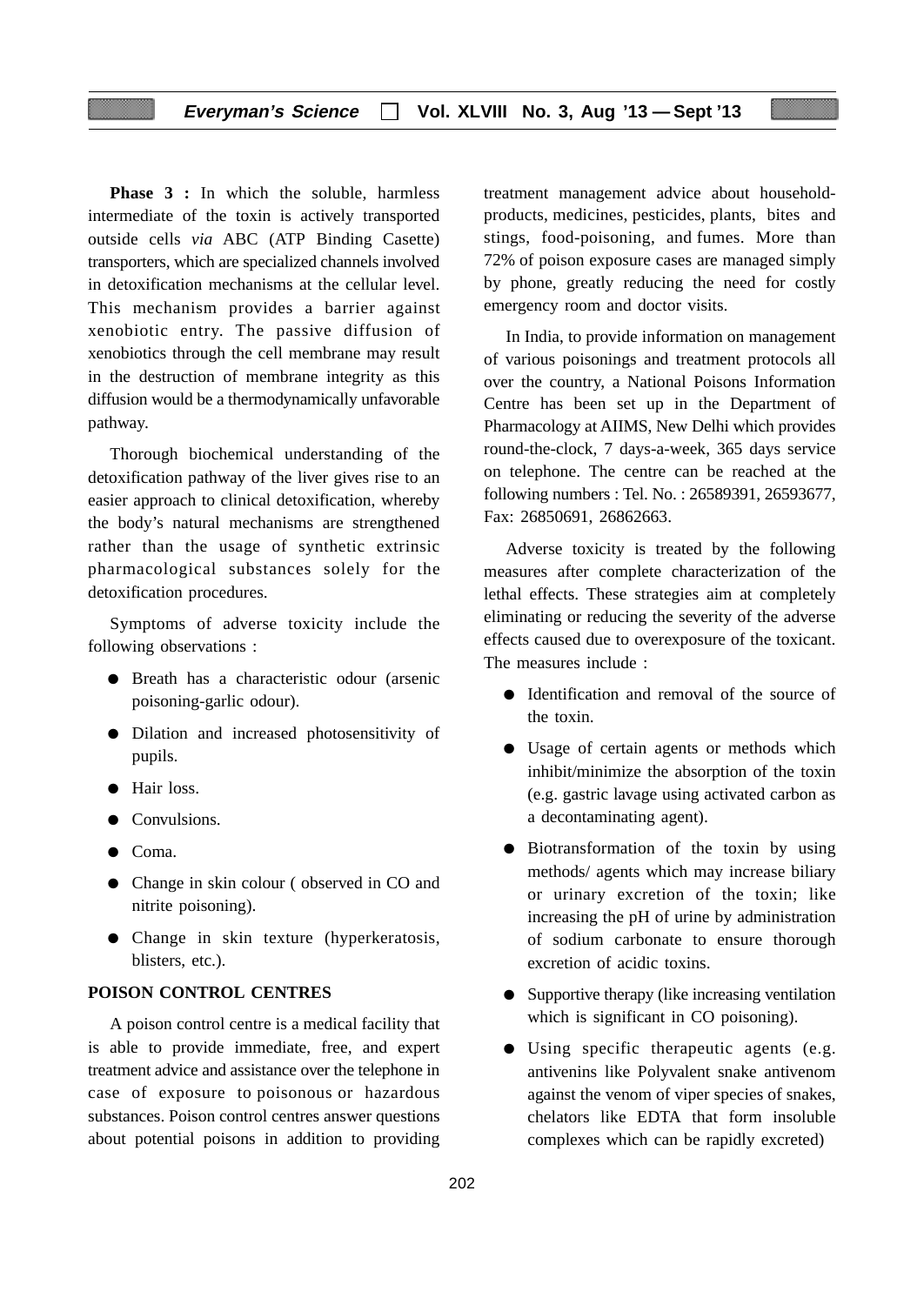#### **CONCLUSION**

The study of toxicology thus serves society in many ways, not only to protect humans and the environment from the deleterious effects of toxicants but also to facilitate the development of more selective toxicants such as anticancer and other clinical drugs and pesticides. It must be noted that toxicity is a quantitative concept, almost any substance being harmful at some doses but, at the same time, being without harmful effect at some lower dose. Between these two limits there is a range of possible effects, from subtle long-term chronic toxicity to immediate lethality. Toxicology thus aids us in the critical understanding of doseresponse relationships, which is fundamental for the development of newer and safer detoxification strategies.

#### **REFERENCES**

- 1. http://www.swissmedic.ch
- 2. Toxins and Poisons-Mechanisms of Action: Prof. MU Dr. Sixtus Hynie, DrSc.
- 3. http://www.lef.org/protocols
- 4. Principles of Environmental Toxicology: Gregory Möller, Ph.D., University of Idaho.
- 5. http://pmep.cce.cornell.edu
- 6. www.atsdr.cdc.gov
- 7. www.Tuberose.com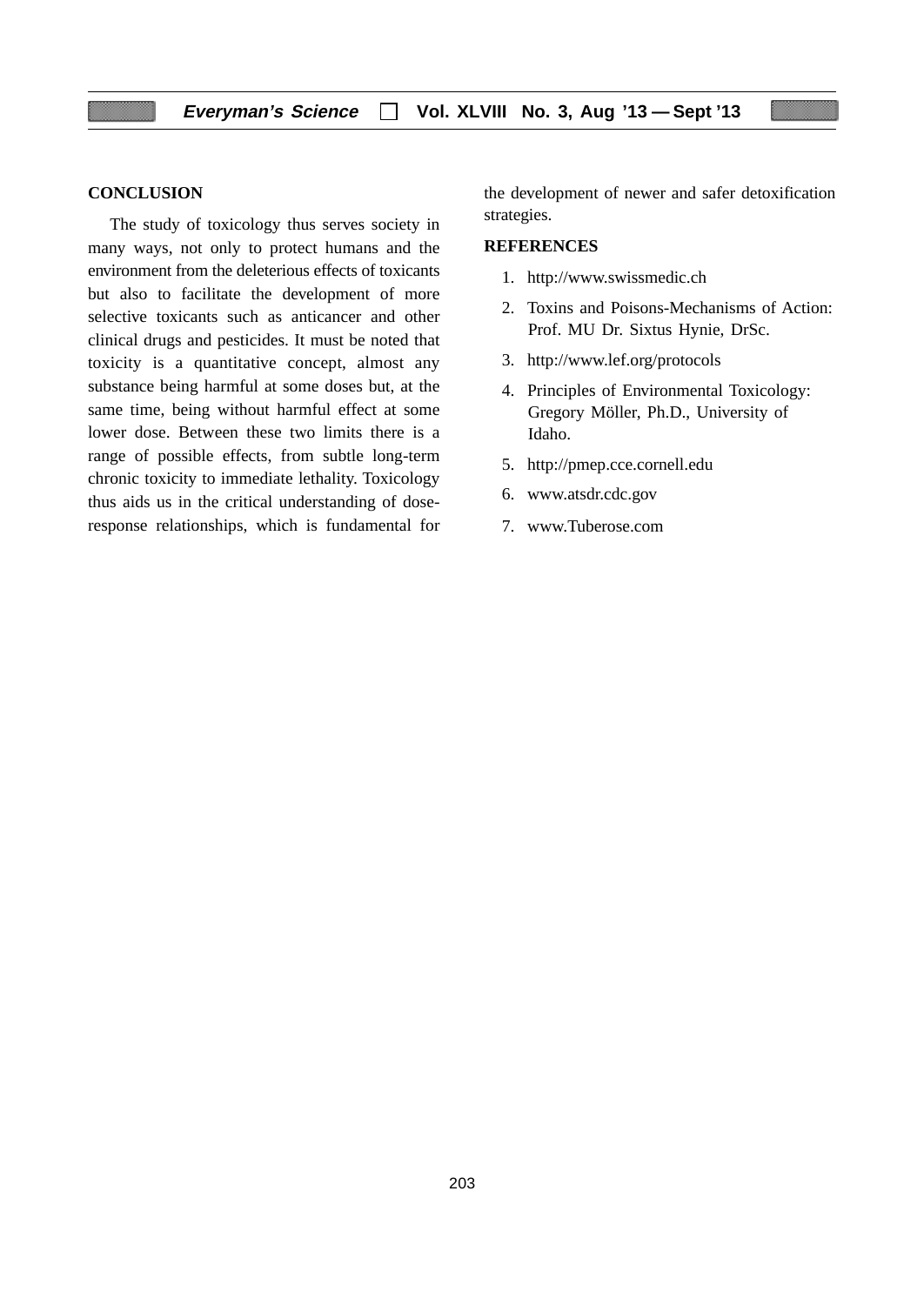# **HEALTHCARE SETTINGS : EPICENTER OF NOSOCOMIAL INFECTIONS**

Pranay Jain and Priyanka Sharma\*

**Nosocomial infections or hospital acquired infections are endogenous or exogenous infections which a patient acquires either during hospitalization or soon after discharge from the hospital. Hospitals and hospital-like settings tend to gather many sick under one roof and hence, serve as a reservoir of numerous infectious agents. These overcrowded healthcare settings with inability to maintain hygienic conditions are threat not only to the patients but also to the healthcare workers. Increasing population of immune-compromised patients including the aged-ones, unsafe medical care, surgical procedure, injections, transplants are some of the major causes of spread of nosocomial infections. Nosocomial infections have severe adverse effects. It leads to emotional stress, functional disability and even death in certain cases. Mortality caused by nosocomial infections in India is more than any other form of accidental death. It also prolongs the hospital stays and adds to the economic burden of managing the underlying disease. The active cooperation of the Healthcare workers for better implementation of the existing preventive and control measures along with the technical advances will contribute much to fight against the nosocomial infections.**

The overcrowding of the healthcare settings<br>with the patients and the inability to maintain hygienic conditions contributes much to the spread of nosocomial infections. Prevalence of such conditions has made healthcare settings an epicenter of the infectious agents. As a result, patients undergoing a treatment of any particular ailment develop a secondary infection which at times is more serious than the existing ailment. Increasing population of immunocompromised patients including the aged-ones, aggressive medical interventions including antimicrobial treatments and surgical procedures, rising population of antimicrobial resistant strains due to selective pressures and changing environmental conditions are the major factors contributing to the spread of nosocomial infections.

#### **1.0. DEFINITION : NOSOCOMIAL INFECTIONS**

 If a patient either during hospitalization or after discharge from the hospital develops an endogenous or exogenous infection which was neither present nor incubating at the time of admission to the hospital. Such an infection is known as nosocomial infection (NI) or hospital acquired infection  $(HAI)<sup>1</sup>$ .

Nosocomial infections can be caused by the endogenous microflora of one's own body, can be acquired from contact with the hospital staff or from the other patients in the hospital.

Shorter stay of the patients in the healthcare units prevents the early detection of this infection. Also, it becomes difficult to diagnose whether the infection source was endogenous or exogenous. The average postoperative stay nowadays is 5 days

Deptt. of Biotechnology, UIET, Kurukshetra University, Kurukshetra, India, E-mail: drpranayjain@gmail.com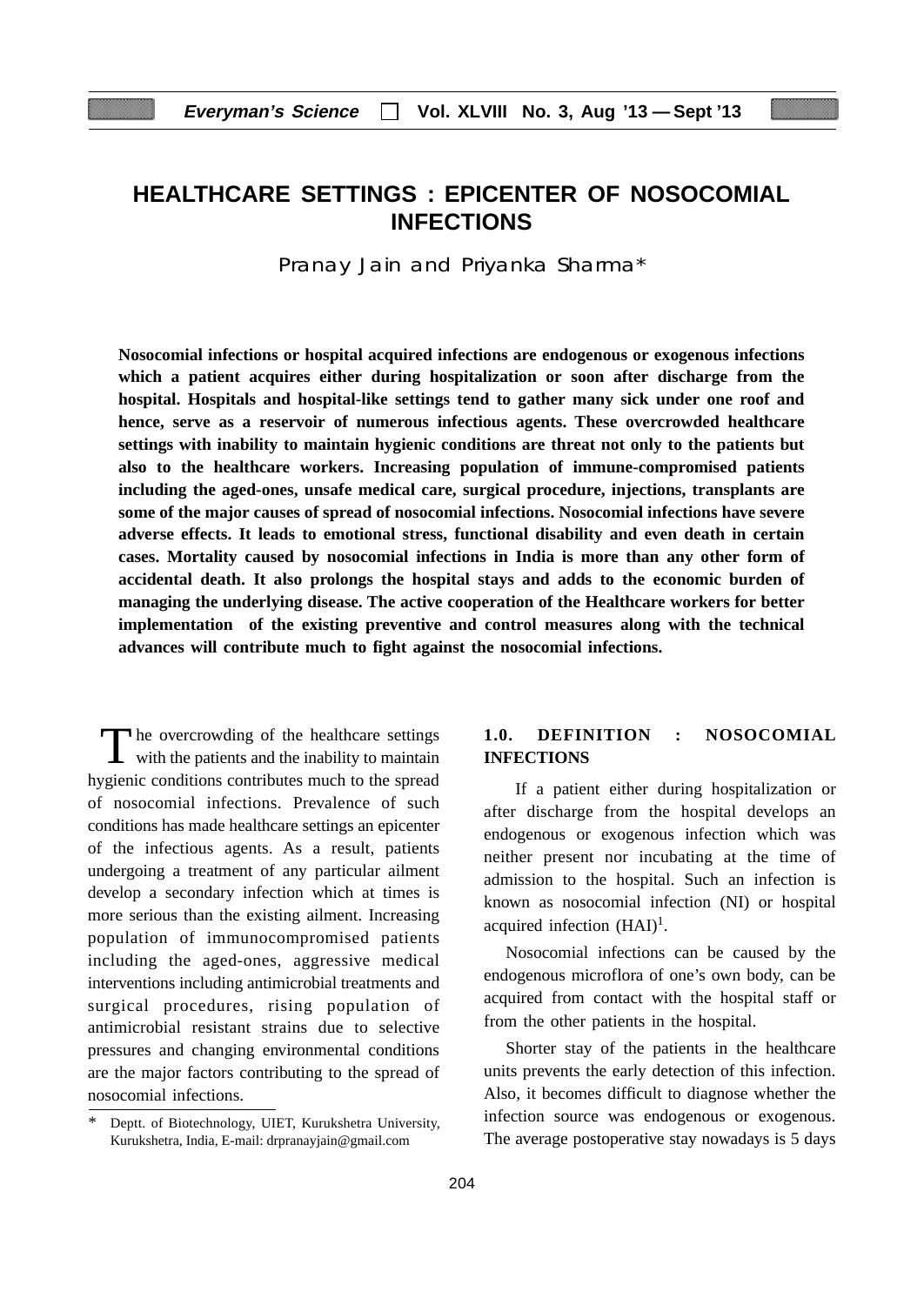which is shorter than the 5-to 7-days incubation period for *S. aureus* surgical wound infections<sup>3</sup>. The symptoms of the infection become visible only after the patients are discharged<sup>1</sup>.

# **2.0. FREQUENCY OF NOSOCOMIAL INFECTIONS**

There has been a global increase in nosocomial infections in the healthcare settings and these infections have contributed much in increasing the morbidity and mortality rates<sup>1</sup>. Also they prolong the hospital stays and add to the economic burden of managing the underlying disease.

 It is estimated that 5-10 per cent of all the hospitalized patients develop hospital acquired infections ,i.e., of every 100 hospitalized patients at any given time, 5-7 in developed and 10 in developing countries will acquire at least one nosocomial infections<sup>6</sup>.

On the basis of monthly reports (more than 270 institutions report) of hospital acquired infections from a non random sample of US hospitals which was received by CDC's National nosocomial infections surveillance (NNIS) system, it was concluded that the rate of nosocomial infections increased by 36% from 7.2 in 1975 to 9.8 in 1995 due to progressively shorter inpatient stays<sup>1</sup>. The estimated nosocomial rate in USA was 4.5% in 2002, corresponding to 9.3 infections per 1000 patient-days.

The rate of nosocomial infections is as low as 1 per cent in developed countries like Europe and America whereas in parts of Asia, Latin America and Sub-Saharan Africa the rate of nosocomial infections is more than 40 per cent<sup>9</sup>. In India, Nosocomial infection rate is at over 25 per cent which means nosocomial infection develops in 1 patient in every 4 patients admitted to the hospital. Tikhomirov, 1987 highlighted the severity of nosocomial infections by concluding that over 1.4 million patients all over the world will have nosocomial or hospital acquired infections at any particular time<sup>11</sup>.

According to a study conducted in a tertiary teaching hospital in  $Goa^{12}$ , out of 498 patients followed, 103 people developed 169 nosocomial infections. 26.63% suffered from Urinary tract infection, which was found to be the most common nosocomial infection, followed by surgical site infection (23.67%), wound infection (23%) and nosocomial pneumonia (18.34%). Nosocomial phlebitis and septicemia, respectively, accounted for 4.73% and 3.55% of the total Nosocomial Infections<sup>8</sup>.

Nosocomial infections are often associated with some or the other invasive support measures like central intravenous lines (CVL), urinary tract catheters and mechanical ventilators. Records have shown that ninety one percent of blood infections were in patients with central intravenous lines (CVL), ninety five percent of pneumonia cases developed in patients undergoing mechanical ventilation, and seventy seven percent of urinary tract infections were in patients with urinary tract catheters4.

Reintubation, genetic syndromes, immunodeficiency, and immunosuppression in pediatric patients are some of the factors that contribute to the development of ventilator-associated pneumonia  $(VAP)^4$ .

In pediatric patients, the risk factors contributing to development of nosocomial urinary tract infections include bladder catheterization, prior antibiotic therapy and cerebral palsy4.

 Catheter hub colonization, exit site colonization, catheter insertion after one week of life, disruption of catheter dressing and extremely low birth weight (less than 1000 g) at the time of catheter insertion increases the risk of catheter-associated bloodstream infections in newborn child<sup>4</sup>.

# **3.0. EPIDEMIOLOGY OF NOSOCOMIAL INFECTIONS**

Nosocomial infections are most commonly caused by viral, bacterial, and fungal pathogens. While majority (nearly 60%) of nosocomial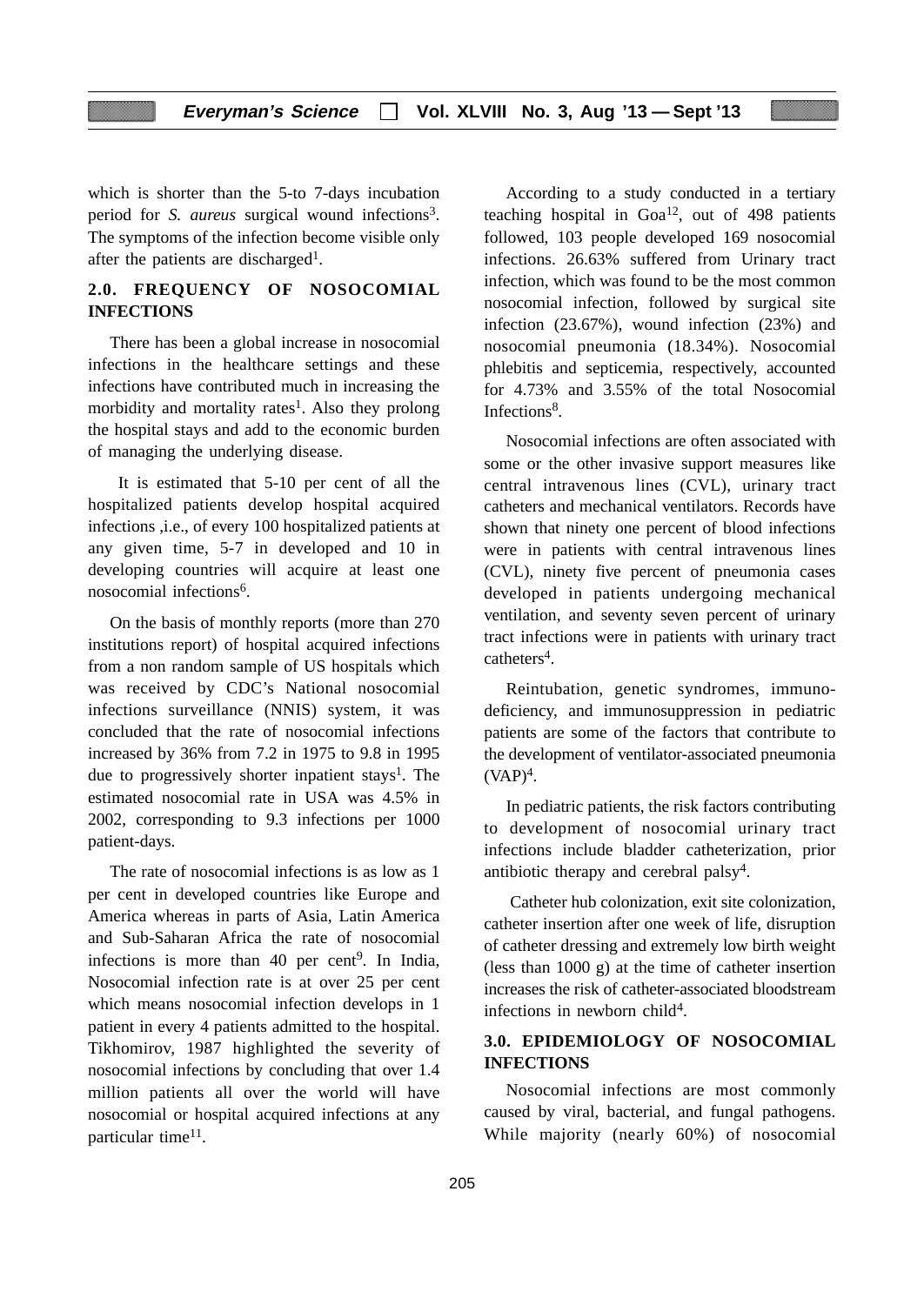infections are caused by aerobic gram-negative bacilli only 30 per cent of nosocomial infections are caused by gram positive bacteria and anaerobes account for only 3 per cent of nosocomial infections. The remaining 7 per cent of the nosocomial infections are caused by either fungi or viruses. Group A *Streptococci* was the major nosocomial pathogen in Semmelweis's era. For the next half a century, gram-positive cocci were major nosocomial pathogens, particularly *Streptococci* and *Staphylococcus aureus*. The pandemic of 1940s to 1950s, when *S. aureus* phage type 94/96 was prime causative agent of most of the hospital acquired infections was the peak point of gram-positive cocci infections. It is the time when the penicillinresistant *Staphylococci* emerged as the major nosocomial infection agents. Thereafter came the period of 1970s, where gram-negative bacilli, particularly *Pseudomonas aeruginosa* and *Enterobacteriaceae* were the chief causative agent of all the nosocomial infections<sup>3, 6</sup>.

The source of the microorganisms causing nosocomial infection can be both endogenous and exogenous. Endogenous flora refers to the microflora of the patients own body whereas exogenous microflora can come from invasive  $devices<sup>1</sup>$ .

Although the microorganisms causing the nosocomial infections are continuously evolving but the predominant sites of nosocomial infections have not change. The anatomic site of infection specifies the microorganism causing nosocomial infection2.

In NNIS data analysis (2003), it was found that gram-negative bacilli were associated with majority of ICU infections along with 71 per cent of the total urinary tract infections, 65 per cent of the pneumonia and 24 per cent of the bloodstream infections2.

A study was conducted in 12 intensive care units (in seven hospitals) of seven Indian cities by the International Nosocomial Infection Control Consortium, which observed 10,835 patients hospitalized for a total of 52,518 days for nosocomial infection. The observed patients acquired 476 infections in the hospital of which 46 per cent were *Enterobacteriaceae*, 27 per cent *Pseudomonas* and 3 per cent of *S. aureus* and 8 per cent *candida* spp.8.

In 2001, A six month study conducted in the intensive care units of AIIMS Delhi found that 140 of 1,253 patients (11%) had 152 hospital acquired infections, 21 per cent of the infections were caused by *P. aeruginosa*, 23 per cent *S. aureus*, 16 per cent *Klebsiella*, 15 per cent *Acinetobacter baumannii* and 8 per cent infection were *E. coli* borne. The majority of the total isolates (71%) were gramnegative bacteria. Another similar study conducted on burn patients at Post Graduate Institute of Medical Education and Research (PGIMER) in Chandigarh revealed that up to 59 burn patients out of 71 (83%) had hospital acquired infections. When the pathogens were isolated from wounds and blood, 35 per cent of the pathogens were *S. aureaus*, 24 per cent *P. aeruginosa*, and 16 per cent were Betahaemolytic *Streptococci*8.

A survey done on 110,709 pediatric ICU patients reported nosocomial infection in 6,290 patients. Nosocomial infections of bloodstream, pneumonia and urinary tract were the three major types of nosocomial infection that were recorded. Each of these infections is associated with use of invasive devices. Twenty eight percent of the infections were bloodstream infections caused by primarily by coagulase-negative *Staphylococcus* (38%), *Enterococcus* (11%), and *S. aureus* (9%). Twenty one percent of the patients developed pneumonia. *P. aeruginosa* (22%), *S. aureus* (17%), and *Haemophilus influenza* (13%) were the three major causative agents of hospital acquired pneumonia. Fifteen percent of the patients developed urinary tract infection which was caused by gram-negative enteric organisms for about fifty percent of all urinary tract infections. There were three main pathogens which were found associated with the urinary tract nosocomial infections and these were *Escherichia coli*, *C. albicans* (14%), and *P. aeruginosa*  $(13%)^1$  (Table-1).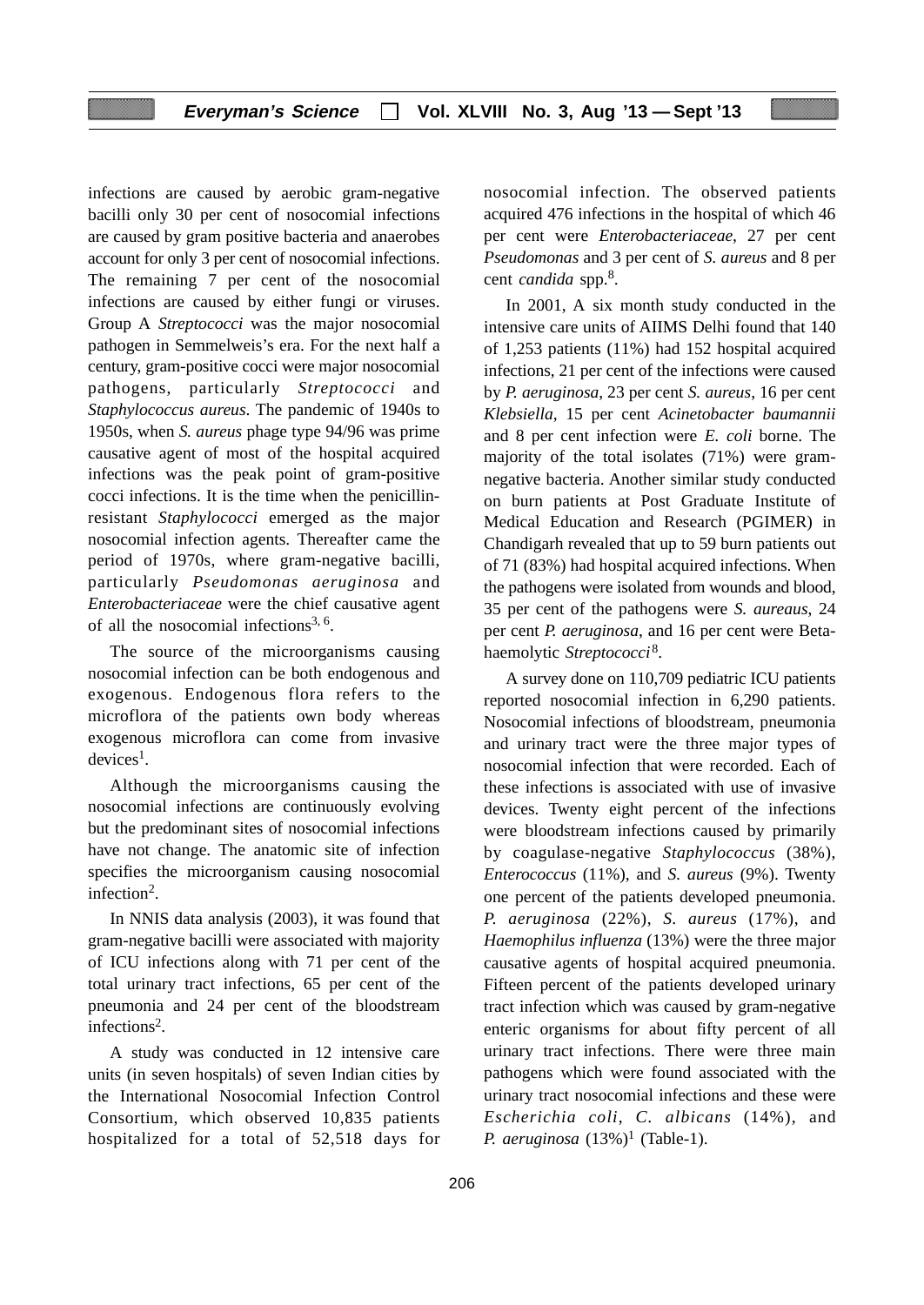| Common<br>types<br>of<br>nosocomial infections             | Commonly associated nosocomial<br>microorganisms                                                                                                                      | <b>Treatment related factors</b><br>contributing to infection                                                                                                                                                                                                                                                                                     |
|------------------------------------------------------------|-----------------------------------------------------------------------------------------------------------------------------------------------------------------------|---------------------------------------------------------------------------------------------------------------------------------------------------------------------------------------------------------------------------------------------------------------------------------------------------------------------------------------------------|
| <b>Urinary tract infection</b>                             | Gram-negative pathogens, Escherichia<br>coli, Proteus mirabilis, Klebsiella spp.,<br>and P. aeruginosa, Enterobacter and<br>Enterococci (gram-positive). Candida spp. | Use of catheter to measure output<br>Disconnection of catheter from drainage<br>tube<br>Duration of catheterization; insertion of<br>catheter late in hospital stay<br>Retrograde flow of urine from drainage<br>bag                                                                                                                              |
| <b>Surgical site infections</b>                            | S.<br>coagulase-negative<br>aureus,<br>Staphylococci, Enterococcus spp.,<br>Enterobacter spp., P. aeruginosa,<br>Escherichia coli                                     | Foreign material (including drains and<br>sutures)<br>Skin antisepsis<br>Duration of operation<br>Intraoperative contamination<br>Duration of preoperative hospital stay<br>Hypothermia during operation<br>Duration of surgical scrub<br>Antimicrobial prophylaxis<br>Preoperative preparation(wash/shave)<br>Surgical technique<br>Reintubation |
| Ventilator-associated<br>pneumonia                         | P. aeruginosa, S. aureus, Haemophilus<br>influenza                                                                                                                    | Supine head position<br>Aspiration of gastric contents<br>Nasogastric tube<br>Use of paralytic agents<br>Duration of mechanical ventilation                                                                                                                                                                                                       |
| Intravascular device-<br>related bloodstream<br>infections | Coagulase-negative Staphylococci,<br>Enterococcus, S. aureus.<br>Candida albicans                                                                                     | Heavy colonization on skin at site of<br>insertion<br>Location in internal jugular or femoral<br>vein<br>Length of time in place<br>Contamination of catheter hub<br>Type of infusate<br>Total parenteral nutrition<br>Location of insertion                                                                                                      |
| Gastrointestinal tract<br>infections                       | Clostridium difficile,<br>Rotavirus.                                                                                                                                  | Antibiotic use<br>Nasogastric intubation                                                                                                                                                                                                                                                                                                          |

#### **Table–1 : Types of nosocomial infections<sup>2</sup>**

# **3.1. NOSOCOMIAL INFECTIONS AS OPPORTUNISTIC INFECTION**

Opportunistic infections are those infections which infect the person with weak immune system or immunocompromised patients. These are secondary infections which attack the body when

its immune system is already busy fighting other chronic illness or when the immune system is compromised due to malnutrition, fatigue, HIV infection, chemotherapy, skin damage, antibiotic treatment or some immunosuppressing agents like corticoids, etc. and hence is vulnerable to attack by infectious agents.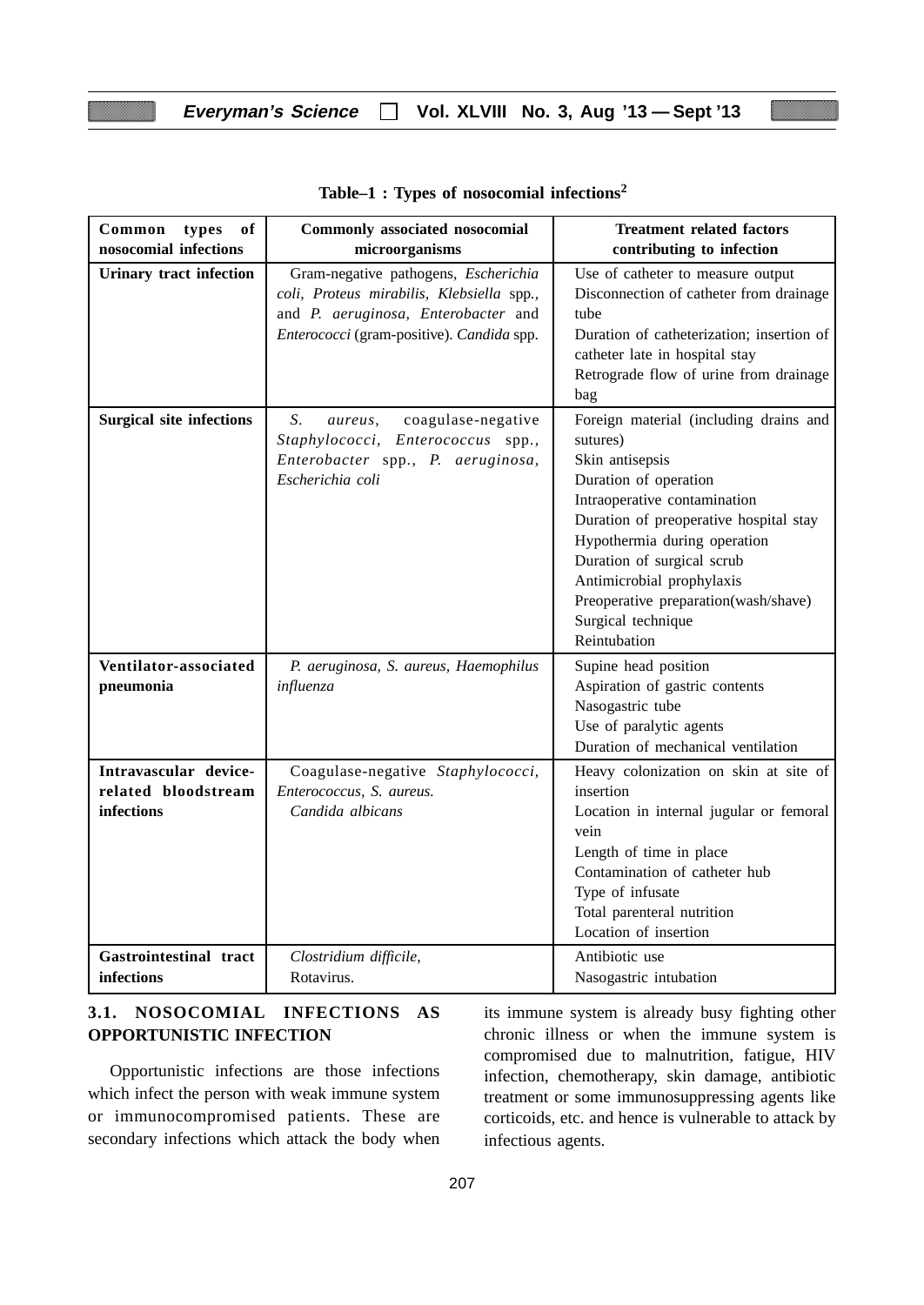In last twenty years, the infections of opportunistic fungi have emerged as a cause of death and poor health in many patients. Earlier, majority of the opportunistic fungal mycoses was caused by *Aspergillus* spp. and *Candida* spp. But during the past decade, infections by some of the uncommon opportunistic fungal microorganisms have also been reported which includes *Trichosporon* (yeast), *Fusarium* spp. (filamentous fungi), *Penicillium mameffei* (endemic dimorphic fungi), zygomycetes and a variety of dematiaceous moulds<sup>5</sup>.

# **4.0. CAUSES OF SPREAD OF NOSOCOMIAL INFECTIONS**

Unsafe medical care is the prime cause of spread of nosocomial infections, specially, in underdeveloped and developing countries<sup>1</sup>. Recently, strong evidences suggesting the unsafe healthcare facilities to be an important factor in transmitting HIV have been found7.The reason for the widespread of nosocomial infections are as follows :

- Crowding of patients in a hospital or healthcare setting increase the chances of spreading an infection7.
- The risk of nosocomial infection increases with age and illness as they decrease the immune strength<sup>7</sup>.
- An invasive treatment may pave a way for the entry of the infectious agents inside the body<sup>7</sup>. The increasing use of invasive devices like mechanical ventilators, urinary catheters and central intravenous lines is the key factor contributing to the spread of nosocomial infections specially if used without proper training or laboratory support<sup>1</sup>.
- Rapidly increasing antibiotic resistance among the microorganisms has increased the difficulty of healthcare workers to combat the deadly infection7. Up to 60 per cent of hospital infections are caused by drug-resistant microbes

and in 35 to 40 per cent of the infections the microorganism is resistant to the best drug commonly used to treat that infection. The excessive use of broad spectrum antibiotics has led to the development of antibiotic resistance among the microorganisms<sup>1</sup>. Vancomycin-resistant *Enterococci* (VRE) and methicillin-resistant *S. aureus* (MRSA) are the major gram-positive nosocomial microorganisms and *P. aeruginosa*, *Klebsiella*, and *Enterobacter* that harbor chromosomal or plasmid-mediated beta-lactamase enzymes are major gram-negative antimicrobial resistant pathogens of concern<sup>3</sup>.

The development of resistance to antibiotic acyclovir and ganciclovir in Herpes virus is major threat to immunocompromised patients, particularly HIV-infected patients<sup>3</sup>. The WHO report on infectious diseases states that due to emerging co-infection with HIV, the cases of visceral leishmaniasis are increasing at an alarming rate in countries like India and Sudan and in certain parts of India, over 60 per cent of visceral leishmaniasis cases no longer respond to the first- line drug<sup>1</sup>.

*Candida* spp. with intrinsic resistance to azole antifungal agents (e.g., *C. krusei*) and to amphotericin B (e.g., *C. lusitaniae*) has emerged as grave concern in oncology units<sup>3</sup>.

- The frequent use of unnecessary injections (eg., routine injections of vitamins like vitamin B-12 or an antibiotic such as carbapenems) should be avoided. In the developing countries more than 50 per cent of the needles, syringes or both are reused i.e. are unsafe<sup>10</sup>. As a consequence nearly 80,000 to 160,000 new HIV infections occur annually in Sub-Saharan Africa. Much more cases of HBV and HCV occur annually because of unsafe injections<sup>9</sup>.
- The emergences of new pathogenic agents have further aggravated the existing problems<sup>1</sup>.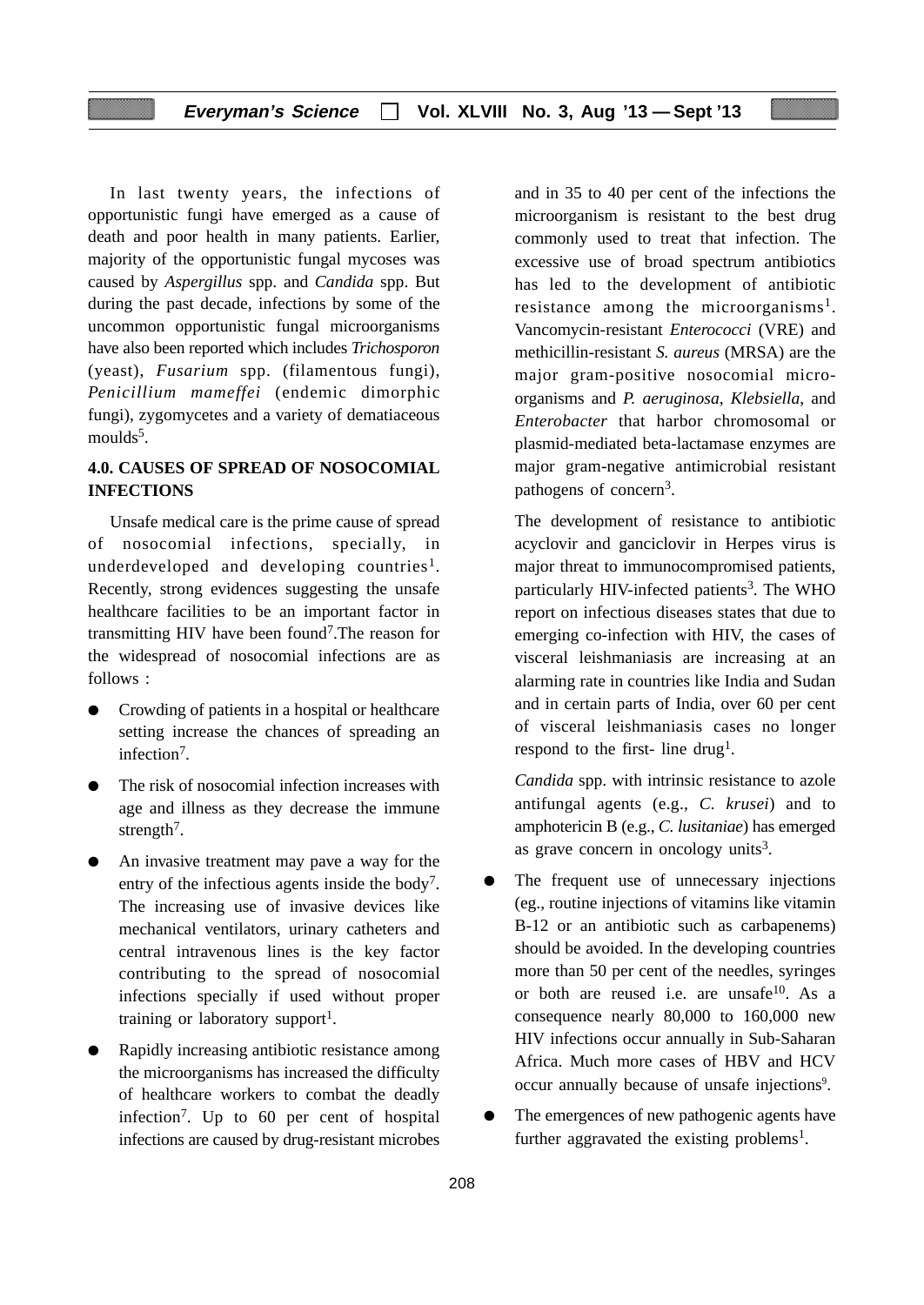Besides the above mentioned causes of nosocomial infection spread, poor infection prevention practices, improper use of limited resources and lack of supervision are major causes of nosocomial infections in developing  $countries<sup>1</sup>$ .

# **5.0. EFFECTS OF NOSOCOMIAL INFECTIONS**

The effects of nosocomial infections can be very severe. They can lead to emotional stress, functional disability and even death in certain cases. Mortality caused by nosocomial infections in India is more than any other form of accidental death. It is one of the five major cause of death of infants in India and the maternal mortality rate is as high as 450 deaths per 1, 00,000 live births with wide regional disparities<sup>1, 7</sup>.

Nosocomial infection prolongs the hospital stays and hence increases the expense of the treatment. The worst part is that the nosocomial infections have affected those countries the most which have limited healthcare facility, limited resources and least capability to afford the expensive medication<sup>1</sup>.

# **6.0. TYPES (OR SITES) OF NOSOCOMIAL INFECTIONS**

Surgical site infections, urinary tract infections and lower respiratory (pneumonia) infections are the most frequent types of nosocomial infections occurring in developing countries<sup>1</sup> whereas in developed countries the sequence is somewhat different. The nosocomial infections of urinary tract and respiratory tract are more prevalent in US as compared to the surgical site infections<sup>9</sup>.

As much as 80 per cent of all the nosocomial infections are urinary tract infections, surgical site infections, pneumonia or bacteraemia. Rest of the 20 per cent of the nosocomial infections are gastrointestinal tract, bone, joints, severe burns, eyes and genital tract infections<sup>6</sup>.

#### **6.1. URINARY TRACT INFECTION**

The rate of urinary tract nosocomial infection accounts for 35 per cent of all the nosocomial infections but costs the least in terms of economics, mortality and morbidity. Its occurrence is very high in the patients who have an indwelling catheter or have had a kidney transplant. A catheter is associated with nearly 80 per cent of all the hospital acquired urinary tract infections<sup>2</sup>.

#### **6.2. SURGICAL SITE INFECTION**

Surgical site infections accounts 40 per cent of all the hospital acquired infections. They prolong the hospital stay, have expensive treatment and have higher rates of morbidity and mortality<sup>2</sup>.

# **6.3. VENTILATOR-ASSOCIATED PNEUMONIA**

Ventilator-associated pneumonia is defined as the pneumonia that develops within 48 hrs of tracheal intubation. It accounts for 15 to 20 per cent of all the nosocomial infections but costs highest in terms of economics, mortality and morbidity. Those patients who are critically ill or those who are receiving continuous mechanical ventilation have a high risk of getting infected with ventilator associated pneumonia. Approximately 9 to 27 per cent of the intubated patients develop ventilator-associated pneumonia and nearly 25 to 60 per cent of these are not able to survive2.

# **6.4. INTRAVASCULAR DEVICE-RELATED BLOODSTREAM INFECTIONS**

Intravascular device-related bloodstream infections account for approximately 15 per cent of all nosocomial infections. Although bloodstream infections such as septicemia and bacteremia can develop from the infection at other types of infections on some other site in the body but nearly half of them are caused by central venous catheters<sup>2</sup>.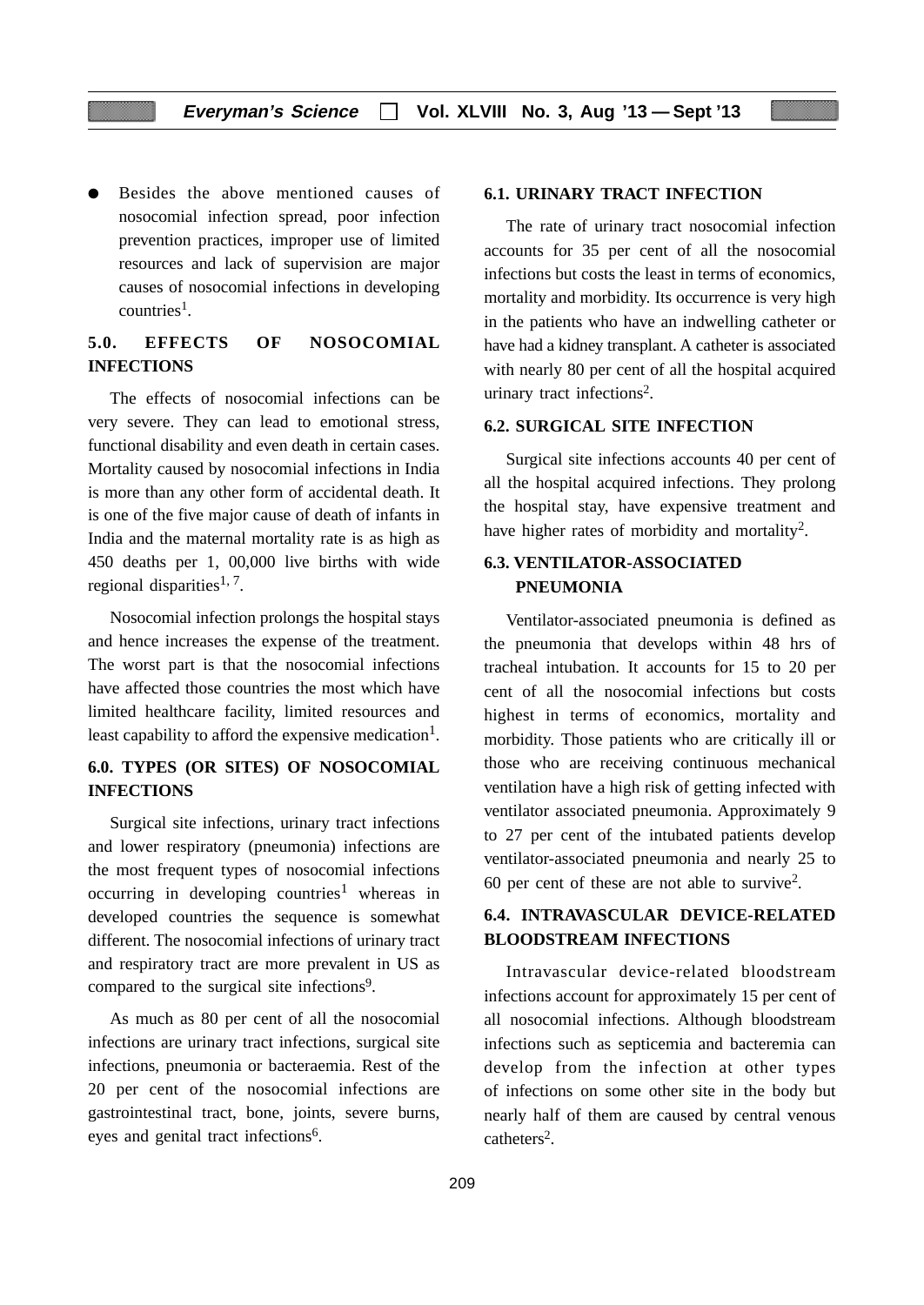#### **6.5. GASTROINTESTINAL TRACT INFECTIONS**

Rotavirus infection is the major threat to the children especially, younger than three years. It causes acute gastroenteritis in hospitalized children. *Clostridium difficile* is the most important bacterial cause of nosocomial infections in gastrointestinal tract and is often suspected in the patients with diarrhea and recent medical history of antibiotic use (especially, Cephalosporin and Clindamycin)<sup>4</sup>.

### **7.0. VICTIMS OF NOSOCOMIAL INFECTION**

The susceptibility to nosocomial infections varies from person to person. Aged patients are more susceptible to nosocomial infections because of low nutritional status, decreased immunity and underlying diseased condition<sup>1, 3</sup>. As a result, as much as three times higher infection rates are observed in the patients of intensive care units  $(IC.U.)$  as compared to elsewhere in the hospitals<sup>3</sup>. On the other hand, young with a healthy lifestyle and good health have a stronger immune system and hence, are less susceptible to nosocomial infections.

The risk of nosocomial infection can be classified as follows depending upon the age, general health and the type of treatment being carried out on the patient :

Minimal risk-is assigned to those patients with a strong immune system and not undergoing an invasive procedure.

Medium risk-is assigned to older patients and those undergoing an invasive procedure such as surgeries and transplantations or implantation of invasive medical devices such as mechanical ventilators, urinary catheters and central intravenous lines.

High risk-individuals undergoing surgical invasive procedures such as organ transplantation and the immunocompromised people such as HIV patients are under high risk of infections. ICU patients, cancer patients and patients with multiple trauma or severe burns are also assigned high risk factor<sup>1, 3</sup>.

# **8.0. PREVENTION AND CONTROL OF NOSOCOMIAL INFECTIONS**

In 1840s, Ignaz Semmelweis emphasized on controlling the infection transmissions in hospitals by stating the importance of hand washing by healthcare workers between the patients<sup>3</sup>. Scheckler *et al*., 1998 had stated that approximately one third of the nosocomial infections are preventable. In 1985, a study on the efficacy of nosocomial infection control conducted by the centers for disease control and prevention's (CDC's) showed that the rate of nosocomial infections reduced by one third by the following four infection control components:

- An effective hospital epidemiologist,
- One infection control practitioner for every  $250$  beds
- Active surveillance mechanisms, and
- Ongoing control efforts.

The various measures to prevent nosocomial infections are as follows:

Improved national surveillance: It is mandatory to develop efficient surveillance systems for surveillance of nosocomial infections that occur in inpatient as well as outpatient facilities where much healthcare is now given<sup>3</sup>. Surveillances target those infections which are difficult to treat and are expensive in terms of mortality, morbidity and economics2.

Improved epidemiologic tools: Aseptic techniques and hand washing are the foremost preventive measures. Weinstein RA. in 1991stated that in ICUs, Asepsis is often ignored in the rush of crisis care. Pulsed-field gel electrophoresis has become an important tool in investigating the multi-drug resistant pathogens<sup>3</sup>.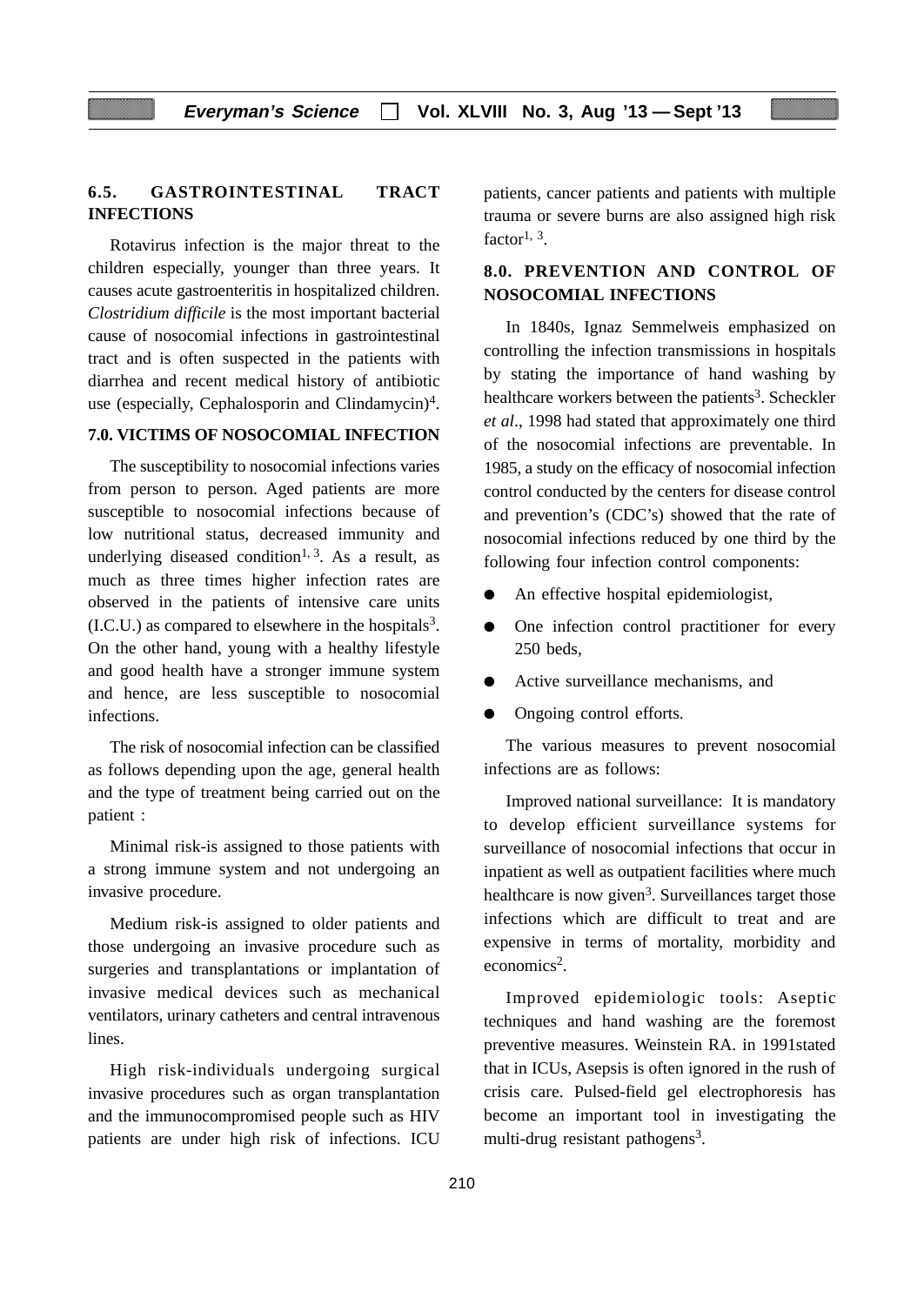Risk adjustment: Robert A. Weinstein, 1998 has emphasized on the need to "risk adjust" infection rates so that inter-hospital comparisons are valid. The development of noninvasive infection resistant devices and implementation of the existing infection control measures help in preventing and controlling the nosocomial infections3.

Improved invasive devices: Most of our successes in controlling nosocomial infections rely on the development of non invasive monitoring devices or improved invasive devices or minimally invasive surgical tools $3$ .

Antibiotic control: Microorganisms are increasingly becoming resistant to the antibiotics and therefore, depleting the antimicrobials available for their treatment. Judicial use of the available antibiotics and proper implementation of the infection preventive measures can be the effective measures to limit the antimicrobial resistance among the pathogens. Aggressive antibiotic control programs are mandatory to combat nosocomial infections3. Combination therapy in antimicrobial use is recommended in most of the surveys<sup>6</sup>.

Development in therapeutics: Physicians should give necessary value to the results of microbiology laboratories. Development of new diagnostic techniques should be encouraged and all the healthcare settings, whether small or large ones should have the required facilities to conduct a range of diagnostic tests. Also, the essential vaccination programs should be efficiently implemented. According to a current schedule, onethird of world's unimmunized children are in India and not even half of the all the Indian children are fully immunized. Vaccination against the vaccinepreventable diseases would promote the health and reduce the mortality and morbidity rates. It will prevent the spread of epidemics, reduce the expenses on healthcare, save on the use of antibiotics and also prevent the spread of antibiotic resistance among microorganisms<sup>8</sup>.

Occupational safety : Care should be taken when using needles, scalpels and handling sharp instruments after procedures. Also the disposal of these instruments should be carefully done to avoid infection by any blood borne pathogen. Punctureresistant bags must be used for placing sharp articles to be disposed or to be transported to the reprocessing area for sterilization before reuse. The use of mouthpieces and resuscitation bags or other ventilation devices is recommended over mouth-tomouth resuscitation<sup>2</sup>

Apart from these, personnel education programs, environmental control, patient isolation, handwashing guidelines, wearing gloves, gowns, mask, eye protection and face shields are some of the standard preventive measures<sup>2</sup>.

#### **9.0. CONCLUSION**

Healthcare settings are the reservoir of numerous infectious agents because of the presence of many patients with different infectious agents under one roof. These are threat not only to the patients but also to the healthcare workers. A healthy human body has its own ways and means to protect itself against the invading microorganisms. It offers physical and chemical barriers to the infection causing microorganisms. But the surgical procedures pave a way for the easy entry of infectious agents into the body. Therefore, immunization, maintenance of proper hygienic conditions, sterilization of soiled equipments and other articles, increased national surveillances and development of non invasive procedures are some of the measures to prevent the nosocomial infections. The active cooperation of the Healthcare workers for better implementation of the existing preventive and control measures along with the technical advances will contribute much to fight against the nosocomial infections.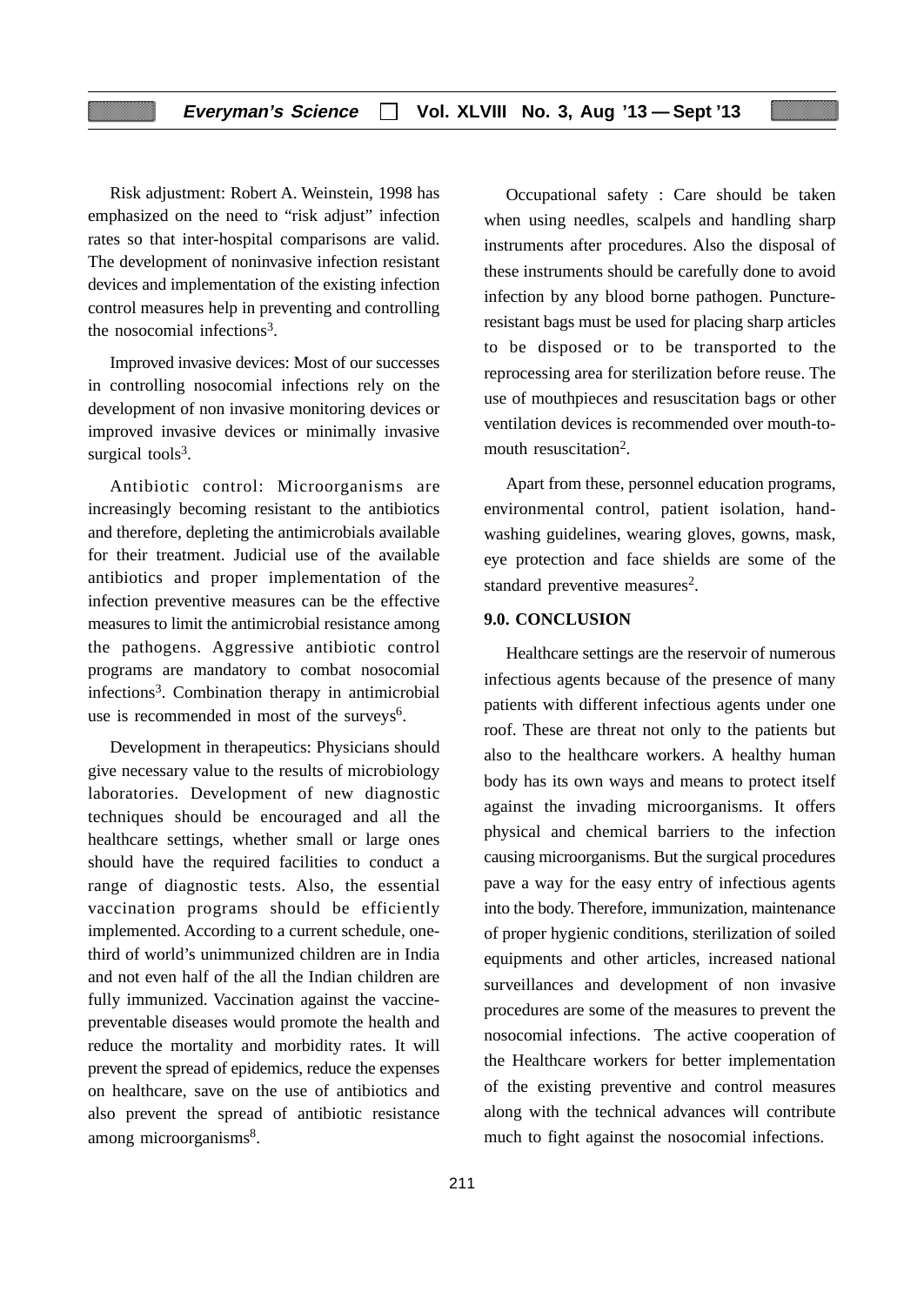#### **REFERENCES**

- 1. World Health Organization, Removing Obstacles to Healthy Development, 1999, 1-68, World Health Organization, Geneva, Switzerland.
- 2. Lori L. Alexander, CME Resource, 2007.
- 3. Robert A. Weinstein, *Emerg Infect Dis*, **4**, 1998.
- 4. Ayesha Mirza, http://emedicine.medscape. com/article/967022-clinical#a0216.
- 5. A.H. Groll and T.J. Walsh, *Clin Microbiol Infec*, **7** (Supplement 2), 8-24, 2001.
- 6. Eugenie Bergogne-B£rezin, Dominique Deere and Marie-Laure Joly-Guillou, *J Antimicrob Chemoth*, **32**, Suppl. A, 39-47, 1993.
- 7. G. Ducel, J. Fabry, L. Nicolle, Prevention of hospital-acquired infections, World Health

Organization, A Practical Guide, 2002, 2nd ed., 30-62, WHO Press, Malta.

- 8. Nirmal K. Ganguly, N.K. Arora, Sujith J. Chandy, Mohamed N. Fairoze, J.P.S. Gill, Guru A. Dev, Usha Gupta, Shah Hossain, Sadhna Joglekar, P.C. Joshi, Manish Kakkar, Anita Kotwani, Ashok Rattan, H. Sudarshan, Kurien Thomas, Chand Wattal, Alice Easton, Ramanan Laxminarayan, *Indian J Med Res*, **134**, 281-294, 2011.
- 9. JC Saha, *Faridpur Med. Coll. J*., **5**(1), 1-2, 2010.
- 10. Simonsen, Bulletin of the World Health Organization **77**(10), 789–800, 1999.
- 11. Eugene Tikhomirov, *Chemiotherapia* **6**(3), 148–151, 1987.
- 12. US Kamat, AMA Ferreira, R Savio, DD Motghare, *Indian J*. *Community Med,* **33**, 89-92, 2008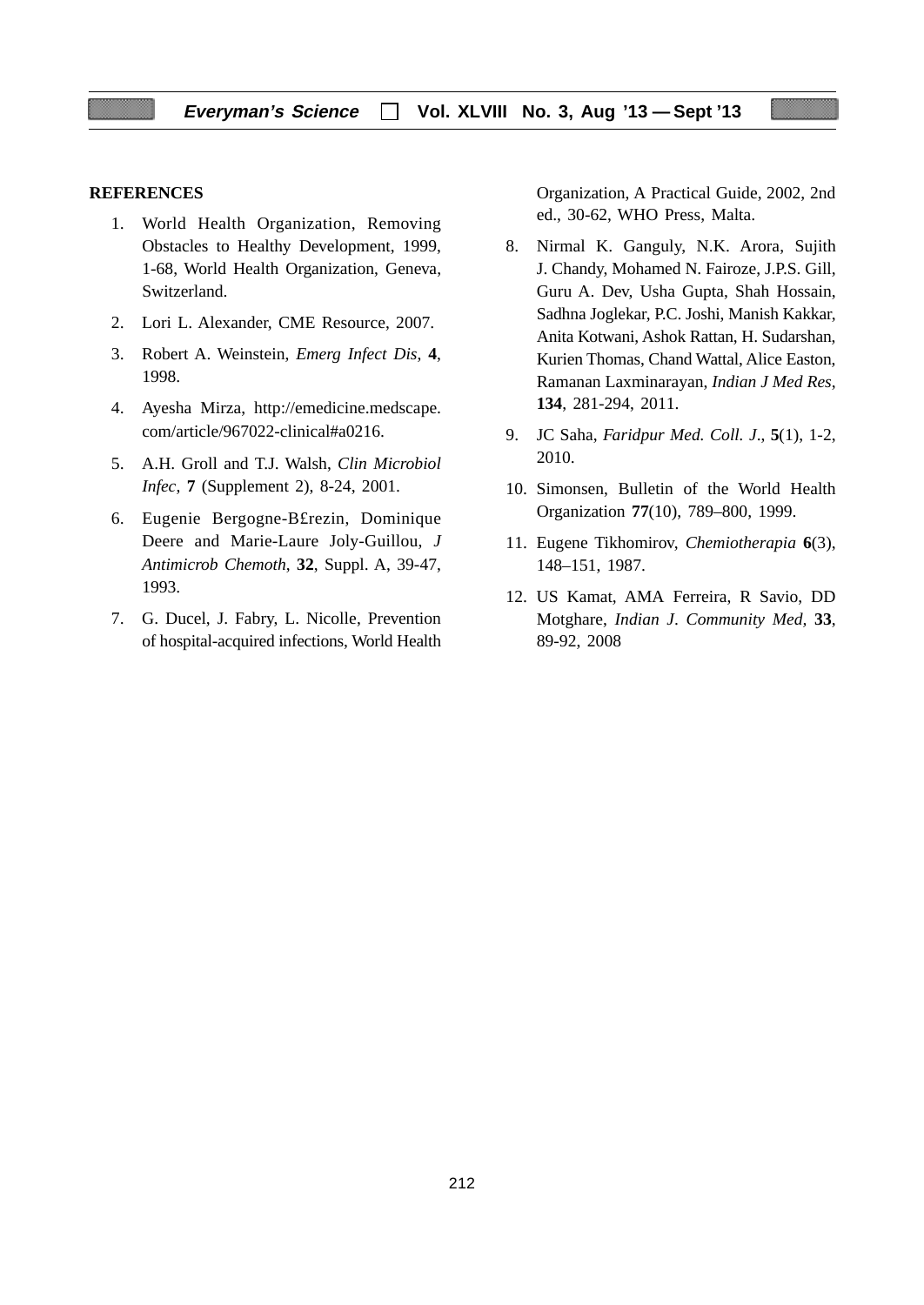# **THE AGING PROCESS : ACCELERATORS AND DECELERATORS**

Nivedita Acharjee

**The aging process needs no formal introduction. It is characterized by the impaired sensory system, slowed nerve transmission and adverse changes in the skeletal, digestive, respiratory, renal, reproductive, circulatory and immune systems. Psychological, social and stress issues are also considerable in the aging process. In the modern lifestyle, we all are suffering from premature aging problems and age-related disorders and always search for easy solutions of the aging phenomena. The present day markets are flooded with anti-aging treatments which induce irreparable side-effects in several instances. Food habits responsible for premature aging have been initially discussed in the present report and the remarkable age fighting properties of some natural foods have been pointed out.**

#### **WHAT IS AGING ?**

ging is a highly individualized phenomenon which can be classified chronologically (number of years lived), physiologically (age by body function) and functionally (ability of social contribution). There are two types of aging; intrinsic aging—age-related changes are dictated by the genetic makeup—and extrinsic aging, due to lifestyle and environmental factors. Nobel Laureate Dr. Linus Pauling started taking high doses of vitamin C in 1965 and died in 1994 at the age of 93. Dr. Pauling believed that his death was delayed due to vitamin C intake and explained that people can have extra 12-18 years of life by taking 3200 to 12000 mg of Vitamin C per day. Humans are one of the few animals that cannot produce vitamin C and must get it from external source. The increased demands of aging require regular intake of vitamin C since it is water soluble and quickly excreted by kidneys.

Some natural foods have the inherent ability to counteract the aging phenomena to a great extent<sup>1</sup>. Most people don't understand the importance of optimizing their insulin levels, as insulin is the major accelerant of aging. This one crucial step, combined with nutritional typing and the inclusion of nature's anti-aging miracle foods in diet, can dramatically improve our health and longevity. In order to delay aging, in addition to paying attention to the maintenance of skin, we must also pay attention to our daily diet. Then, what kinds of food have such an effect? The present report aims to focus the causes of premature aging and summarize the scientifically proven anti aging benefits of some easily available fruits, vegetables, spices and other ingredients.

*It is also important to know in this context that anything discussed in this article might be the healthiest food in the world, but if your body gives an allergic signal to avoid it, it is typically best to honor the body's wisdom***.**

Let us initially get a very brief introduction to the physical theories of aging:

- **1. Program theory** : Cells replicate for a specific number of times and then die.
- **2. Error theory** : DNA structure alteration with age leads to transcription and translation malfunction and hence leads to aging.

Department of Chemistry, Jalpaiguri Government Engineering College, Jalpaiguri-735102, E-mail : nivedita\_acharjee@rediffmail.com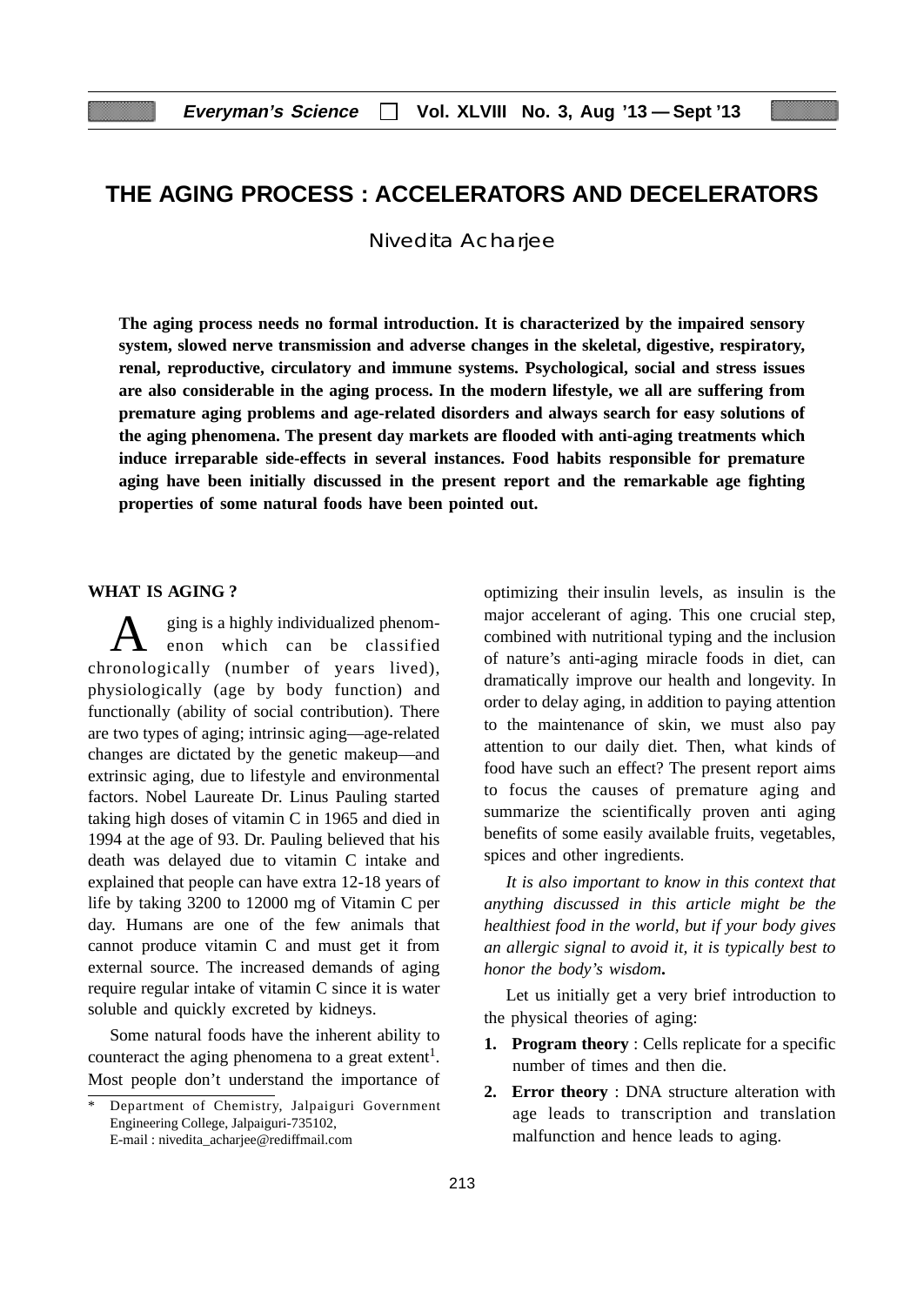- **3. Cellular theory** : Cells function improperly due to normal wear and tear.
- **4. Free-radical theory** : Lipids in cell membranes are exposed to radiation or free radicals which rupture the membrane and the cell dies.
- **5. Nutritional model theory** : 50-60% less feeding of animals than it eats by own leads to longer life expectancy. Lean mass results in better health.
- **6. Collagen theory**: Aging of collagen causes hypertension and organ malfunctions.
- **7. Mutating auto-immune theory** : As cells age, mutations and secretions are viewed as foreign particles by the body. This solicits immune response, shuts cell down and the entire organ malfunctions.
- **8. Neuro-aging theory** : Nervous system degenerates resulting in the hormone release changes which decline the cell function.

Scientists believe that the combination of several theories leads to the aging process and none of these theories have been universally accepted.

#### **THE TWO MAIN AGE ACCELERANTS**

**1. Sweets, junk and processed foods :** The biggest offender present in junk food is the trans fat which enhances inflammation and ages us from inside out by nibbling away our telomeres. Telomeres are the caps which protect our chromosomes. Every time a chromosome divides, its telomere shortens. Shorter is the telomere, less efficient the chromosome and we lose our ability to regenerate the organs. Telomere length is the measure of how well our body is aging. Trans fats also add years to our age due to their odd molecular shape which begins to change cell-to cell signaling and membrane fluidity. In 1985, scientists discovered telomerase2. This enzyme extends telomeres, rebuilding them to their former lengths. In most of our cells, the enzyme is turned off before we're born and stays inactive throughout our lives. Using genetic engineering, scientists reactivated the enzyme in human cells grown in the laboratory. Could reactivating telomerase in our cells extend the human lifespan? Unfortunately, the exact opposite—an untimely death from cancer could occur. If telomerase is present in sufficient amounts, it permits cells to keep multiplying. Many labs have shown that the apparent increase in telomerase is a common feature of human tumor cells e.g. promotion of mammary carcinomas in aging mice3, increased epidermal tumors in mice etc4. Magalhães *et al*5 reviewed several arguments both in favor and against the use of telomerase as an anti-ageing therapy. Telomerase has the property to immortalize human cells which suggests that telomerase can be used as an anti-ageing therapy. However, the authors have raised doubts since results from human cells expressing telomerase have also suggested that telomerase may promote tumorigenesis. Though telomerase may be used in regenerative medicine and to treat specific diseases, it is unlikely to become a source of anti-ageing therapies.

Sugar, trans fats and starches cause insulin to surge and trigger an inflammatory response leading to wrinkles before time and speed up the aging process. This also affects brain chemicals and lead to mood swings and depression. The high fat content in junk food requires high amount of blood and enzymes for digestion. Consequently, major portion of blood in the body is diverted to the intestine and the person feels drowsy and suffers from reduced concentration to respond. Junk food contains excessive amount of low-density lipoproteins and cholesterol that get deposited on the inner linings of blood vessels. This leads to formation of plaques and the heart is required to put extra effort for pumping blood through the arteries leading to heart diseases and atherosclerosis. Excess sugar in blood causes trouble by an age- accelerating process called glycosylation and the skin loses its natural repair mechanism, explains Shawn Talbott, a nutritional biochemist and author of "The Metabolic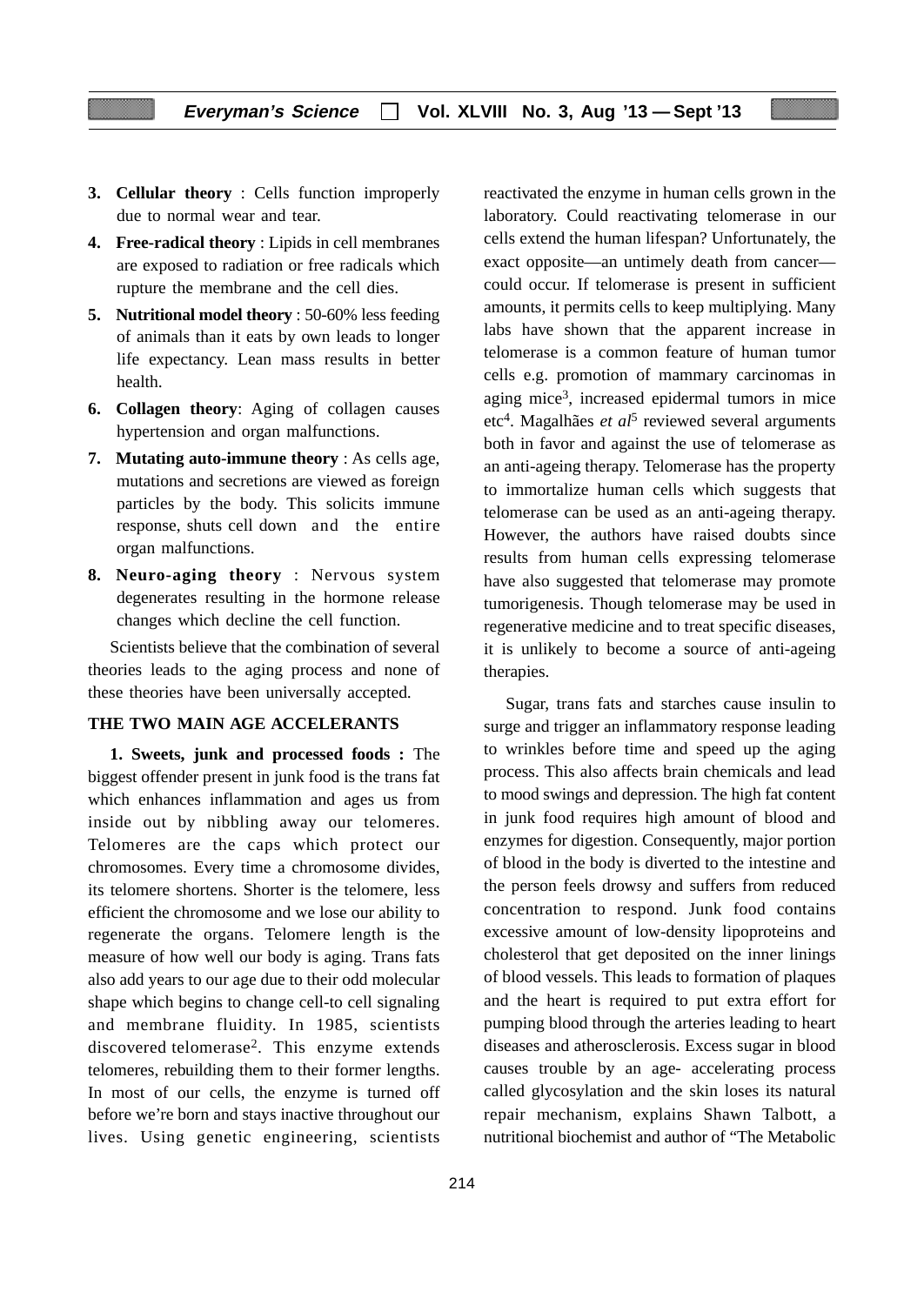Method" (Current Book 2008). This makes the skin elastic and wrinkle faster. Easy processed foods and snacks contain monosodium glutamate (MSG) and sodas contain aspartame. Aspartame is a neuron excitoxin which excites brain cells to death and imparts many neurological side effects. Artificial fruit juices are not low calorie foods as advertized; rather they are artificially sweetened by high fructose corn syrup (HFCS) which are not rapidly metabolized into energy like glucose. HFCS gets trapped in the liver, leading to fatty liver, Type II diabetes or cancer. Recently researchers<sup>6</sup> have published online in Federation of American Societies for Experimental Biology (FASEB) journal by a mice study in 2010 that sodas and processed foods have high levels of phosphates which accelerate signs of aging. This may also increase age-related complications like chronic kidney disease, cardiovascular calcification and severe muscle and skin atrophy.

**2. UV rays :** UV wavelengths are classified as UVA, UVB, or UVC, with UVA the longest of the three at 320-400 nanometers (nm, or billionths of a meter). UVB ranges from 290 to 320 nm. Most UVC is absorbed by the ozone layer and does not reach the earth. Both UVA and UVB, however, penetrate the atmosphere and play an important role in conditions such as premature skin aging, eye damage (including cataracts), and skin cancers. The signs include dryness, wrinkles, loss of elasticity and sagging. UVA radiation is the major contributor since there is more UVA radiation reaching the earth's surface. Sunburn (or erythema) is redness of skin, which is due to increased blood flow in the skin caused by dialation of the superficial blood vessels in the dermis as a result of UV exposure. Tanning takes place due to increase in the number of pigment cells which enhance the activity of an enzyme tyrosinase, then, new melanin is formed and the number of melanin granules increases throughout the epidermis.UVB is 1000 to 10000 times more efficient than UVA in terms of sunburn induction and skin cancer respectively.

# **NATURAL FOODS AS AGE DECELERATORS ANTI AGING FRUITS**

Normally, an oxygen molecule  $(O<sub>2</sub>)$  absorbs four electrons and is eventually safely converted into water. But if an oxygen molecule only takes up one or two electrons, the result is one of a group of highly unstable molecules called reactive oxygen species (ROS) that can damage many kinds of biological molecules by stealing their electrons. Cell damaging free radicals are the main culprits for illnesses and development of visual signs of aging (e.g. appearance of fine lines, age spots, wrinkles and dryness of the skin). The major anti aging benefits of different fruits have been listed in Table 1.

|  |  |  |  | Table 1: Anti Aging benefits of fruits |  |  |
|--|--|--|--|----------------------------------------|--|--|
|--|--|--|--|----------------------------------------|--|--|

| Fruit  | Anti Aging Benefit                                           | Supportive Research studies (R)                     |
|--------|--------------------------------------------------------------|-----------------------------------------------------|
| Grapes | Dark skinned <i>grapes</i> contain a natural anti-pathogenic | R1 : L. Camont, et. al., Analytica Chimica          |
|        | compound resveratrol (R1). A recent review examined          | Acta, 634, 121-128, 2009.                           |
|        | the human studies which have explored the physiological      | R2 : J. M. Smoliga, et. al., Mol. nutr. Food.       |
|        | benefits of resveratrol. Grapes contain lots of fiber,       | Res. 55, 1129-1141, 2011.                           |
|        | vitamins (especially Vit. E), minerals, essential fatty      | R3 : K. J. Jung, et. al., Cancer Letters, 233,      |
|        | acids and antioxidants. Grapes have anti inflammation,       | 279-288, 2006.                                      |
|        | cancer prevention (R3), blood sugar control, blood           | $R4$ : D. Bagchi, <i>et. al., Toxicology</i> , 148, |
|        | pressure and cholesterol reduction properties (R4). The      | 187-197, 2000.                                      |
|        | regenerative property of grapes moisturizes the skin and     |                                                     |
|        | helps to maintain the elasticity of the skin.                |                                                     |
|        |                                                              |                                                     |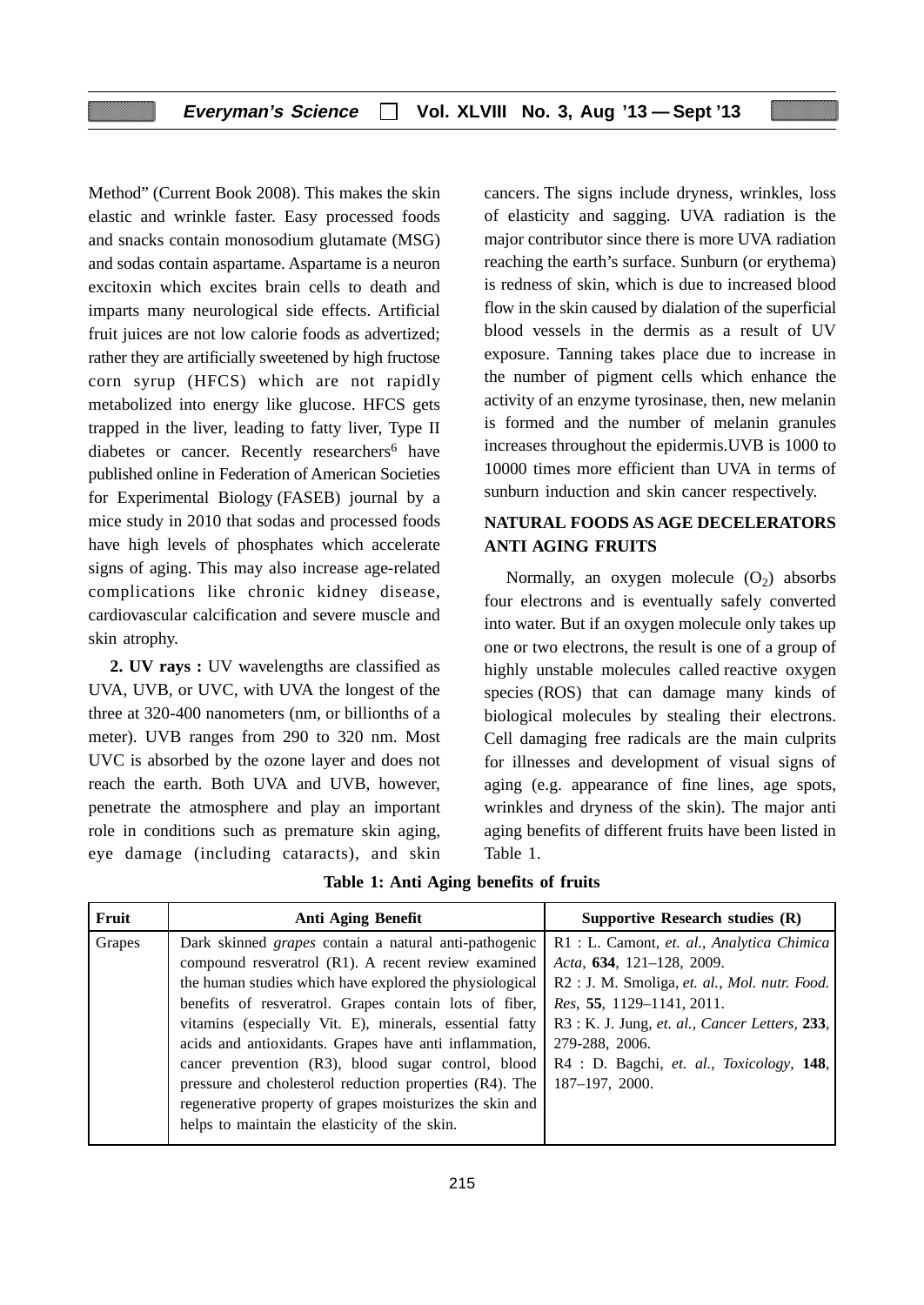i

Ħ

| Fruit          | Anti Aging Benefit                                                                                                                                                                                                                                                                                                                                                                                                                                                                                                                                          | Supportive Research studies (R)                                                                                                                                                                                                                                                                                                                                                     |
|----------------|-------------------------------------------------------------------------------------------------------------------------------------------------------------------------------------------------------------------------------------------------------------------------------------------------------------------------------------------------------------------------------------------------------------------------------------------------------------------------------------------------------------------------------------------------------------|-------------------------------------------------------------------------------------------------------------------------------------------------------------------------------------------------------------------------------------------------------------------------------------------------------------------------------------------------------------------------------------|
| Oranges        | Oranges (R5) are filled with Vitamin C, a natural and<br>powerful antioxidant to kill free radicals and toxins<br>throughout our system. Bits of white part covering the<br>fleshy part of orange should be eaten since they contain<br>fiber to fight free radicals and nutrients like calcium for<br>bone strengthening.                                                                                                                                                                                                                                  | R5 : C. S-Moreno, et. al., Am J Clin Nutr,<br>78, 454-460, 2003.                                                                                                                                                                                                                                                                                                                    |
| Water<br>melon | Watermelon protects the skin from sunburn, offers<br>nutritional support for male fertility and helps to decrease<br>the risk of prostate, ovarian, cervical and pharyngeal<br>cancers (R6). Zinc in water melon cleanses toxins<br>particularly from the bladder and kidney. Water melon is<br>a natural anti aging food with 90% water, vitamins A, B,<br>C, E, and minerals zinc, selenium and essential fats<br>which fight against free-radicals (R7). Watermelons have<br>very high glutathione (R8, R9) content.                                     | R6:http://www.newsfinder.org/site/more/<br>watermelon_may_be_cancer_ killer/<br>R7 : I. Tlili, et. al., Journal of Food<br>Composition and Analysis, 24, 307-314,<br>2011.<br>R8 : A. Pompella, et. al., Biochemical<br>Pharmacology, 66, 8, 1499-1503, 2003.<br>R9:http://www.drlam.com/book/chapter3.asp<br>[Chapter 3, Secret 2, Anti aging nutritional<br>supplements, Dr. Lam] |
| Cucumber       | Cucumber, an excellent anti-aging food, is loaded with<br>mineral silica, ionic potassium, magnesium and vitamin<br>C. Cucumber is required for a smooth and glowing skin,<br>hydration of skin, joints and tissues. New research (R10)<br>is linking the lignans present in cucumbers with reduced<br>risk of cardiovascular diseases and the breast, uterine,<br>ovarian and prostate cancers.                                                                                                                                                            | R10: N.M. Saarinen, et. al., Mol Nutr Food<br>Res, 51, 857-866, 2007                                                                                                                                                                                                                                                                                                                |
| Guava          | Guava leave extract have anti-bacterial (R11) and<br>anti-inflammatory properties to treat sunburns and<br>eczemas.                                                                                                                                                                                                                                                                                                                                                                                                                                         | R11: M. D. M. Hoque, et. al, Foodborne<br>Pathogens and Disease, 4, 481-488, 2007.                                                                                                                                                                                                                                                                                                  |
| Pineapple      | Pineapple contains 85% water, vitamins B1, B2, B12, C,<br>carotene, iron, zinc, copper, potassium, calcium,<br>magnesium, iodine, manganese, and bromelain. Bromelain<br>is a composition of enzymes, which has anti-inflammatory<br>(R12) properties that reduces swelling and redness on<br>the skin.                                                                                                                                                                                                                                                     | R12 : L. P. Hale, et. al., Inflamm Bowel Dis,<br>16, 2012-2021, 2010.                                                                                                                                                                                                                                                                                                               |
| Papaya         | Papaya is a valuable fruit for fighting against wrinkles and<br>blemishes. Papaya is rich in vitamin A, E, C enzymes,<br>and antioxidants, which cleans the skin. Papain (R13) is<br>a proteolytic enzyme in papaya, which promotes skin<br>renewal and cellular turnover. Although, cellular turnover<br>normally takes 30 days, when you use papaya it helps to<br>exfoliate the skin revealing new, softer cells. Papain<br>removes wrinkles and smoothes out skin because new<br>cells contain collagen, which keeps it healthy, youthful<br>and taunt. | R13 : http://skinfopedia.com/Papain; http://<br>www.dermalinstitute.com/us/library/<br>20_article_Methods_of_ Exfoliation.html.                                                                                                                                                                                                                                                     |
| Apples         | Apples provide a wide range of phytonutrients such as<br>catechins, quercetin, phloridzin and chlorogenic acid,<br>which act as antioxidants (R14) to fight disease.                                                                                                                                                                                                                                                                                                                                                                                        | R14 : K. Wolfe, et. al., J Agric Food Chem,<br>51, 609-614, 2003.                                                                                                                                                                                                                                                                                                                   |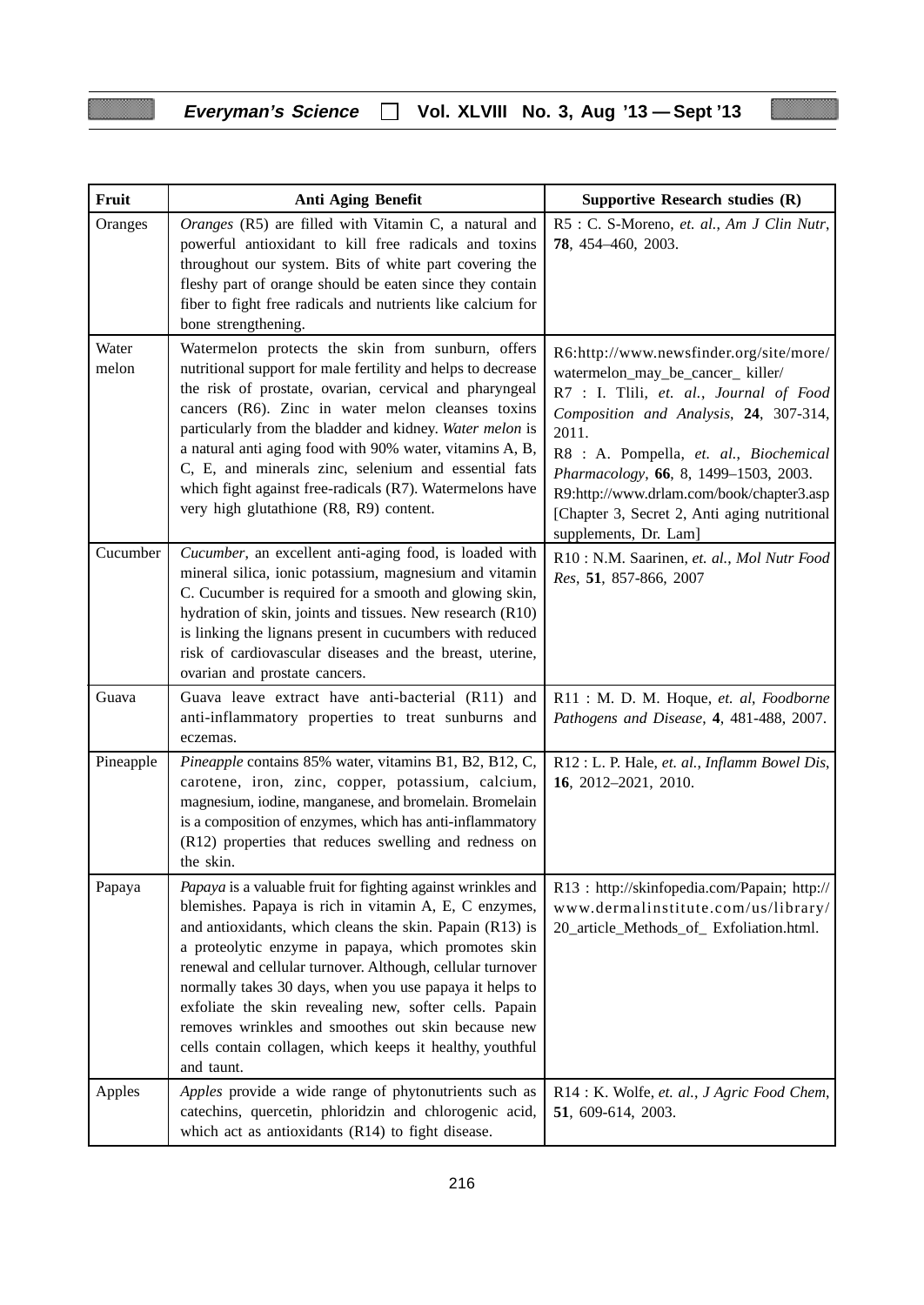Glutathione is a naturally occurring amino acid that is obtained from food and made by every cell in a human body. Blood glutathione level drops 17% between ages 40 and 60 and low glutathione levels leads to chronic diseases. A study suggested that a compound citrulline, found naturally in water melon plays a key role in heart health<sup>7</sup>. The researchers fed high saturated fat and cholesterol rich diets to two mice groups. One group was given water containing 2% watermelon juice and the other group received the same amount of water supplemented with a solution containing same amount of carbohydrate as in water melon. 30%

# **ANTI-AGING VEGETABLES AND LEAFY GREENS**

less weight, 50% less plaque in arteries and elevated levels of citrulline was found in the group receiving pure water melon juice.

Oxidative stress is one of the main causes of aging. Anthocyanins also aid our brain in the production of dopamine, a chemical that is critical to coordination, memory function, and your mood. Anthocyanins in *blueberries* appear to combat oxidative stress. Scientists have noted the ability of apples to slow down the aging process in fruit flies<sup>8</sup>. The flies were deliberately exposed to oxidants and those receiving a diet rich in apple polyphenol had 3% increased life span.

| <b>Vegetable/leafy</b><br>greens | <b>Anti Aging Benefit</b>                                                                                                                                                                                                                                                                                                                                                                                                                                                                                                                                                                                                                                                                                                                           | Supportive Research studies (R)                                                                                                                                                                                                |
|----------------------------------|-----------------------------------------------------------------------------------------------------------------------------------------------------------------------------------------------------------------------------------------------------------------------------------------------------------------------------------------------------------------------------------------------------------------------------------------------------------------------------------------------------------------------------------------------------------------------------------------------------------------------------------------------------------------------------------------------------------------------------------------------------|--------------------------------------------------------------------------------------------------------------------------------------------------------------------------------------------------------------------------------|
| 1. Spinach                       | Spinach has a very high ORAC (R15) (Oxygen<br>radical absorbance capacity) score and hence destroys<br>the damage producing free radicals in our body. Spinach<br>and other leafy greens such as turnip greens, collard<br>greens and lettuce are great sources of vitamin C, K, zinc<br>and beta-carotene. These help to protect the vision from<br>macular degeneration, the leading cause of blindness in<br>adults 65 or older. According to a study (R16), spinach<br>may be beneficial to retard age related central nervous<br>system and cognitive behavioral deficits and<br>neurodegenerative diseases. Spinach provides folate which<br>dramatically improves the short-term memory and lowers<br>the risk for heart disease and cancer. | R15 : G. Cao, et. al., Free Radic<br>Biol Med, 14, 303-311, 1993.<br>R16 : J. A. Joseph, et. al, The<br>Journal of Neuroscience, 18, 8047-<br>8055, 1998.                                                                      |
| 2. Turnip and<br>Radish          | Turnip and radish (R17) help to fight against toxins<br>which cause degeneration of cells and aging.                                                                                                                                                                                                                                                                                                                                                                                                                                                                                                                                                                                                                                                | R17:http://www.renewforanewyou.<br>com index.php?module= pagesmith&<br>uop= view_page&id=7                                                                                                                                     |
| 3. Neem                          | Drugs.com $(R18)$ notes that <i>neem</i> $(R19)$ tree parts<br>contain an anti-inflammatory agent. The Indian Academy<br>of Science asserts that neem features antifungal,<br>antibacterial, antioxidant and antiviral qualities. The fatty<br>acids in neem seed oil have an emollient effect on skin<br>and reduces fine lines. In a clinical study (R20)<br>researchers found that fatty acids in neem provide<br>protection against UV light, the main cause of photoging.                                                                                                                                                                                                                                                                      | R18 : http://www.drugs.com/npp/<br>neem.html<br>R19 : I. Hashmat, et. al.,<br>International Research Journal of<br>Biological Sciences, 1, 76-79, 2012.<br>R20 : E. Boelsma, et. al., Am.<br>J. Clin. Nutr, 73, 853-864, 2001. |

#### **Table 2 : Anti Aging benefits of vegetables/leafy greens**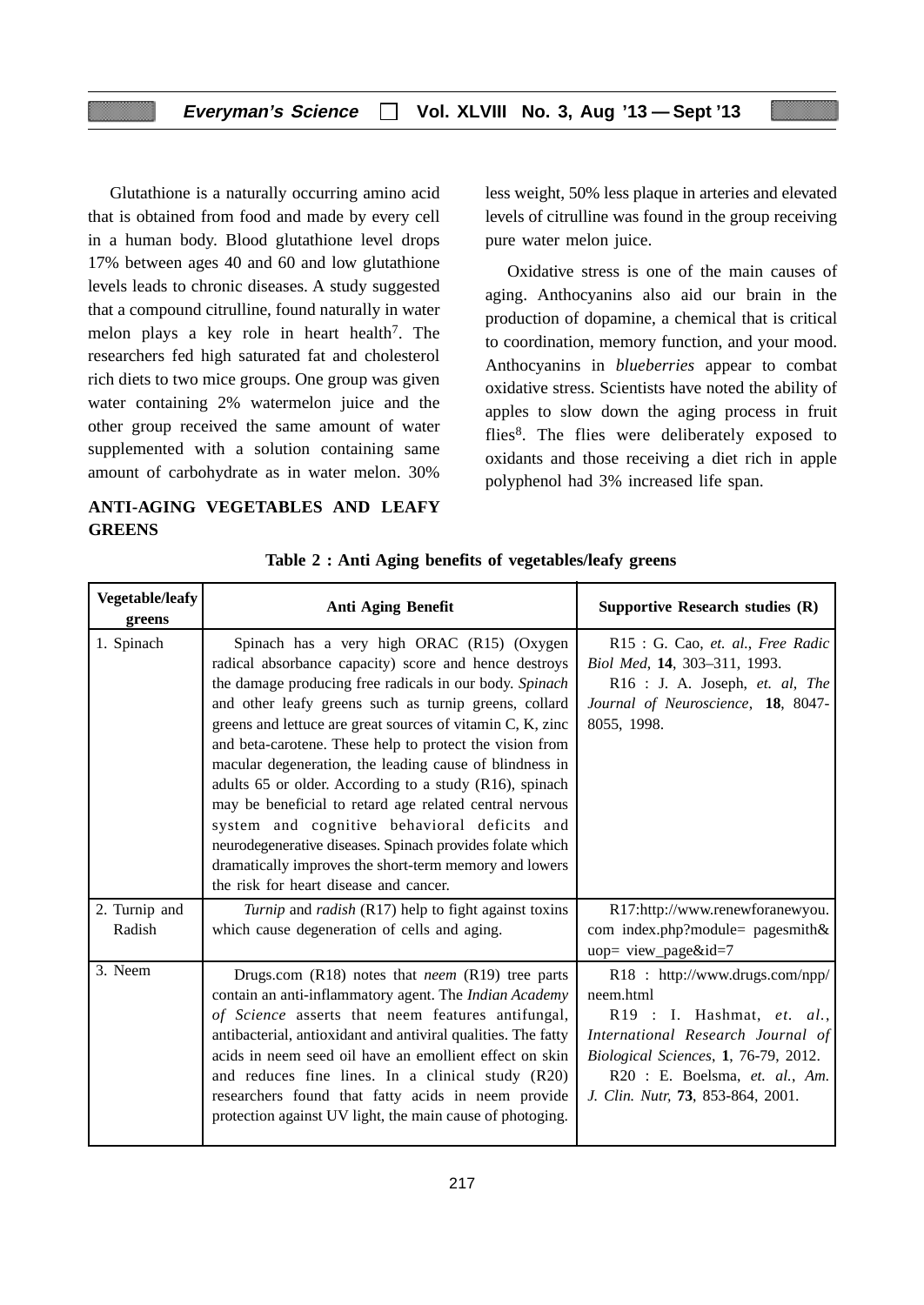ľ

| <b>Vegetable/leafy</b><br>greens       | Anti Aging Benefit                                                                                                                                                                                                                                                                                                                                                     | Supportive Research studies (R)                                                                |
|----------------------------------------|------------------------------------------------------------------------------------------------------------------------------------------------------------------------------------------------------------------------------------------------------------------------------------------------------------------------------------------------------------------------|------------------------------------------------------------------------------------------------|
| 4. Broccoli                            | Broccoli contains high amount of isothiocyanates,<br>antioxidants and vitamin B6, C, E, flavonoids, calcium<br>and chromium. Broccoli decreases the risk of certain<br>cancers (R21) including prostate, bladder, colon,<br>pancreatic, gastric and breast cancer.                                                                                                     | R21 : A. Shibata, et. al., Br. J.<br>Cancer, 66, 673-679,1992.                                 |
| 5. Mushrooms                           | Mushrooms help decrease cancer risks, lower blood<br>pressure, and are rich in chromium for anti-aging (R22)<br>benefits.                                                                                                                                                                                                                                              | R22 : M. Elmastas, et. al., Journal<br>of Food Composition and Analysis, 20,<br>337-345, 2007. |
| 6. Tomatoes                            | Packed with the antioxidant lycopene, tomatoes (R23)<br>reduce inflammation.                                                                                                                                                                                                                                                                                           | R23: R. Ilahy, et. al., Journal of<br>Food Composition and Analysis, 24,<br>588-595, 2011      |
| 7. Carrot and<br><b>Sweet Potatoes</b> | Carrot and sweet potatoes (R21) are potent sources<br>of Vitamin A, B and C as well as calcium and potassium.<br>Alliance of aging research (R9) suggests that adults<br>should take 10 mg to 30 mg per day of beta carotene for<br>life. One cup of carrot juice equals 24.2 mg and one<br>medium sweet potato equals 10 mg. Heavy cooking<br>destroys beta-carotene. |                                                                                                |
| 8. Cauliflower<br>and Cabbage          | Cauliflower and cabbage are rich in glutathione (R9).<br>Dr. Garnett Cheney (R24) at Stanford University treated<br>63 ulcer patients with one quart of raw cabbage juice per<br>day and 60 of those showed pronounced healing.                                                                                                                                        | R24: G. Cheney, California<br>Medicine, 70, 10-15, 1949.                                       |

# **ANTI-AGING SPICES**

Ħ

|  |  |  |  |  | Table 3 : Anti Aging benefits of spices |  |  |
|--|--|--|--|--|-----------------------------------------|--|--|
|--|--|--|--|--|-----------------------------------------|--|--|

| <b>Spices</b> | Anti Aging Benefit                                           | Supportive Research studies (R)      |
|---------------|--------------------------------------------------------------|--------------------------------------|
| 1. Garlic and | Garlic and onion fight the aging process by preventing       | R25: E. Dorant, et. al., Br. J.      |
| Onion         | cell degeneration, colon cancer (R25) and heart diseases.    | Cancer, 67, 424-429, 1993.           |
|               | When garlic is cut, allin is converted to the beneficial     | R26: H. Fujisawa, et. al., J. Agric. |
|               | allicin (R26) and hence fresh garlic should be chopped       | Food Chem, 56, 4229-4235, 2008.      |
|               | and then eaten after few minutes. Jarred, powdered or        | R27: A. Rabinkov, et. al.,           |
|               | dried garlic don't give all the benefits of fresh garlic. As | Biochimica et Biophysica Acta, 1379, |
|               | the antioxidant allicin of the garlic digests in our body,   | 233-244.1998.                        |
|               | it produces sulfenic acid, which reacts with dangerous       |                                      |
|               | free radicals (R27) than any other compound.                 |                                      |
|               |                                                              |                                      |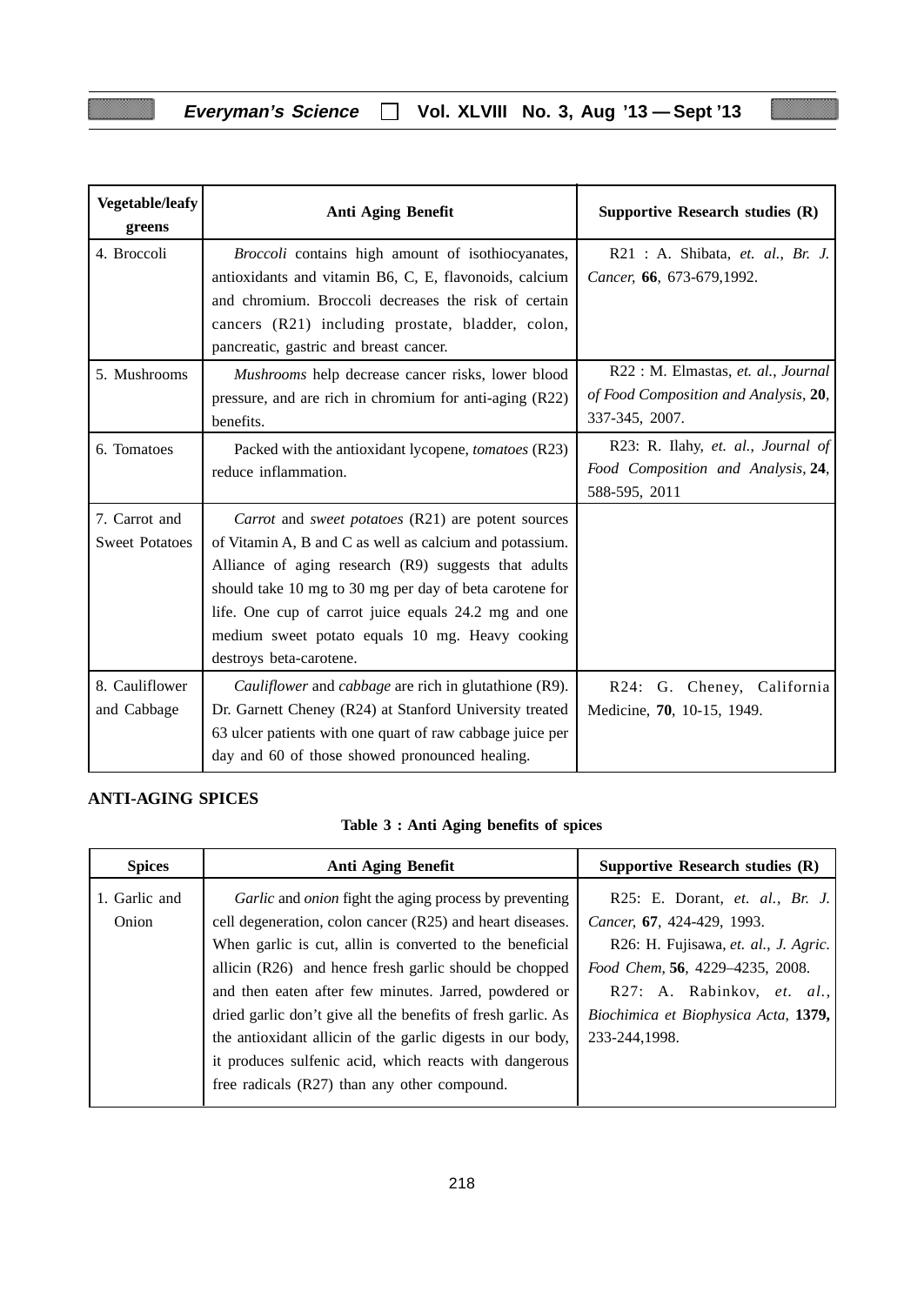| <b>Spices</b> | Anti Aging Benefit                                                                                                                                                                                                                                                                                                                                                                                                                                                                                                                                                                                                                                                                                             | Supportive Research studies (R)                                                                                                                                                                                                                              |
|---------------|----------------------------------------------------------------------------------------------------------------------------------------------------------------------------------------------------------------------------------------------------------------------------------------------------------------------------------------------------------------------------------------------------------------------------------------------------------------------------------------------------------------------------------------------------------------------------------------------------------------------------------------------------------------------------------------------------------------|--------------------------------------------------------------------------------------------------------------------------------------------------------------------------------------------------------------------------------------------------------------|
| 2. Ginger     | Ginger contains active phytonutrient ingredients<br>"gingerols (R28)" and "shaogaols" which give a<br>distinctive flavor, neutralize stomach acids, enhance the<br>digestive juice secretion and tone the digestive tract<br>muscles. Researchers (R29) believe that gingerols are<br>responsible for reducing nausea and vomiting by blocking<br>body's reflex to vomit. Denmark researchers have<br>discovered that ginger can block the effects of<br>prostaglandins, which are substances that cause<br>inflammation of brain blood vessels leading to migraines.<br>Ginger inhibits the action of several genes i.e. cytokines<br>and chemokines and act as non-steroidal inflammatory<br>drugs $(R30)$ . | R28 : P. S. Variyar, et. al., Journal<br>of Food Composition and Analysis, 13,<br>219-225, 2000.<br>R29 : Q' Qiu-hai, et. al., Chin Med<br>J, 123, 478-484, 2010.<br>R30 : R. Grzanna, et. al., J. Med<br>Food, 8, 125-132, 2005.                            |
| 3. Turmeric   | Same as the other antioxidant giants like tea, berries<br>and pomegranates, the active ingredient of turmeric is<br>curcumin (R31) which shows anti-inflammatory,<br>antioxidant and cancer preventing properties. A Jawaharlal<br>Nehru University (R32) study focused the antiaging<br>effects of curcumin in aged rat brain regions. One of the<br>comprehensive summaries (R33) of turmeric studies to<br>date published concluded that turmeric outperforms<br>several pharmaceuticals against chronic diseases and<br>virtually induces no side effects. It also helps to create<br>the master antioxidant glutathione (R8, R9).                                                                         | R31: H. Hatcher, et. al., Cellular<br>and Molecular Life Sciences, 65, 1631-<br>1652, 2008.<br>R32:<br>K.<br>Bala.<br>et.<br>al.<br>Biogerontology, 7, 81-89, 2006.<br>R33: J. A. (Jim) Duke, Alternative<br>and Complementary Therapies, 229-<br>234, 2007. |
| 4. Cloves     | Of all spices, <i>cloves</i> receive highest ORAC (R34)<br>score, meaning it is the highest in antioxidants.                                                                                                                                                                                                                                                                                                                                                                                                                                                                                                                                                                                                   | R34:http://www.oracvalues.com/<br>sort/orac-value                                                                                                                                                                                                            |

#### **OTHER ANTI-AGING FOODS**

Obtained through the leaves of the plant Camellia sinensis, *green tea*, and the least processed of all the tea species is prepared by quickly steaming or heating the leaves so that they retain the green colour. Tea contains polyphenols and the most potent is catechins which have anti-cancer and antiaging properties. Studies have shown that green tea affects the DNA and more specifically the length of telomere.

Regular intake of protein can promote the growth of subcutaneous muscle and makes it plump and elastic which slows down the aging process. Good sources of protein are *meat* and *fish*. When it comes to anti-aging diet, lean fish is preferred which supplies omega 3 fats. Omega 3 fatty acids in fish oil show the anti-aging benefits. As the body ages, it ceases to produce Coenzyme Q-109. A diseased heart shows severe deficiencies of this nutrient. One pound of sardine fish provide 30 mg of Coenzyme Q-10 which is the recommended antiaging dose for the healthy people, over 50 years old. Fish, chicken and dairy products contain Vitamin B12. 500 mcg-1000 mcg per day in older people is more appropriate for anti- aging purposes. However, one should be aware of fishes containing mercury and pesticides.

A single true free range chicken egg contains essential amino acids, highest quality proteins,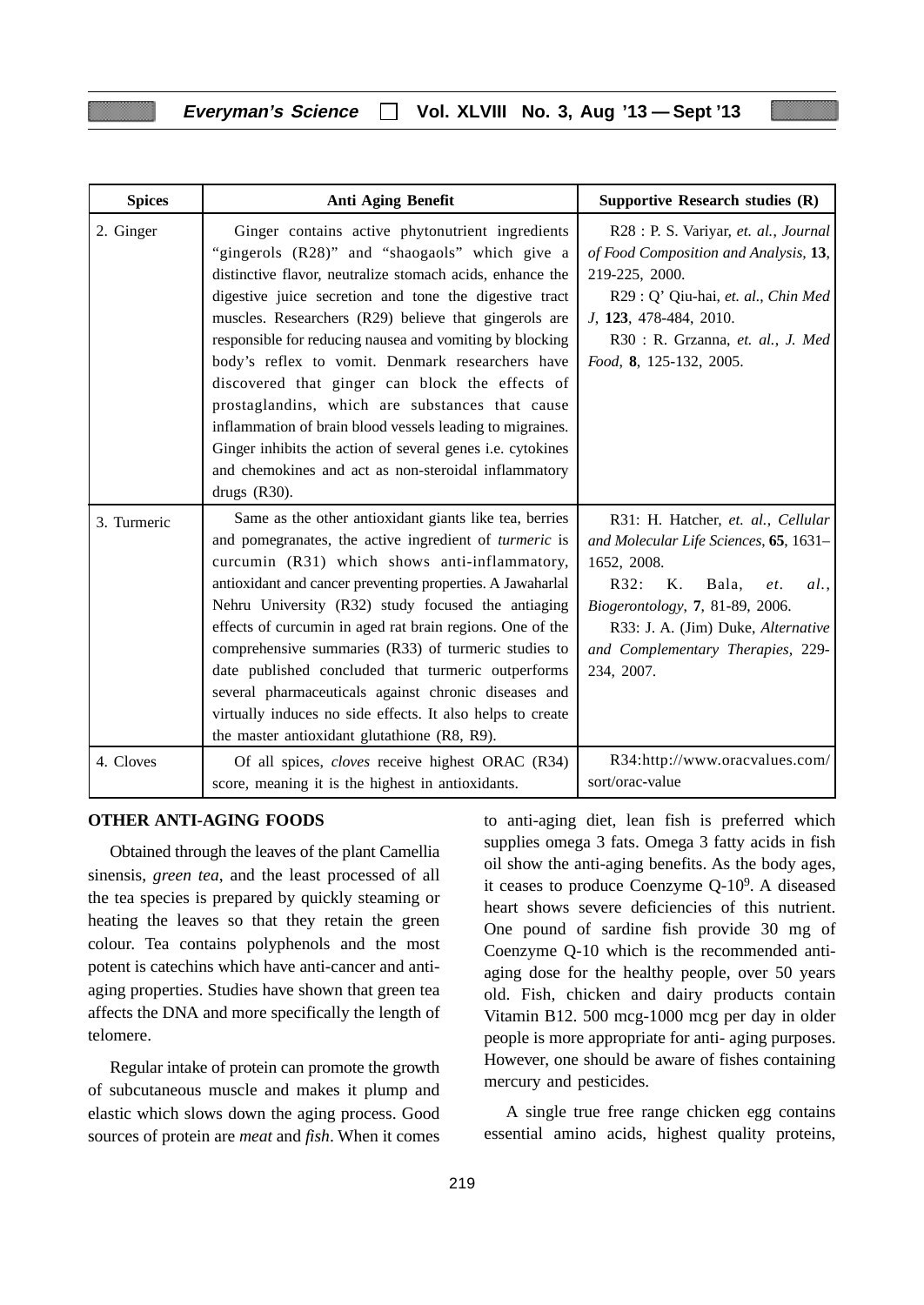choline for brain, nervous and cardiovascular systems and naturally occurring vitamin D. However, there are critical nutritional differences between these eggs and commercially framed eggs. Allergic reactions to eggs are generally caused by the changes that occur in the cooking process. Raw egg eating helps to preserve many perishable nutrients. Raw egg whites contain a glycoprotein called avidin that is effective to bind protein and cooking deactivates avidin. One can expect biotin (vitamin B7) deficiency from raw egg whites. However, egg yolks have one of the highest concentrations of biotin found in nature. Therefore, eating the whole raw egg, yolk and white doesn't lead to biotin deficiency.

*Yoghurt* is rich in calcium to prevent the agerelated problems of the intestine. Glutathione levels can be increased through *whey protein* intake which has been carefully processed from grass fed organic cows to preserve the amino acid precursors. Many people believe that *nuts* are full of calories. However, nuts are a good source of essential omega 3 fatty acids. Especially walnuts are known for their anti aging properties and are good sources of minerals. Sprouts are rich in vitamins and minerals and contain easily absorbable hormones effective for anti aging. By increasing cereals intake in the daily diet such as whole grain, barley, nuts, oats and brown rice helps to have healthier skin.

#### **CONCLUSION**

Many of the external causes of aging skin are determined by the health and lifestyle decisions we make every day. Making unhealthy choices can cause prematurely aging skin, and this makes us older, faster, both internally and externally. In the present scenario, junk food is one of the major causes of premature aging which is characterized by the free radical accumulation in body. Consumption of fruit and vegetables, as well as grains, has been strongly associated with reduced risk of age-related functional decline and cardiovascular diseases, cancer, diabetes, Alzheimer disease, and cataracts. This has been experimentally

established by researchers all over the world. In addition to that, David Blanchflower<sup>10</sup> of the University of Warwick (UK) concluded in a review of 80,000 cases that high level of fruit and vegetable consumption improves not merely physical health but also elevates life satisfaction, happiness and mental stamina.

#### **REFERENCES**

- 1. A. V. Everitt, S. N. Hilmer, J. C. Brand-Miller, H. A. Jamieson, A. S. Truswell, A. P. Sharma, R. S. Mason, B. J. Morris, D. G. Le Couteur, *Clin Interv Aging*, **1**, 11-31,2006.
- 2. S. Cohen, M. Graham, G. Lovrecz, N. Bache, P. Robinson, R. Reddel, *Science*, **315**, 5820, 1850–1853, 2007.
- 3. S. E. Artandi, S. Alston, M. K. Tietze, N. E. Sharpless, S. Ye, R. A. Greenberg, D. H. Castrillon, J. W. Horner, S. R. Weiler, R. D. Carrasco, R. A. DePinho, *Proc Natl Acad Sci U S A*, **99**, 8191-8196, 2002.
- 4. E. González-Suárez, E. Samper, A. Ramírez, J. M. Flores, J. Martín-Caballero, J. L. Jorcano, M. A. Blasco, EMBO J, **20**, 2619- 2630, 2001.
- 5. J. P. de Magalhães, O. Toussaint, *Rejuvenation Research*, **7**, 126-133, 2004.
- 6. M. Ohnishi, M. S. Razzaque, *FASEB J*, **24**, 3562-3571, 2010.
- 7. A. Poduri, D. L. Rateri, S. K. Saha, S. Saha, A. Daugherty, *The Journal of Nutritional Biochemistry*, **24**, 882-886, 2013.
- 8. C. Peng, H. Y. Chan, Y. Huang, H. Yu, Z. Y. Chen, *Journal of Agricultural and Food Chemistry*, **59**, 2097-2106, 2011.
- 9. L. Ernster, G. Dallner, *Biochimica et Biophysica Acta*, **1271**, 195–204, 1995.
- 10. D. Blanchflower, http://wrap.warwick.ac.uk/ 53081/1/WRAP\_Oswald\_twerp\_996.pdf.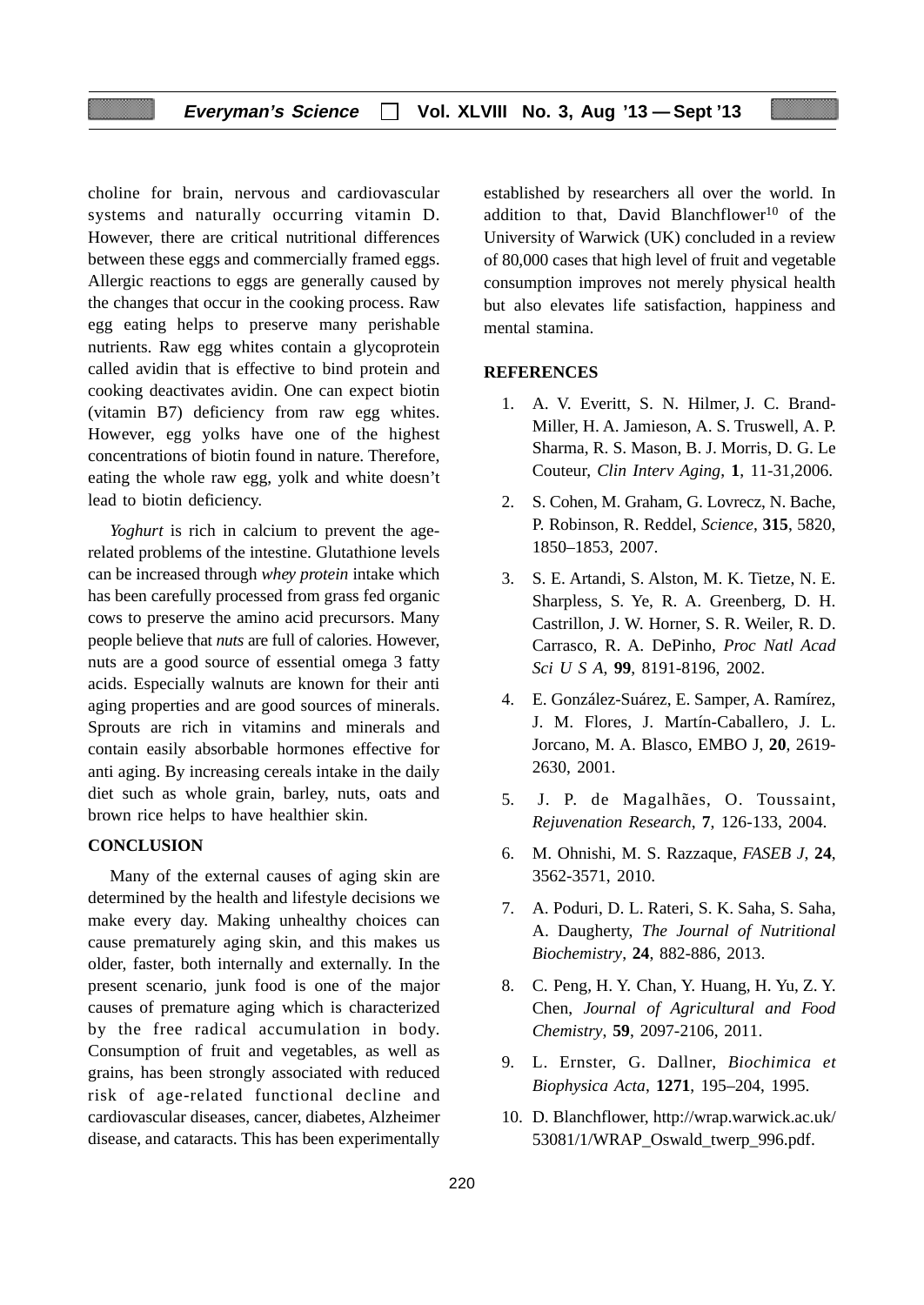# KNOW THY INSTITUTIONS



#### **INDIAN INSTITUTE OF PETROLEUM, DEHRADUN**

#### **THE ORGANIZATION**

*CSIR-Indian Institute of Petroleum (IIP)***,** an ISO 9001 (2008) accredited organization, was established in 1960, by Govt. of India, as one of the constituent laboratories under Council of Scientific & Industrial Research (CSIR). It is a premier National Laboratory engaged in Research and Development activities mostly in the downstream sector of Petroleum Industry. Its charter includes functions, amongst others, to undertake R&D work in petroleum refining, natural gas, renewable and petrochemicals; utilization of petroleum products in IC engines and in industrial & domestic combustion; to provide technical and analytical services to petroleum refining & related industry including technology transfer; to develop human resources for the hydrocarbon and related

industries by training their personnel through specialized training courses and assisting the Bureau of Indian Standards (BIS) in formulating standards for petroleum products equipments and devices using these products. Over the years IIP has developed more than 70 technologies/Processes/ Products, a large number of them commercialized.

# **TECHNOLOGIES MAJOR PROCESSES LICENSED**

#### **CORE COMPETENCE**

- Crude evaluation and physicochemical characterization of petroleum products
- Molecular level characterization of petroleum and related products
- Separation processes
- Catalyst and conversion processes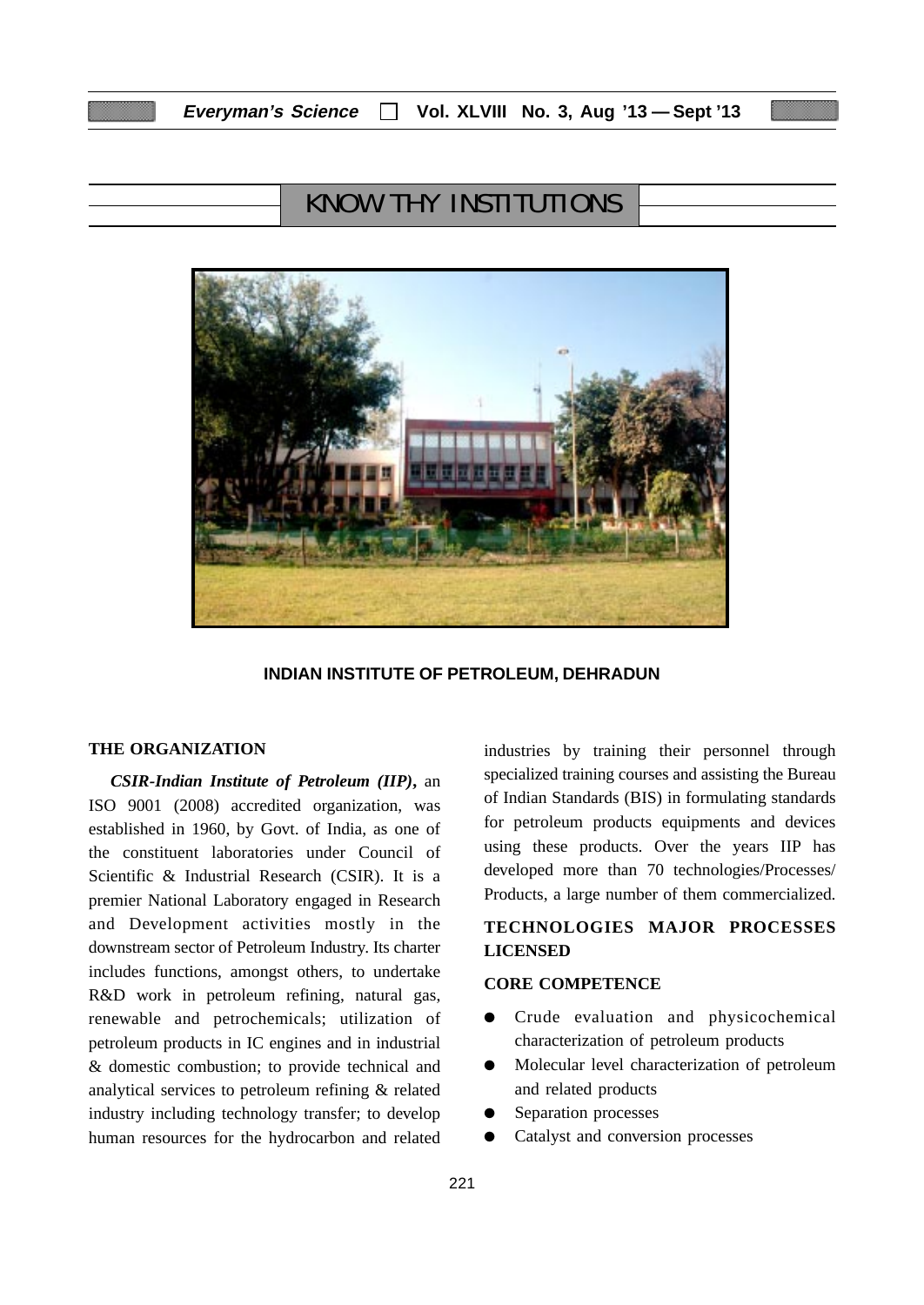- IC engine studies including emissions and alternative fuels studies Industrial and domestic combustion
- Renewable Fuels & Lubricants
- Process development for petrochemicals and intermediates and for bio-catalytic processes.
- Development of additives and specialty chemicals for hydrocarbon sector
- Tribological studies
- Simulation, modelling and process design

## **TECHNOLOGIES READY FOR COMMERCIALIZATION REFINING**

- Oxidative desulphurization of diesel
- Adsorptive desulphurization of FCC Gasoline and diesel
- Catalyst and process for removal of hydrogen sulphide from (fuel) gas streams with simultaneous production of sulphur
- Regenerative process for removal of sulphurdioxide form lean gas streams
- Super critical propane Deasphalting
- Re-extraction technology for Dearomatization of middle distillate
- Polymer modified bitumen
- Recovery of CO from flue gas by adsorption and absorption 2 route
- Ultra-low deep desulphurization
- Isomerization of light naphtha
- Light naphtha to LPG and gasoline (NTGG)
- Deep catalytic cracking (DCC)

#### **BIOFUELS & BIOLUBRICANTS**

- Biodiesel from vegetable oils, waste oils and fats
- Biolubricants from vegetable oils, starch and cellulose, Glycerol

# **SPECIALTY CHEMICALS, ADDITIVES AND CATALYST**

Microcrystalline wax from crude oil tank bottoms

- Petroleum based electrode pitches
- Specialty carbon materials
- Pour point depressants and VI improvers
- Specialty chemicals and products from *Jojoba* oil
- Production of Grade-A Helium
- Additives for fuels antioxidants, lubricity improvers
- Multifunctional additives (MFA) for fuels
- Sweetening catalyst THOXCATES

#### **BIO-PROCESSES**

- Biosurfactant for recovery of oil from crude oil tank
- bottom sludge
- Bioethanol production from biomass by microorganism

#### **KNOWLEDGE GENERATION**

- Research Papers 2000
- Patents Granted 240

#### **TRAINING PROGRAMMES**

Developing human resource for hydrocarbon and related industries has been one of the major activities of IIP since its establishment and has maintained its leading role in imparting training to personnel from petroleum refining, petrochemical and related industries and Government bodies.

#### **TECHNOLOGY AWARDS**

CSIR-IIP has the distinction of bagging the prestigious CSIR Technology Awards (in Chemical Sector, Physical Science including Engineering, Business Development and Technology Marketing) since its institution in 1990 as listed below :

- Production of Benzene/Toluene through Sulfolane Extraction (1990)
- Bimetallic Pt-Re Reforming Catalyst (1992)
- Shield for Process Technology Food Grade Hexane (1993)
- Low Air Pressure Film Burner (1994)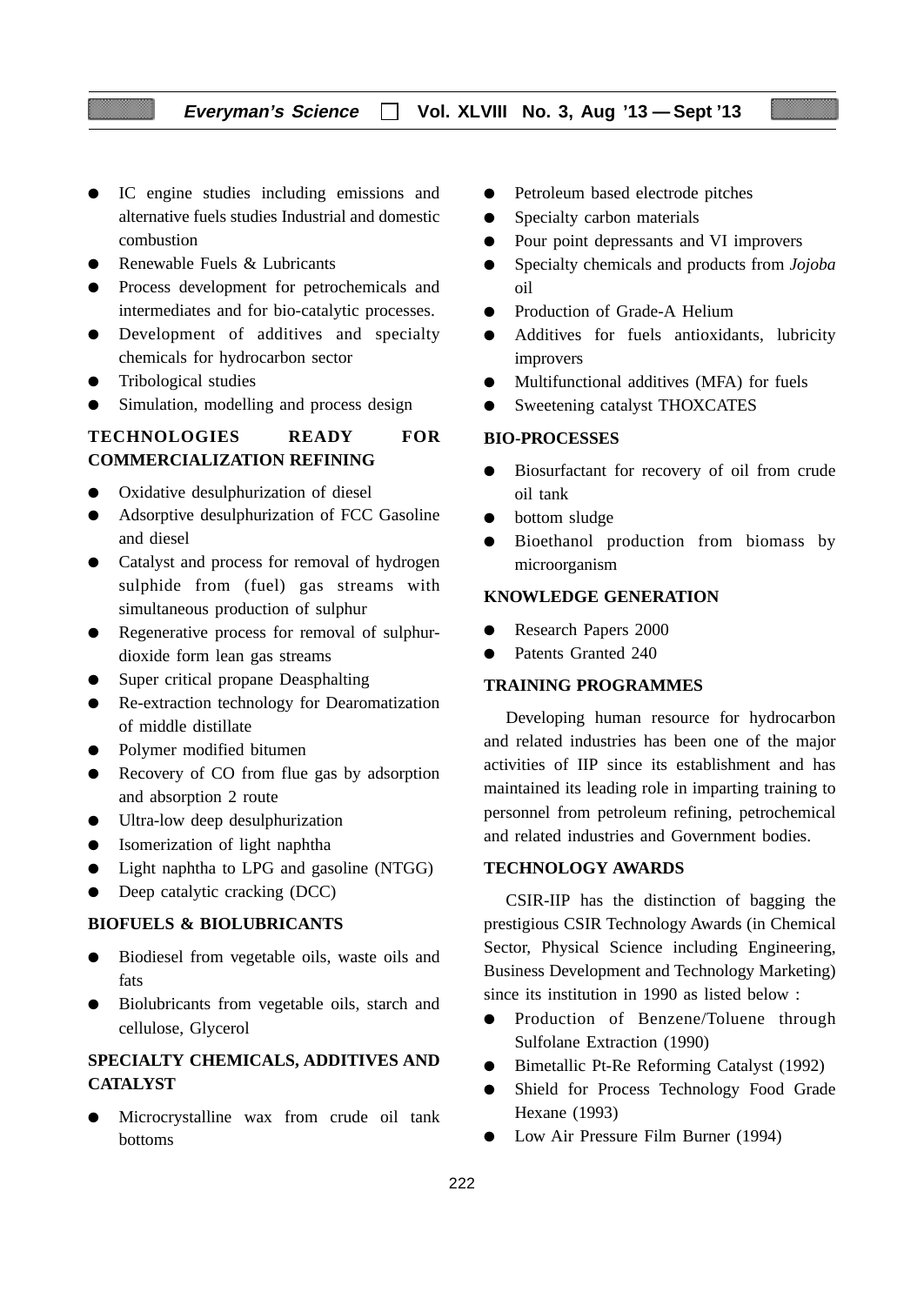- Business Development and Technology Marketing (1996)
- Sulfolane Production Technology (1997)
- Visbreaking Technology (1998)
- Propane Deasphalting of Petroleum Residue (1999)
- Shield for Process Technology NMP based LOBS Production Technology (2000)
- Food and Petroleum Grade Hexane using NMP (2001)
- Development of Comb Type Polymeric Wax Crystal Modifier and Dewaxing
- Aid and Additives for Production of LOBS (2006)
- Development of New Catalyst for Sweetening of Lighter and Heavier Petroleum Fractions (2007)
- Innovative Technology for Up-grading Fuel Oil Components in to Premier Refining Products (2009)
- Business Development and Technology Development Marketing (2011)
- Further, IIP has also received FICCI, ICMA and NRDC awards for some of the above technologies.

### **ACADEMY OF SCIENTIFIC AND INNOVATIVE RESEARCH (AcSIR)**

**Post Graduate Research Programme in Engineering (PGRPE)**

- Advanced Petroleum Science and Technology
- Two Year Postgraduate Programme at CSIR-IIP
- Four Semester Course of 69 credits
- 10 seats per year
- Four students of I batch Appointed as Junior Scientist

#### **MAJOR FACILITIES**

#### **Analytical**

● FTIR, SEM, XRD, High resolution GC-MS

- TG-DTA, NMR-500, HPLC, SFC, UV-Vis, DSC, CFPP
- Low resolution GC-MS, AAS, ICP-AES
- GC SCD, GC PFPD
- Polarized Light Optical Microscope
- Asphalt Rheometer
- Nottingham Asphalt Tester, Marshal Stability Tester
- Bitumen Rolling Thin Film oven Apparatus

#### **Pilot Plant**

- Visbreaking Pilot Plant Unit
- Delayed Coking Pilot Unit
- Biodiesel Pilot Plant
- Biomass Fast Pyrolysis Unit
- Bioreactors
- Waste Plastic Unit
- Bench Scale Fixed bed Sweetening Unit
- Pilot Plant for Gas Desulphurization Studies
- Two Column PSA Unit
- Single Column Micro-adsorber Unit
- Gas Isotherm Measurement Unit

# **Automotive Division (For all categories of vehicles)**

- Two/Three Wheeler Chassis Dynamometer
- Chassis Dynamometer for LCV including Passenger Cars
- Constant Volume Sampler (CVS) & Emission Analyzers for CO, NOx, HC & PM
- Transient Dynamometer (to be commissioned shortly)
- On-board Emission Analyzer
- Engine Dynamometer
- CAT1 H2/ 1G2
- Spray Imaging System
- Meterlogy
- CLR-38
- CFR Engine
- STAR-CD CFD Software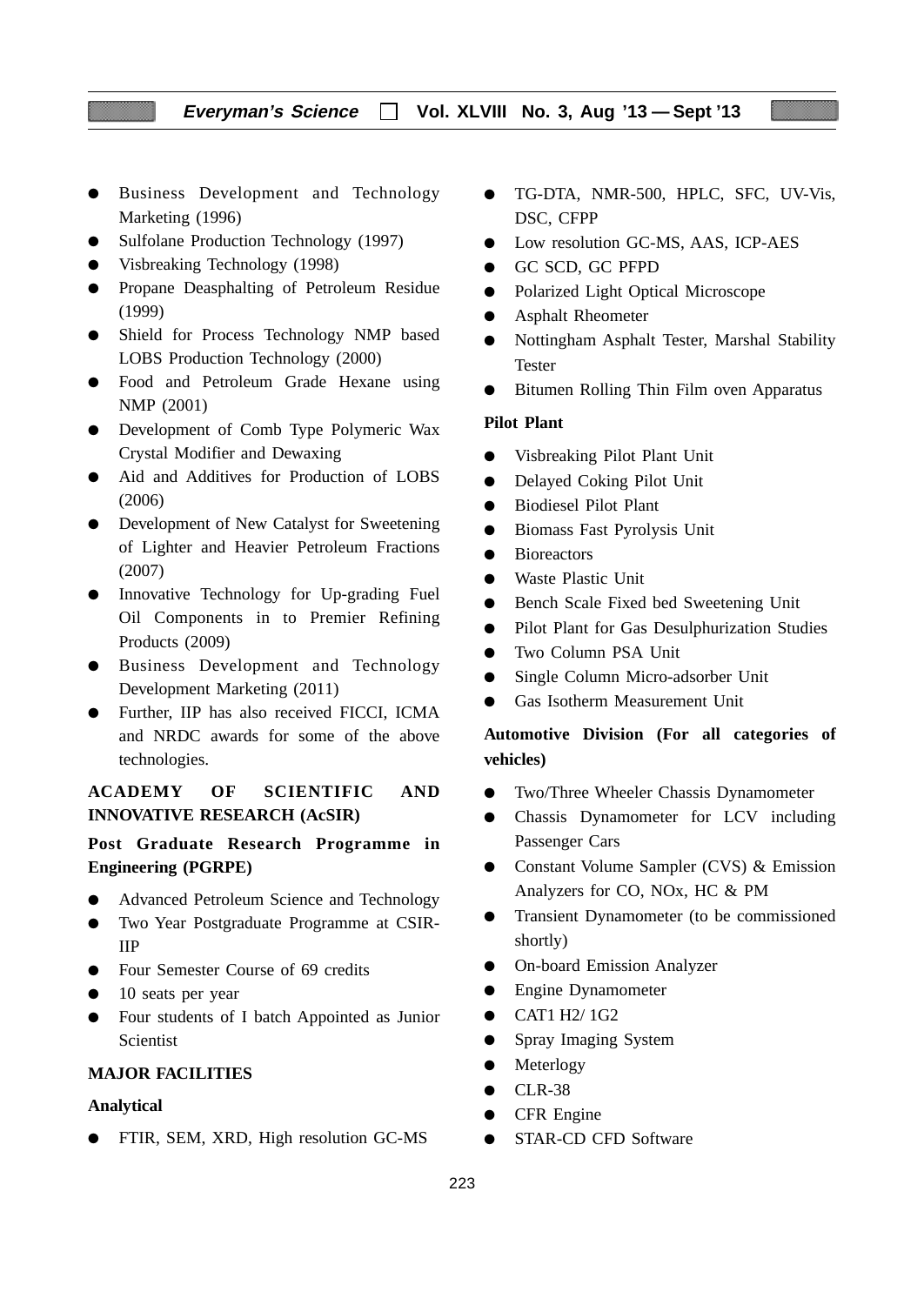### **Tribology (Lubricant Testing Facilities)**

- Amsler Wear Testing M/c
- FZG Gear Test Rig
- Timken Wear& Lubricant Tester
- $\bullet$  Pin on Disc M/c
- IAE Gear Test Rig

#### **Grease Test Facilities**

- IP Roller Bearing Test Rig
- Evaporation Loss of Grease
- Leakage Tendency of Greases
- Emcor Rust Test Rig

● Roll Stability of Greases Gear Wear Tester

#### **Nanotribology**

- Particle Size and Zeta Potential Analyzer
- Ultrasonic Probe

#### **Contact :**

Director, Indian Institute of Petroleum Dehradun-248005, INDIA Phone : +91-135-2525704 (Off.) Mobile : +91-9412916301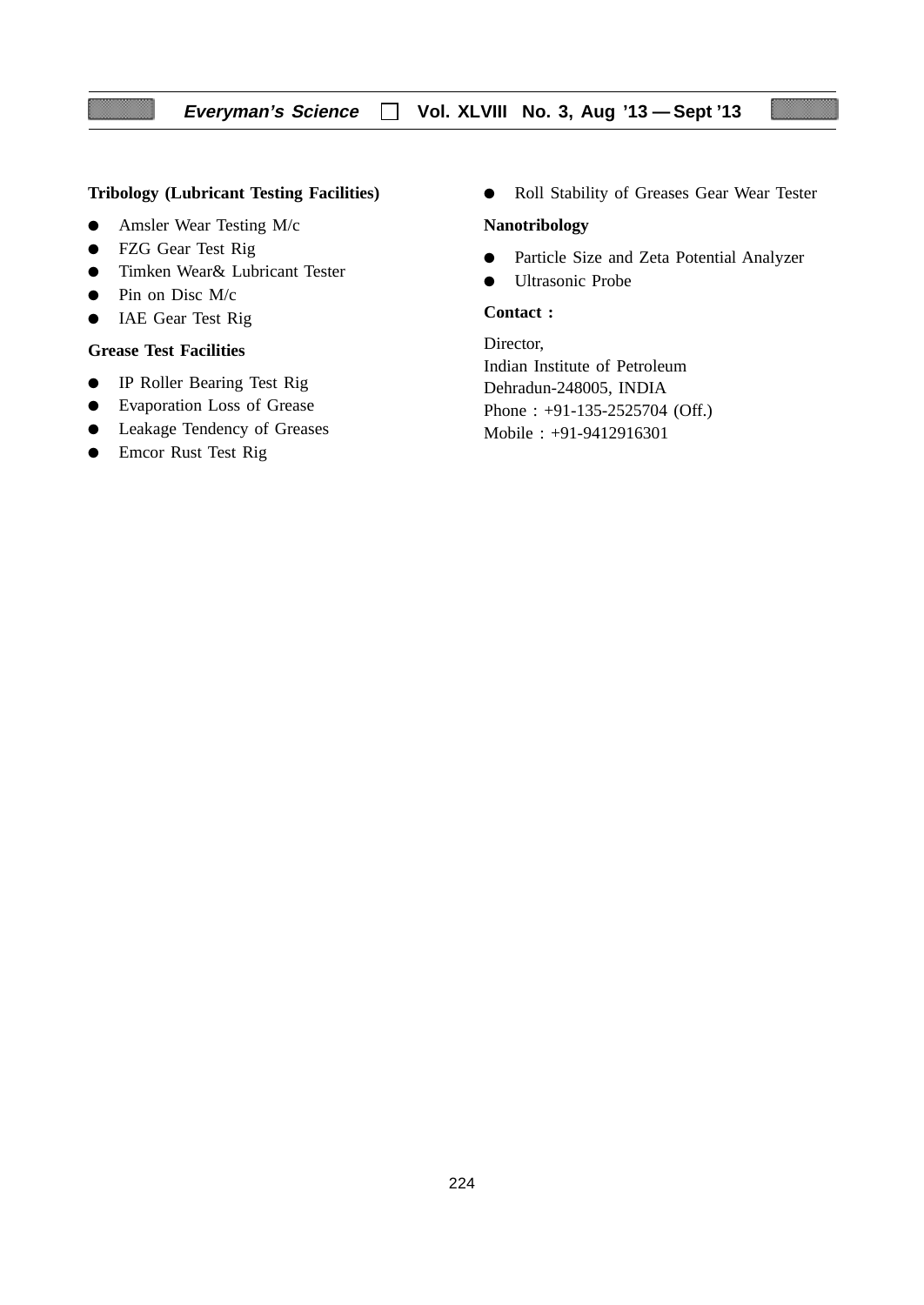# **Conferences / Meetings / Symposia / Seminars**

# **National Conference on Adaptation and Mitigation Strategies of Climate Change for Sustainable Livelihood, 5–7th March, 2014, Cooch Behar, West Bengal.**

**Theme Areas :**

- Climate Resilient Resource Management
- Crop improvement and Crop Management
- Sustainable Livelihood Management
- Education, training, law, policy and Strategies

**Contact :** Dr. Bidhan Roy, Organizing Secretary, Department of Genetics and Plant Breeding, Uttar Banga Krishi Viswavidyalaya, Pundibari, Cooch Bihar 736 165, West Bengal, Ph : 09434117057 E-mail : bcroy10@yahoo.com.

# **22nd Annual International Conference on Composites/Nano Engineering (ICCE-22), July 13 – 19, 2014, Malta.**

**Topics :**

- Bio Nano, Energy Materials
- Green Engineering
- Natural Fibers
- Chemistry of materials and Computational materials.

**Contact :** Prof. David Hui, Department of Mechanical Engineering, University of New Orleans, New Orleans, LA–70148, Tel : (504) 280 6652, Fax : (504) 280 6192 Email : dhui@uno.edu, Website : www.icce-nano.org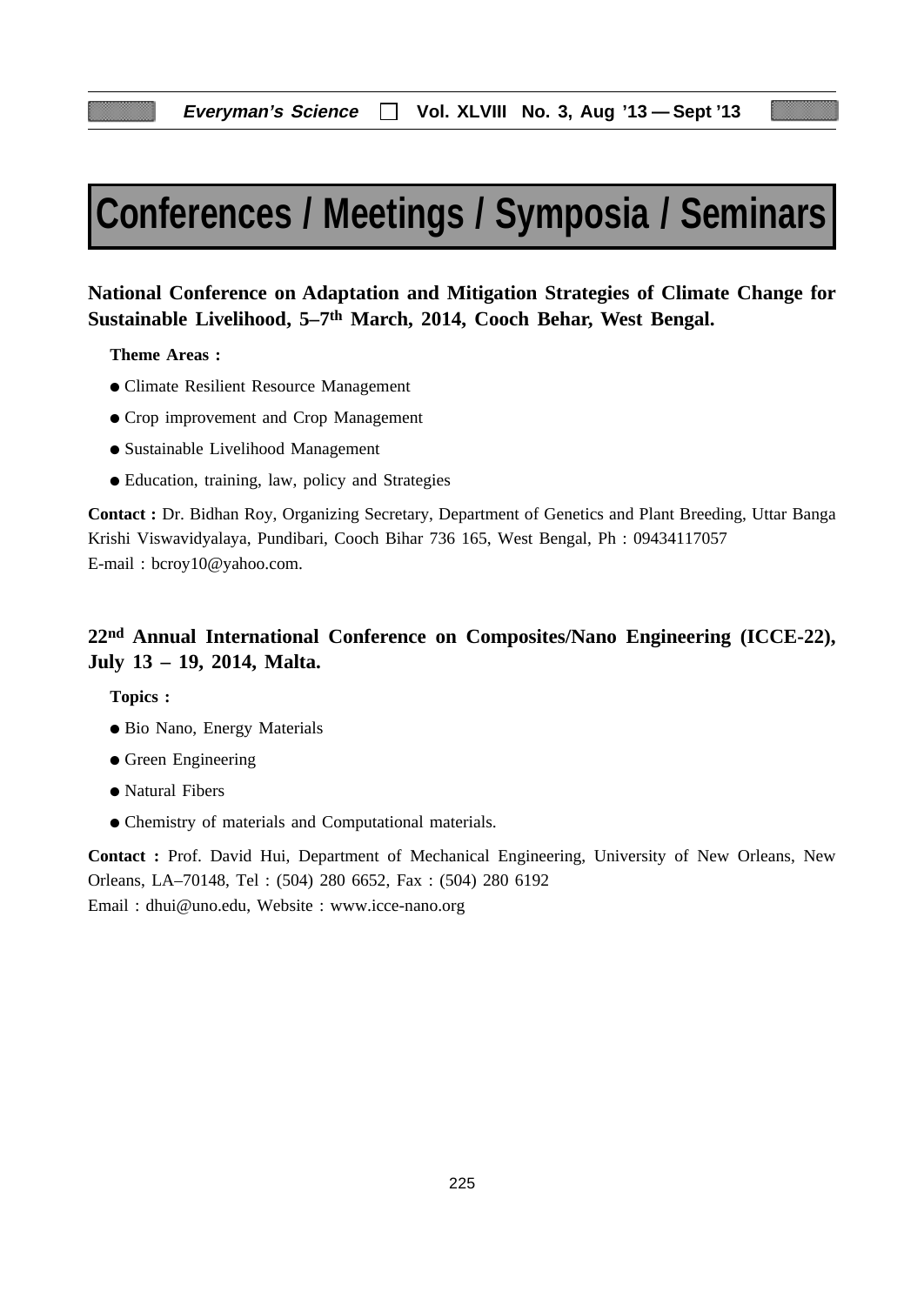# **S & T ACROSS THE WORLD**

## **COULD BOUNCING DROPLETS HELP US SORT OUT THE NATURE OF REALITY ?**

The strange, beautiful behavior of tiny liquid droplets may be related to the seemingly nonsensical laws governing nature at the smallest scales, physicists say. A paper published on-line Aug. 13, 2013 in the journal *Physics of Fluids* presents equations for how liquid droplets can bounce and "walk" over pools of the same fluid without falling in. Physicists say the droplets are guided by waves they themselves make in the pool—a situation reminiscent of a theory devised long ago to explain the baffling behaviors of subatomic particles.

Known as pilot-wave theory, it fell out of favor, but never went away. "This walking droplet system represents the first realization of a pilot-wave system," said John Bush, a mathematician at the Massachusetts Institute of Technology. But unlike the case with the tiny realms that pilot-wave theory was devised to explain, the droplets are "plainly visible," he added. "It gives us the first opportunity to view pilot-wave dynamics in action." The new work is an outgrowth of research a few years ago by Yves Couder, a physicist at Université Paris Diderot, who first reported the behavior of the roughly millimeter-sized droplets.

Couder's findings fed into an old debate. In the early 1900s, physicists contested how to explain subatomic particles' strange behavior, such as their tendency to behave both as particles and waves. This is perplexing because waves are not traditionally considered physical objects— they're oscillations. And particles acting like waves defies common sense. For instance, waves interfere with each other: if you drop two stones in a pond, their outward-moving waves will alter each other's appearance as they meet. Individual objects can't "interfere" with each other like that, one would

think. But subatomic particles, such as photons, or particles of light, do—and they don't even have to be moving at the same time. Their mutual "Interference" can be seen in the patterns they form when they strike a surface and the landing locations are marked. Pilot-wave theory, proposed by Louis de Broglie in the 1920s, reconciled these problems by proposing that moving particles are borne along on some sort of wave, like driftwood on the tide. But no one ever quite explained what that wave was. The theory ultimately gave way to the socalled Copenhagen interpretation on quantum mechanics, which prevails today. It gets rid of the carrier wave—but with it the common-sense notion that a particle travels a definite path. It holds that tiny particles have no definite location or trajectory until a measurement take place, an idea that, if not terribly satisfying, at least solves the problems at hand mathematically.

Enter Couder's research. He placed an oil-filled tray on a surface that was vibrating not quite strongly enough to produce waves. When a droplet of the same fluid was placed on the surface, a cushion of air between the drop and the bath prevented the drop from merging. The droplet then bounced on the surface. The bouncing caused waves, which in turn propelled the droplet along. Initial experiments suggested that the droplets acted like waves in some circumstances—much as subatomic particles do. The more recent paper looked at the droplet trajectories in further detail. "Our recent article is the culmination of work spearheaded by my student, Jan Molacek, who developed a theoretical model to describe the dynamics of bouncing and walking droplets by answering questions such as : Which droplets can "bounce? Which can walk? In what manner do they walk and bounce? When they walk, how fast do they go?"

The paper compared Molacek's developments to the results of experiments performed by Øistein Wind-Willassen, from the Danish Technical University, on an experimental rig designed by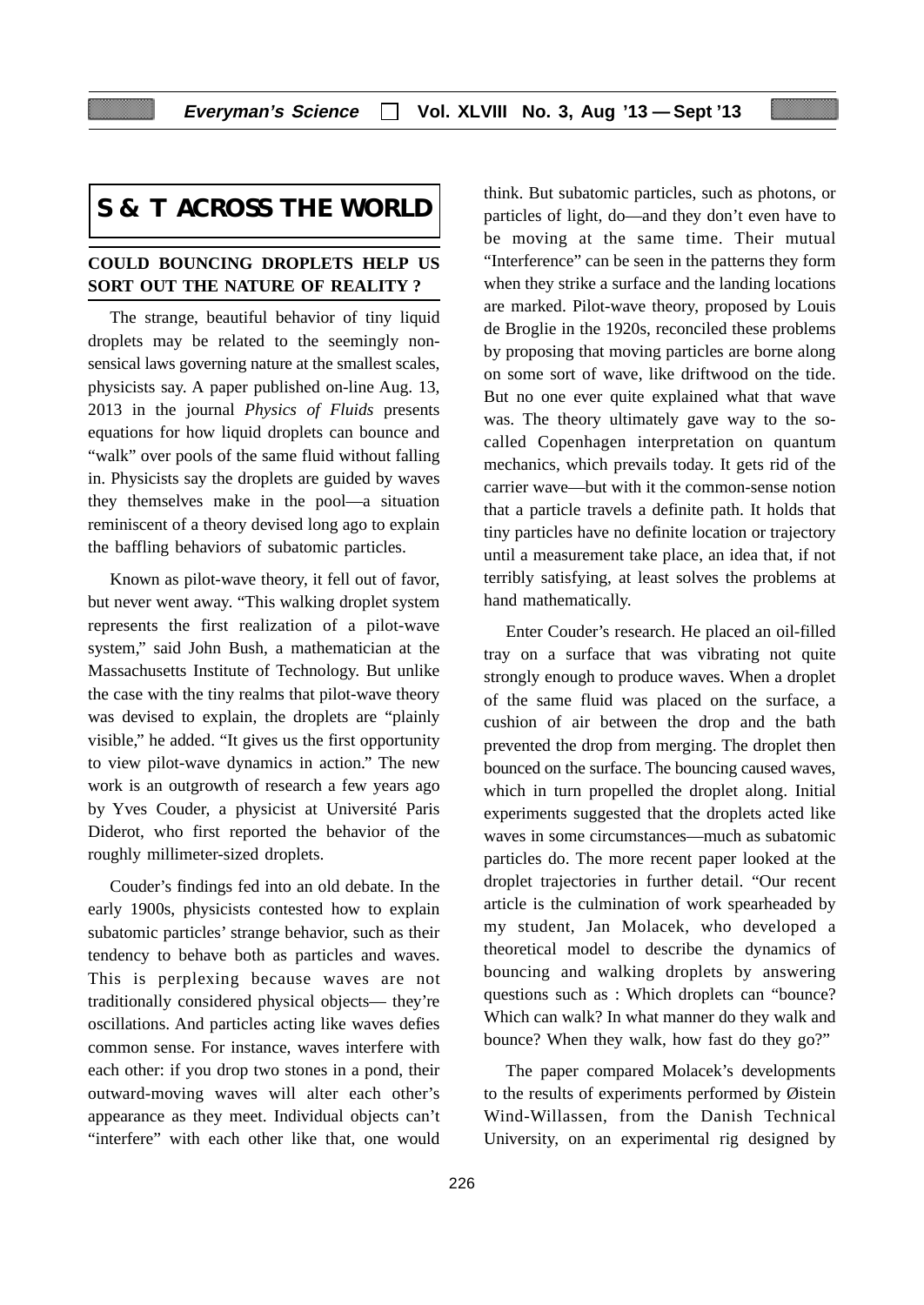Bush's student, Dan Harris. "Molacek's work also led to a trajectory equation for walking droplets, which is currently being explored by my graduate student Anand Oza," Bush said. "Our next step is to use this equation to better understand the emergence of quantization and wave-like statistics, both hallmarks of quantum mechanics"—behavior at the smallest scales. Interestingly, pilot-wave theory is similar to a view proposed by great physicist Isaac Newton three centuries ago. He maintained that particles of light generate waves as skipping stones do, and that these waves in turn affect the motion of the particles. In this picture, the substance forming the actual waves was "the aether"—a hypothetical fluid-like substance then believed to fill space. Physicists concluded much later that there is no aether.

> (*Courtesy : American Institute of Physics and World Science*)

# **LIGHTNING HELPS SHAPE MOUNTAINS, STUDY FINDS**

Lightning strikes cause rocks to explode, a process that help shapes mountain landscapes in southern Africa and perhaps elsewhere, a study has found.

Its authors say the findings prove mountains are a lot less stable than we think, and overturn previous assumptions that icy conditions created angular rock formations. In a world where mountains are crucial to food security and where mountains are crucial to food security and water supply, this has major implications, especially in the context of global warming, they add.

The findings are published in the advance online edition of the research journal *Geomorphology*. Researchers Jasper Knight and Stefan Grab from Wits University in South Africa said they used a compass to prove lightning caused some of the angular rock formations in the Drakensburg. Southern Africa's highest mountain range.

Normally, a compass needle points to near the North Pole. "But when you pass a compass over a land's surface, if the minerals in the rock have a strong enough magnetic field, the compass will read the magnetic field of the rock, which corresponds to when it was formed." said Knight.

"In the Drakensburg, there are a lot of basalt rocks which contain a lot of magnetic minerals, so they've got a very strong magnetic signal, " he added. And if you pass a compass over an area where a lightning strike occurred, the needle will suddenly swing around.

Lightning "can, for a short time, partially melt the rock and when the rock cools down again, it takes on the magnetic imprint of today's magnetic field, not the magnetic field of millions of years ago when the rock was originally formed, "Knight explained. "It's a very useful indicator" to identify exactly where lightning struck.

Knight and Grab mapped out where lightning struck the Drakensburg and found that lightning controls the evolution of the mountain landscapes because it helps to shape the summit areas–the highest areas–with a blasting effect. Previously, angular formations were assumed to result from changes typical of cold environments, such as fracturing due to frost. Water enters cracks in rocks and when it freezes, it expands, splitting the rocks.

Knight and Grab said they're challenging centuries-old assumptions about what causes mountains to change shape. Many people have considered mountains to just sit there "to be affected by cold climates over these long periods of time, "Knight said.

"This evidence suggests that is completely wrong. African mountain landscapes sometimes evolve very quickly and very dramatically over short periods of time. These are actually very sensitive environments and we need to know more about them."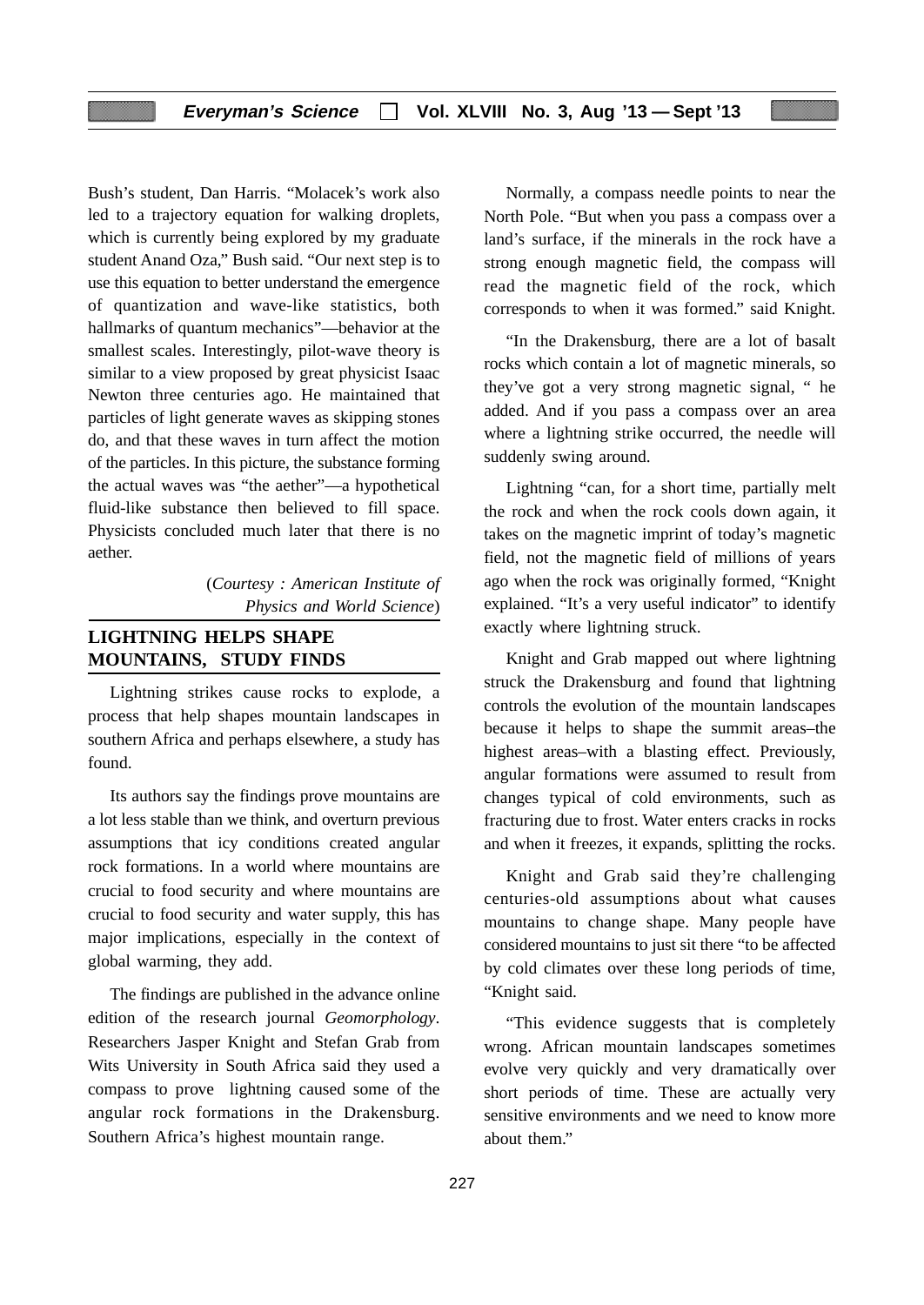It's also useful to try to determine how much debris these blasts move around, which can shift huge boulders by tens of meters of yards, he added. "We can identify where the angular, broken-up material has come from, trace it back to source, and determine the direction and extent to which the debris has been blasted on their side. Of course we know from the South African Weather Service how many strikes hit the land's surface," allowing an estimate over how much material moves, over what area and how often, he added.

The stability of the land's surface has important implications for the people living in the valleys below the mountain, he went on. "If we have lots

of debris being generated it's going to flow down slope and this is associated with hazards such as landslides," said Knight.

Mountains are also linked to food security and water supply. In Lesotho, a country crucial to South Africa's water supply, food shortages are leading to overgrazing, expesing the rock surface and making mountain landscapes even more vulnerable to weathering by lightning and other processes. Knight hopes the new work will help to put in place monitoring and systems to counteract some of the effects. "The more we increase our understanding, the more we are able to do something about it."